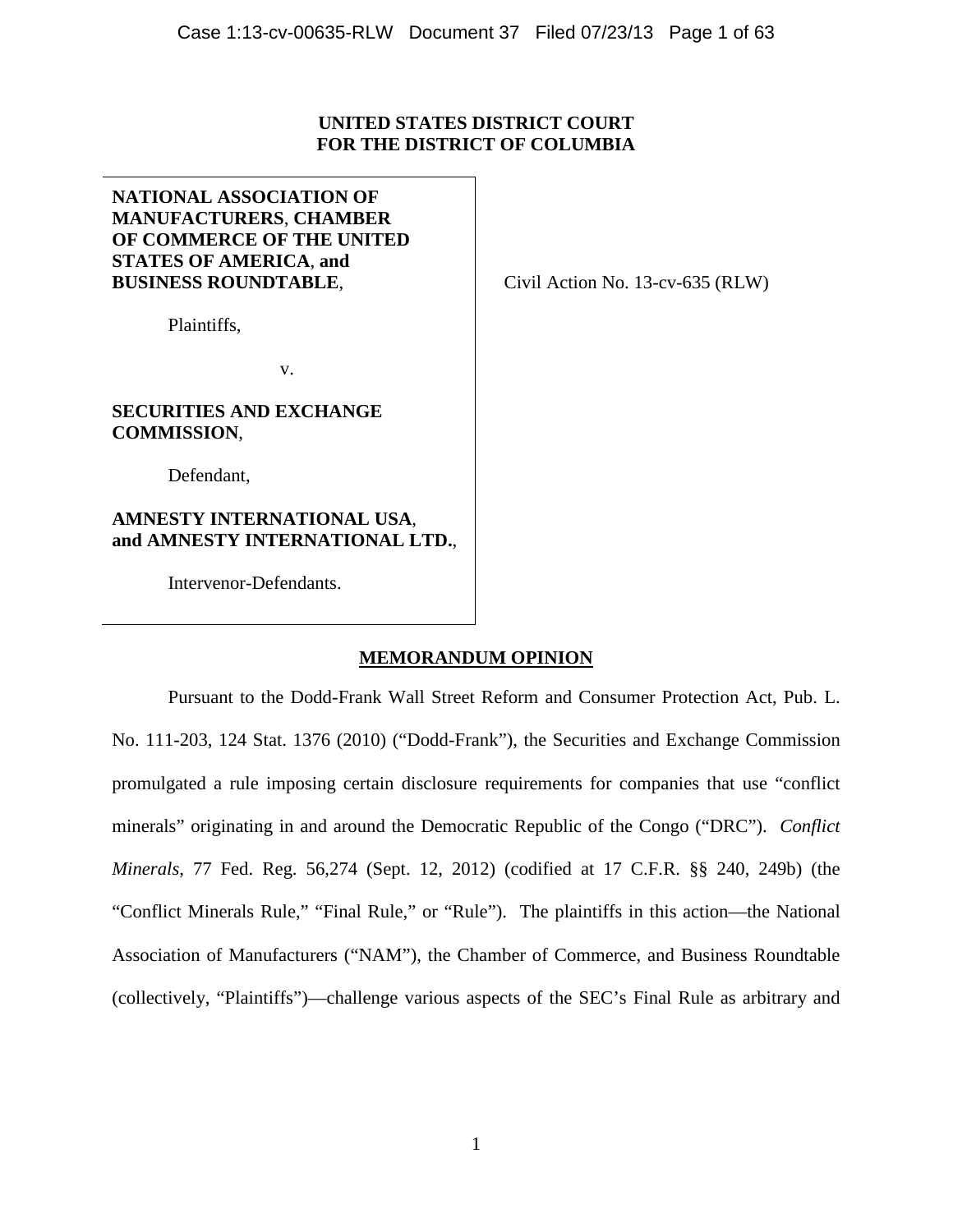## Case 1:13-cv-00635-RLW Document 37 Filed 07/23/13 Page 2 of 63

capricious under the Administrative Procedure Act ("APA"), 5 U.S.C. §§ 701, *et seq.*[1](#page-1-0) Plaintiffs also mount a constitutional attack against both the Rule and Dodd-Frank § 1502, claiming that the disclosures required by the SEC and by Congress run afoul of the First Amendment. Finding no problems with the SEC's rulemaking and disagreeing that the "conflict minerals" disclosure scheme transgresses the First Amendment, the Court concludes that Plaintiffs' claims lack merit. Accordingly, upon careful consideration of the parties' briefing and the arguments of counsel, along with a thorough review of the Joint Appendix the parties relied upon as the administrative record in this case, the Court, for the reasons that follow, will **DENY** Plaintiffs' Motion for Summary Judgment (Dkt. No. 14) and will **GRANT** the Commission's and Intervenors' Cross-Motions for Summary Judgment (Dkt. Nos. 15, 16).

#### **BACKGROUND**

# **A. Statutory and Regulatory Framework**

#### **1. Dodd-Frank Act § 1502**

Responding to the national financial downturn, Congress enacted the Dodd-Frank Act on July 21, 2010, and introduced a broad range of new measures designed to improve the troubled securities markets. As relevant here, Section 1502 of Dodd-Frank directed the SEC to develop and promulgate a rule requiring greater transparency and disclosure regarding the use of "conflict minerals" coming out of the DRC and its neighboring countries. Congress believed that "the exploitation and trade of conflict minerals originating in the [DRC] is helping to finance conflict characterized by extreme levels of violence in the eastern [DRC], particularly sexualand gender-based violence, and contributing to an emergency humanitarian situation." Dodd-Frank § 1502(a), 124 Stat. 2213. In Congress's view, requiring companies "to make public and

<span id="page-1-0"></span><sup>1</sup> Two groups—Amnesty International of the USA, Inc. and Amnesty International Limited ("Intervenors")—were also permitted to intervene on behalf of the Commission.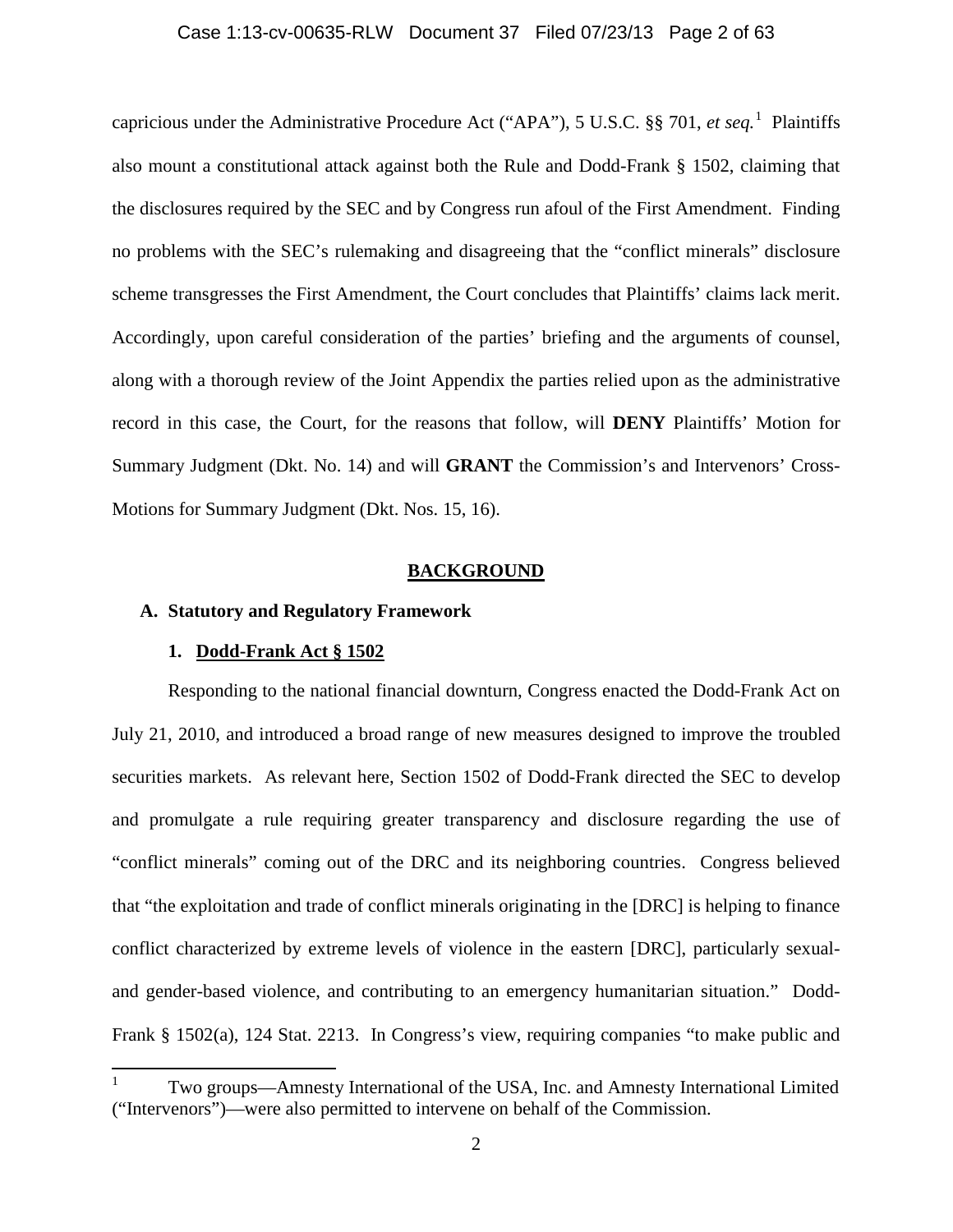#### Case 1:13-cv-00635-RLW Document 37 Filed 07/23/13 Page 3 of 63

disclose annually to the Securities and Exchange Commission if the minerals in their products originated or may have originated in Congo" will help "to ensure activities involving such minerals did not finance or benefit armed groups." 156 Cong. Rec. S3976 (May 19, 2010) (statement of Sen. Feingold). Put another way, Congress concluded that this disclosure scheme was "a reasonable step to shed some light on this literally life-and-death issue," and believed that it would "encourage companies using these minerals to source them responsibly." 156 Cong. Rec. S3817 (May 17, 2010) (statement of Sen. Durbin).

Dodd-Frank added Section 13(p) to the Securities and Exchange Act of 1934. *See* 15 U.S.C. § 78m(p). The statute directs the SEC to adopt regulations requiring companies that use "conflict minerals" that are "necessary to the functionality or production" of their products, *id.* § 78m(p)(2)(B), to disclose to the Commission whether those minerals originated in the DRC or an adjoining country, *id.* § 78m(p)(1)(A). If such "conflict minerals"—tantalum, tin, tungsten, and  $\text{gold}^2$  $\text{gold}^2$ —did originate in the DRC or an adjoining country, then companies must also submit an additional report to the Commission containing a "description of the measures taken . . . to exercise due diligence on the source and chain of custody of such minerals," and "a description of the products manufactured or contracted to be manufactured that are not DRC conflict free." *Id.* § 78m(p)(1)(A)(i)-(ii). Under the statute, "DRC conflict free" means that a product "does not contain conflict minerals that directly or indirectly finance or benefit armed groups in the [DRC] or an adjoining country." *Id.* § 78m(p)(1)(D). The report must also describe "the facilities used to process the conflict minerals, the country of origin of the conflict minerals, and

<span id="page-2-0"></span><sup>&</sup>lt;sup>2</sup> Both Dodd-Frank and the Final Rule define "conflict minerals" as "columbite-tantalite (coltan), cassiterite, gold, wolframite, or their derivatives," along with any other mineral or derivative that the Secretary of State determines is "financing conflict" in the DRC. Dodd-Frank § 1502(e)(4), 124 Stat. 2218; *see also* 77 Fed. Reg. at 56,283-56,285. In their briefs, however, the parties refer to the relevant minerals as the derivatives most commonly extracted from these ores—tantalum, tin, tungsten, and gold. For simplicity's sake, the Court does the same.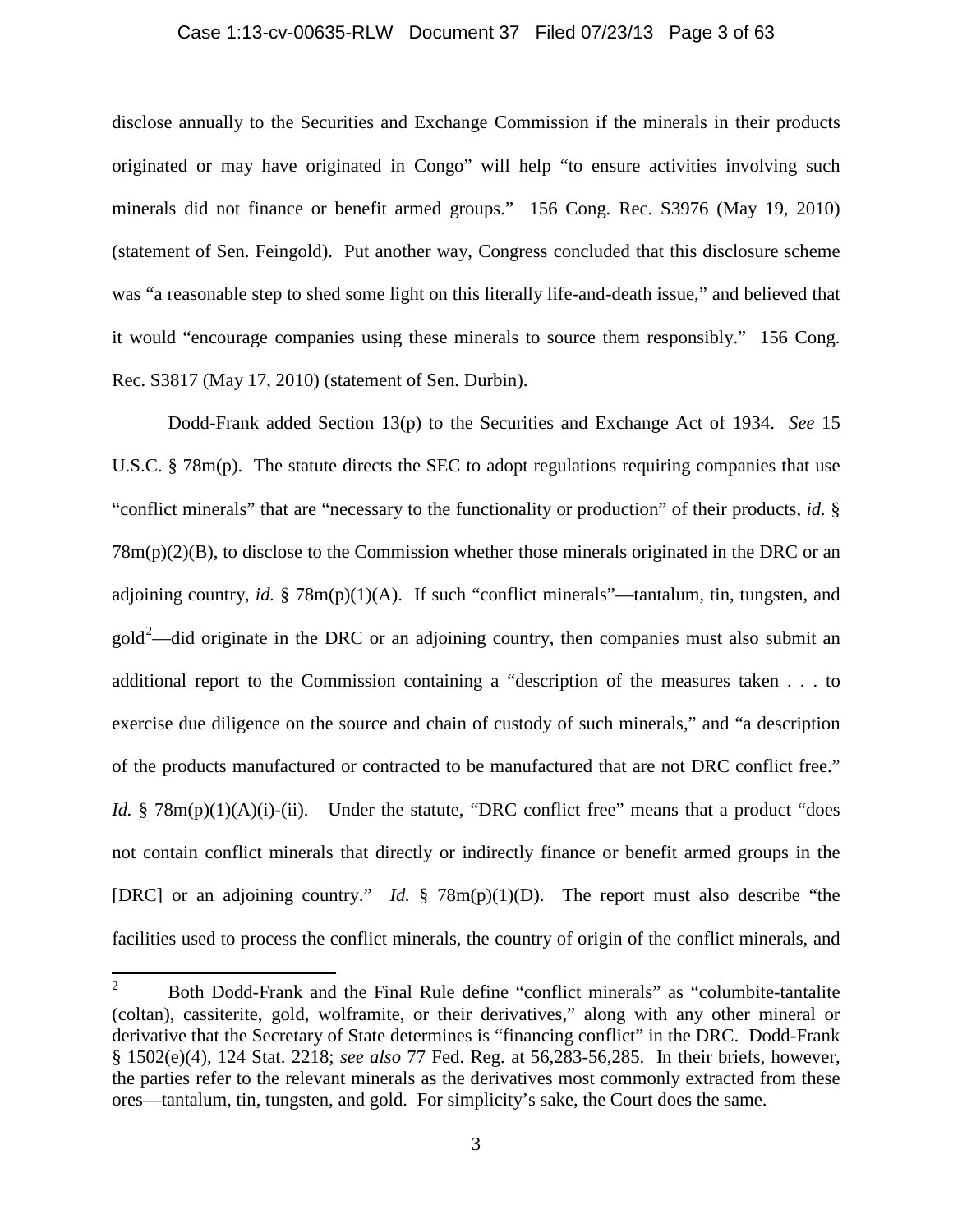#### Case 1:13-cv-00635-RLW Document 37 Filed 07/23/13 Page 4 of 63

the efforts to determine the mine or location of origin with the greatest possible specificity." *Id.* § 78m(p)(1)(A)(ii).Notably, the statute additionally requires that any disclosures or reports provided to the SEC under these provisions must be made publicly available on the companies' own Internet websites. *Id.* § 78m(p)(1)(E).

Along with the SEC, Section 1502 also created responsibilities for other federal agencies. For example, the statute requires the Comptroller General to submit regular reports to Congress assessing "the rate of sexual- and gender-based violence in war-torn areas" in and around the DRC, and "the effectiveness of section  $13(p)$ ... in promoting peace and security" in the DRC and surrounding countries. Dodd-Frank § 1502(d)(1)-(2), 124 Stat. 2216-17. In addition, the Secretary of State is required to produce and make publicly available "a map of mineral-rich zones, trade routes, and areas under the control of armed groups" in the DRC and adjoining countries, and must also prepare and submit to Congress "a strategy to address the linkages between human rights abuses, armed groups, mining of conflict minerals, and commercial products." *Id.* § 1502(c)(1)-(2), 124 Stat. 2215-16.<sup>[3](#page-3-0)</sup>

## **2. The Conflict Minerals Rule**

Following the passage of Dodd-Frank, the Commission published its proposed rule a few months later in December 2010. *See Conflict Minerals*, 75 Fed. Reg. 80,948 (Dec. 23, 2010). During the rulemaking process, the SEC received more than 13,000 comment letters, and it also

<span id="page-3-0"></span><sup>&</sup>lt;sup>3</sup> Notably, this was not the first time Congress confronted these issues. Congress previously considered two other bills focused on the illicit minerals trade in the DRC, although neither was ultimately adopted. One would have implemented a ban on the importation of certain products that contained or were derived from columbite-tantalite or cassiterite originating in the DRC. *See* Conflict Coltan and Cassiterite Act of 2008, S. 3058, 110th Cong. (2008); Conflict Minerals Trade Act, H.R. 4128, 111th Cong. §§ 6, 7 (2009). More recently, the Senate considered a bill that, like the statute at issue here, would have required companies using "conflict minerals" to make annual disclosures to the SEC. *See* Congo Conflict Minerals Act, S. 891, 111th Cong. § 5 (2009).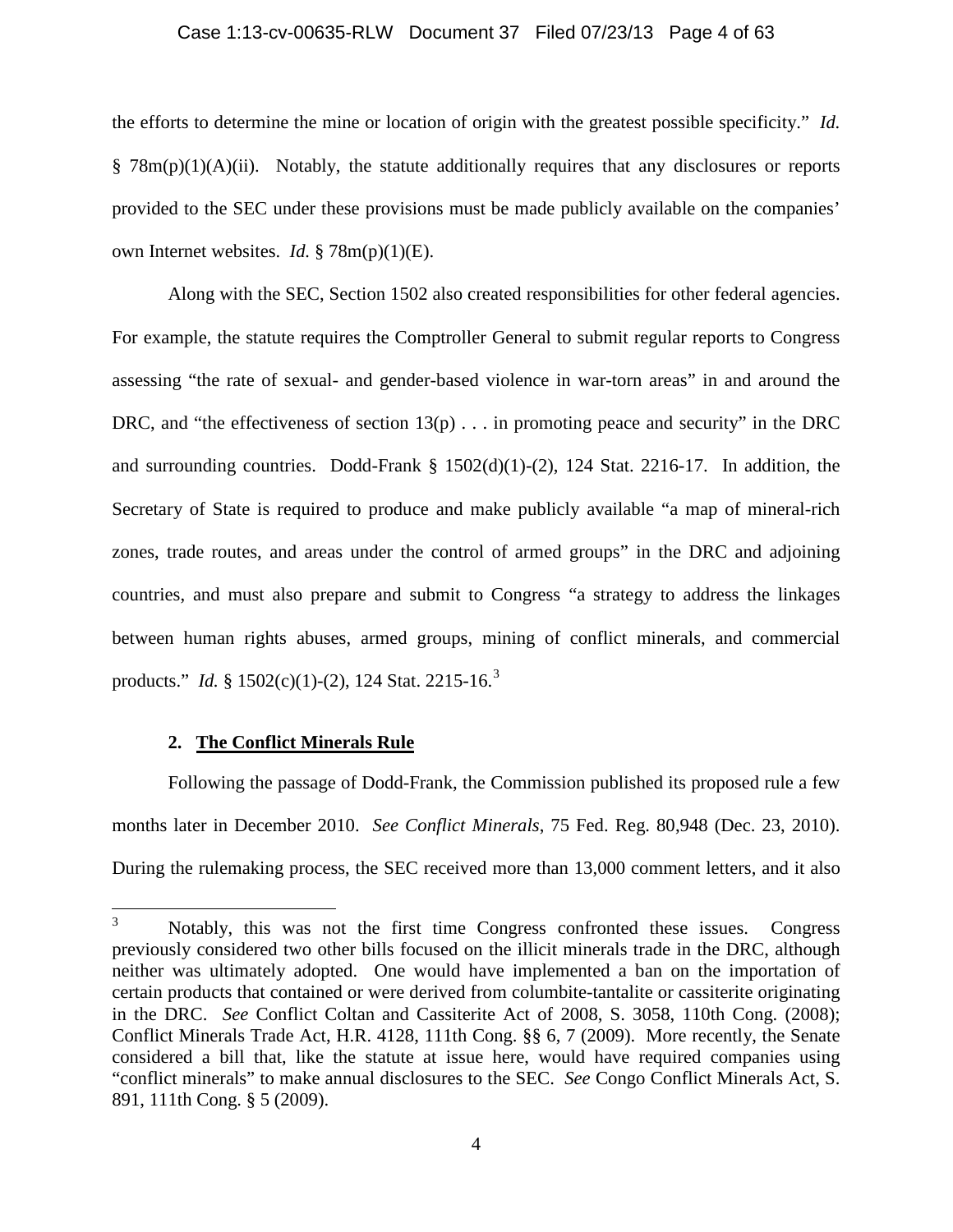## Case 1:13-cv-00635-RLW Document 37 Filed 07/23/13 Page 5 of 63

convened a public roundtable to solicit feedback from interested stakeholders and industry representatives; following the roundtable, the Commission requested additional comments. *See*  77 Fed. Reg. at 56,277-56,278. Ultimately, the SEC adopted the Final Rule (Rule 13p-1) by a 3- 2 vote on August 22, 2012, and published its Adopting Release—which spans nearly 100 pages in the Federal Register—on September 12, 2012. *Id.* at 56,274-56,365.

## **a)** *Overview of the Final Rule*

As set out in the Adopting Release, the SEC's Conflict Minerals Rule can be broken down into three overall steps, which the Court summarizes in turn.

At "Step One," and as a threshold matter, companies must first determine whether they are covered by the Rule's requirements at all. The Final Rule only applies to "reporting" companies—i.e., companies that "file reports with the Commission under Section 13(a) or Section 15(c) of the Exchange Act," 77 Fed. Reg. at 56,287—for which "conflict minerals are necessary to the functionality or production of a product manufactured or contracted by that issuer to be manufactured," *id.* at  $56,290$ .<sup>[4](#page-4-0)</sup> It bears mentioning that the Commission considered extending the Rule's reach farther—observing that the statute "could be interpreted to apply to a wide range of private companies not previously subject to [the SEC's] disclosure and reporting rules," *id.* at 56,285—but ultimately thought the more reasonable interpretation was to limit the Rule's application to reporting issuers. The SEC also considered several other factors bearing on the Rule's scope. As relevant to this case, the Commission concluded that the Rule should not be limited to issuers that directly manufacture products with necessary conflict minerals, but should also reach issuers who contract to manufacture such products; the Commission also

<span id="page-4-0"></span>The Adopting Release uses the term "issuers" when referring to entities covered by the Rule. In this Opinion, the Court uses the terms "companies" and "issuers" interchangeably.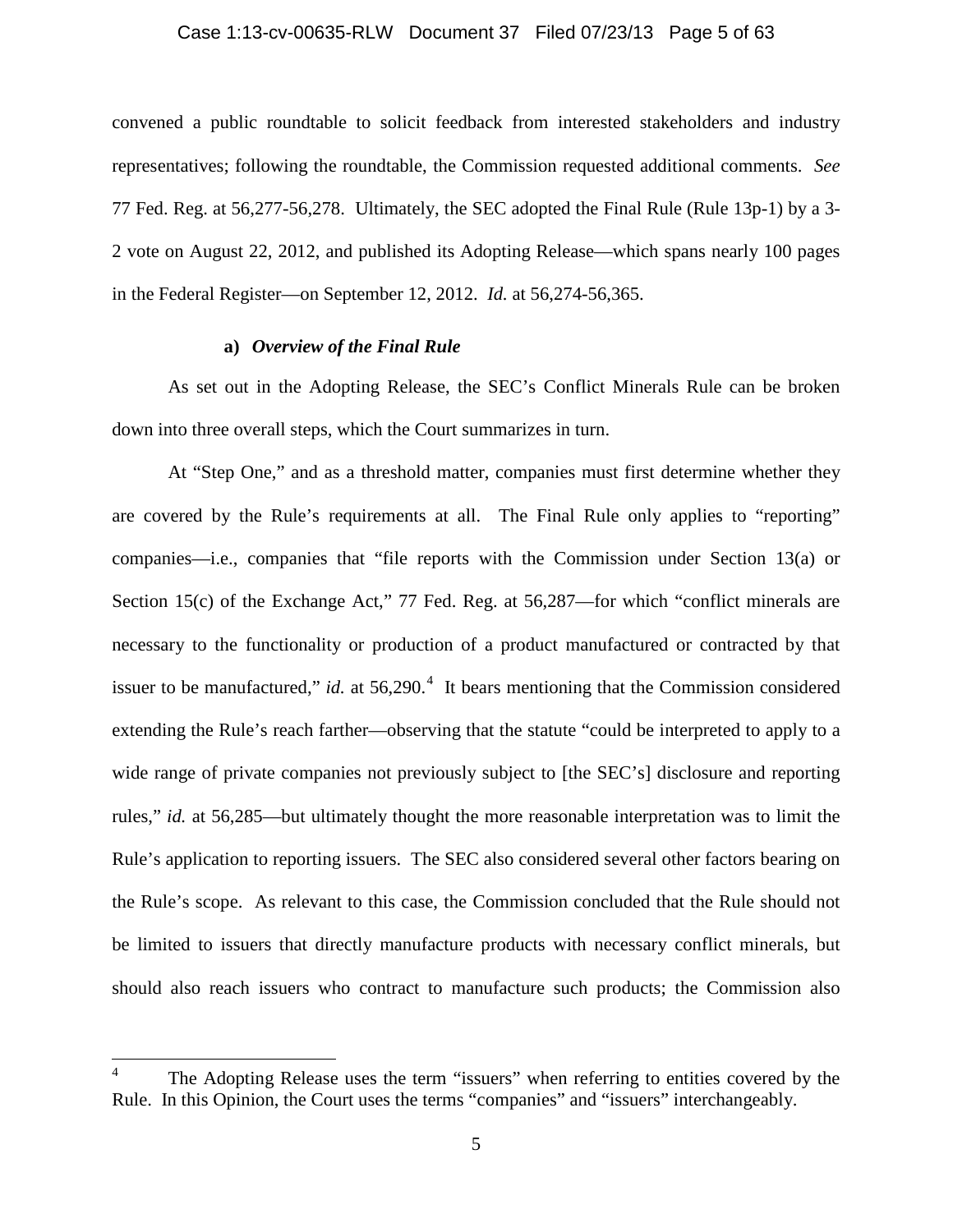## Case 1:13-cv-00635-RLW Document 37 Filed 07/23/13 Page 6 of 63

declined to adopt any type of categorical *de minimis* exception to the Rule's coverage. *See id.* at 56,288-56,292, 56,295, 56,298.

After applying these coverage standards, issuers that are subject to the Conflict Minerals Rule must proceed to "Step Two," which requires covered issuers to conduct a "reasonable country of origin inquiry" regarding their conflict minerals. *Id.* at 56,311. The Rule does not precisely define what constitutes a "reasonable country of origin inquiry," noting that it can "differ among issuers based on the issuer's size, products, relationships with suppliers, or other factors," and "depend[ing] on the available infrastructure at a given time." *Id.* But the Rule does provide some guidance. The inquiry "must be reasonably designed to determine whether the issuer's conflict minerals did originate in the Covered Countries, or did come from recycled or scrap sources, and it must be performed in good faith." *Id.* at  $56,312$  $56,312$ <sup>5</sup> As explained in the Adopting Release, the Commission would "view an issuer as satisfying the reasonable country of origin inquiry standard if it seeks and obtains reasonably reliable representations"—"either directly from that facility or indirectly from the issuer's immediate suppliers"—"indicating the facility at which its conflict minerals were processed and demonstrating that those conflict minerals did not originate in the Covered Countries or came from recycled or scrap sources." Id.<sup>[6](#page-5-1)</sup> The Rule also confirms that an "issuer is not required to receive representations from all of

<span id="page-5-0"></span><sup>&</sup>lt;sup>5</sup> The term "Covered Countries" includes the DRC and its adjoining countries: Angola, Burundi, Central African Republic, the Republic of the Congo, Rwanda, South Sudan, Tanzania, Uganda, and Zambia. 77 Fed. Reg. at 56,275 nn.7-8

<span id="page-5-1"></span> $6$  In crafting this approach, the Commission relied upon the due diligence framework issued by the Organisation for Economic Cooperation and Development ("OECD"). 77 Fed. Reg. at 56,312*.* ("The reasonable country of origin inquiry is consistent with the supplier engagement approach in the OECD guidance where issuers use a range of tools and methods to engage with their suppliers. The results of the inquiry may or may not trigger due diligence."). The OECD is an international economic coalition comprised of 34 member countries, including the United States, focused on forging global standards and international agreements on matters of economics, corporate governance, and more. At the time the Final Rule was adopted, the OECD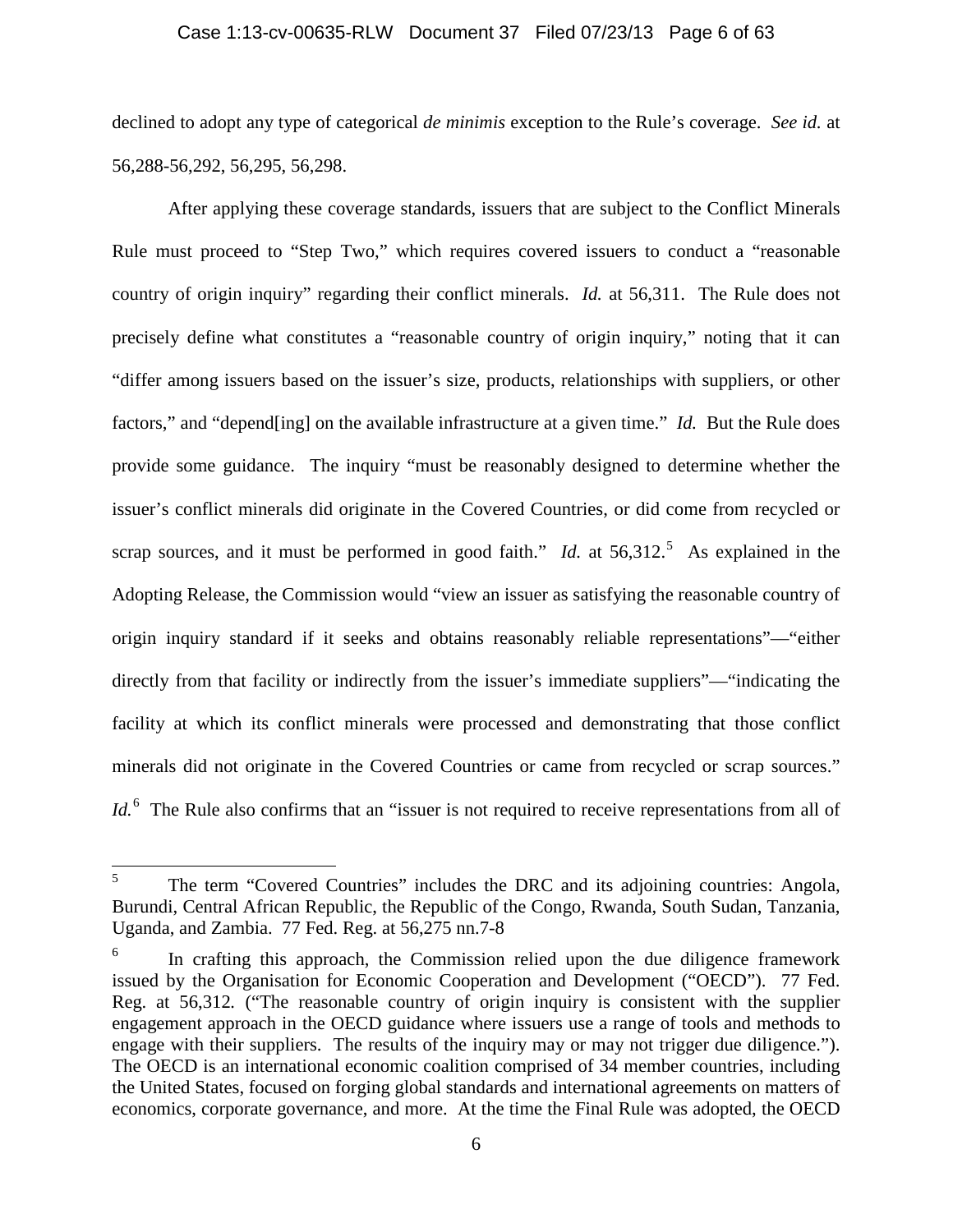## Case 1:13-cv-00635-RLW Document 37 Filed 07/23/13 Page 7 of 63

its suppliers," emphasizing that the "standard focuses on reasonable design and good faith inquiry." *Id.*<sup>[7](#page-6-0)</sup> The SEC, instead, expects issuers to take into account "warning signs" and "red flags" suggesting that their minerals may have originated in the Covered Countries, or otherwise "casting doubt" on the source of their minerals. *Id.* at 56,311-56,312 & n.448.

Depending on the results of a company's reasonable country of origin inquiry, it may or may not be required to proceed to the Rule's third step. On the one hand, if, through its reasonable country of origin inquiry, an issuer: (1) "determines that its necessary conflict minerals *did not* originate in the Covered Countries or *did* come from recycled or scrap sources," or (2) "has no reason to believe that its conflict minerals may have originated in the Covered Countries or reasonably believes that its conflict minerals are from recycled or scrap sources," then the issuer's tracing obligations end there. *Id.* at 56,313 (emphasis added). The Rule simply requires that the issuer disclose its determination to the Commission, briefly describing the scope and results of its reasonable country of origin inquiry on a newly-created "Form SD." *Id.* On the other hand, if the issuer: (1) "knows" that its conflict minerals "originated in the Covered Countries and did not come from recycled or scrap sources," or (2) "has reason to believe" that

 $\overline{\phantom{a}}$ 

had developed "the only nationally or internationally recognized due diligence framework" on the sourcing of conflict minerals. *Id.* at 56,281. The SEC's Adopting Release references—and, in some places, incorporates—aspects of the prior version of the OECD original guidance report, but the current version is available through the OECD's website. *See* OECD Due Diligence Guidance for Responsible Supply Chains of Minerals From Conflict-Affected and High-Risk Areas (2013), *available at* http://www.oecd.org/daf/inv/mne/GuidanceEdition2.pdf (addressing supply chain management for "tin, tantalum, tungsten, their ores and mineral derivatives, and gold") ("OECD Due Diligence Guidance"). The OECD also separately publishes supplemental guidance on the sourcing of gold. *See* OECD Due Diligence Guidance for Responsible Supply Chains of Minerals From Conflict-Affected and High-Risk Areas: Supplement on Gold (2012), *available at* http://www.oecd.org/daf/inv/mne/GoldSupplement.pdf.

<span id="page-6-0"></span>As an example, the Commission agreed that "if reasonable inquiry had been made, and if no evidence of [Covered Country] origin has arisen, and if the origin of only a small amount of gold were still unknown, a manufacturer should be allowed to declare that its gold is not from the [Covered Countries] and is DRC conflict free." 77 Fed. Reg. at 56,312 (alterations in original).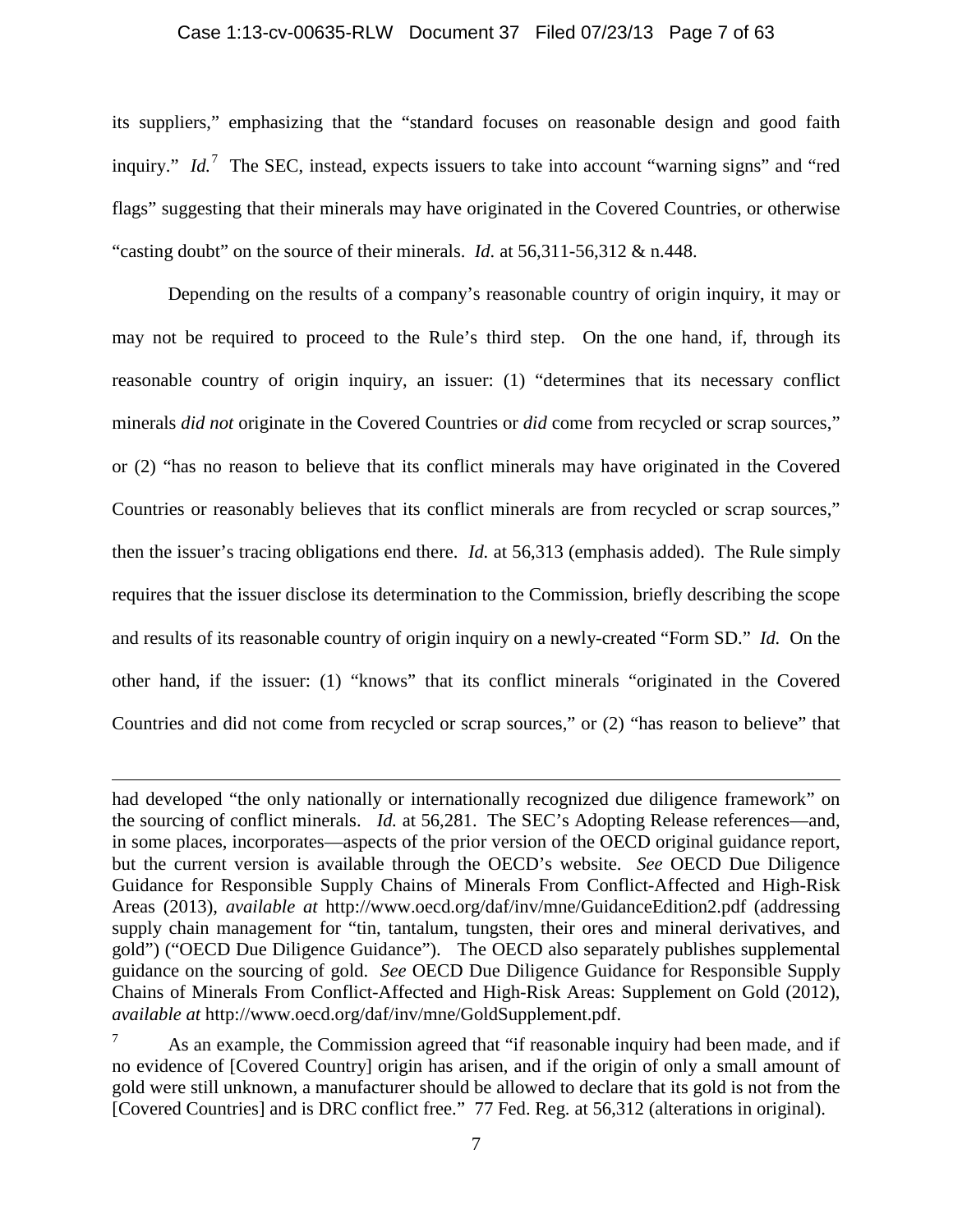#### Case 1:13-cv-00635-RLW Document 37 Filed 07/23/13 Page 8 of 63

its minerals "may have originated in the Covered Countries (and may not have come from recycled or scrap sources)," then the issuer must proceed to the Rule's third step. *Id.*

At "Step Three," issuers must exercise "due diligence" in an effort to more definitively determine "the source and chain of custody" of their conflict minerals. *Id.* While the SEC did not expressly spell out the steps that must be taken to qualify as "due diligence," the Final Rule does require an issuer "to use a nationally or internationally recognized due diligence framework, if such a framework is available for the specific conflict mineral." *Id.* at 56,326. Specifically, the Commission confirmed that the OECD due diligence guidance "satisfies [its] criteria and may be used as a framework for purposes of satisfying the final rule's requirement that an issuer exercise due diligence in determining the source and chain of custody of its conflict minerals." *Id.* (citing OECD Due Diligence Guidance). Further, the Adopting Release confirms that a "critical component of due diligence" is an independent, private sector audit designed to ensure that the issuer's due diligence "is in conformity with . . . [a] nationally or internationally recognized due diligence framework," and that the issuer's actual due diligence efforts comport with the due diligence approach described in its report. *Id.* at 56,320, 56,329.<sup>[8](#page-7-0)</sup> Depending on the information uncovered during the due diligence process, an issuer may then be required to prepare a Conflict Minerals Report. If, following due diligence, "an issuer determines that its conflict minerals *did not* originate in the Covered Countries or that its conflict minerals *did* come from recycled or scrap sources, then no Conflict Minerals Report is required." *Id.* at 56,312 (emphasis added). The issuer must still, however, prepare and submit a Form SD to the

<span id="page-7-0"></span><sup>&</sup>lt;sup>8</sup> The SEC did, however, authorize an exception to the mandatory audit component with respect to minerals believed to have come from a recycled or scrap source. *See* 77 Fed. Reg. at 56,322 n.561 ("[A]n issuer exercising due diligence to determine whether a conflict mineral is from a recycled or scrap source is not required to obtain an independent private sector audit of its Conflict Minerals Report, regarding that conflict mineral, if there is no nationally or internationally recognized due diligence framework for that recycled or scrap conflict mineral.").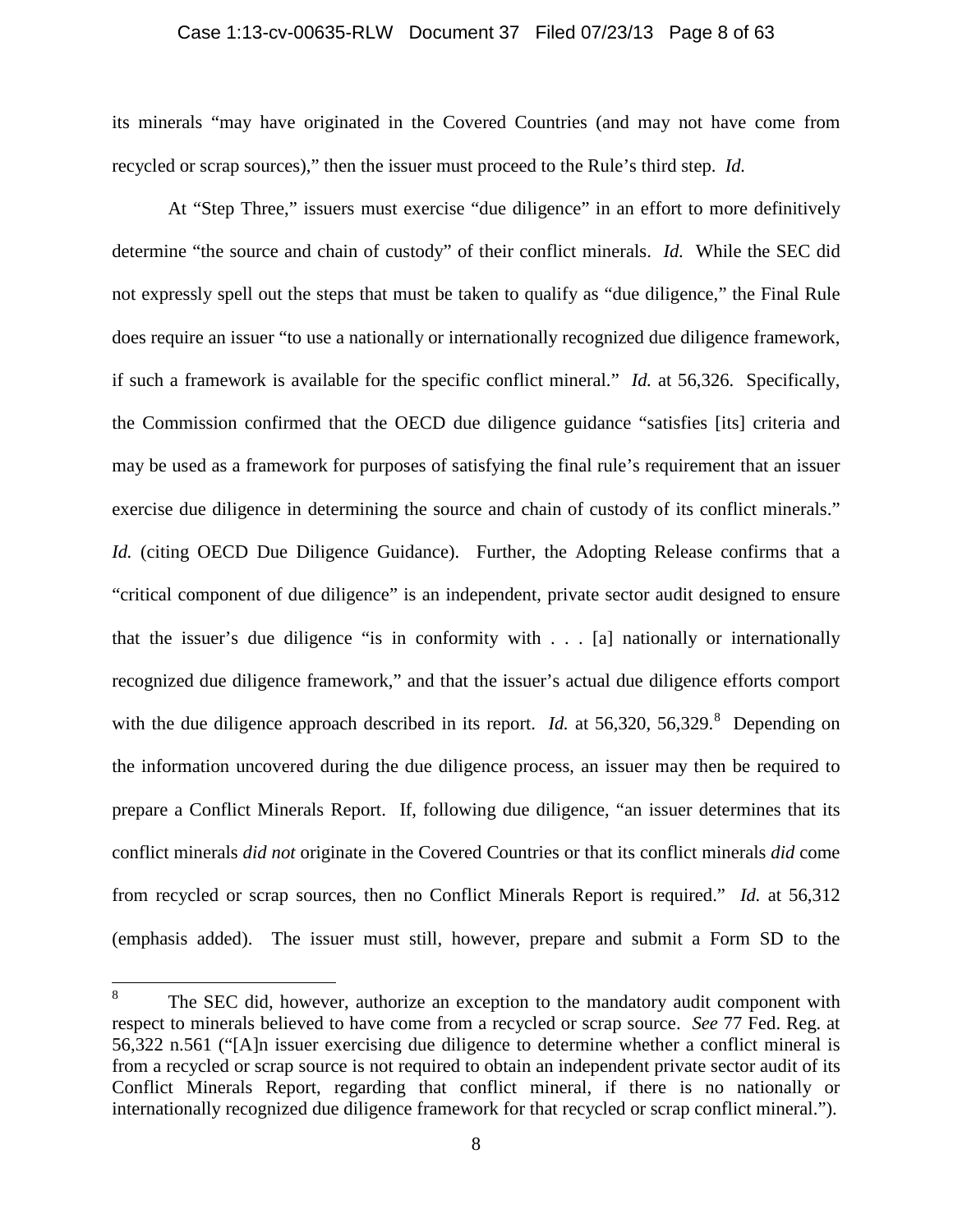## Case 1:13-cv-00635-RLW Document 37 Filed 07/23/13 Page 9 of 63

Commission describing the scope and results of its due diligence efforts. *Id.* By contrast, if the issuer's due diligence reveals that its minerals *did* originate in the Covered Countries and *did not* come from recycled or scrap sources—or if the issuer cannot determine the source of its conflict minerals through due diligence—then the issuer must prepare and submit a Conflict Minerals Report to the SEC. *Id.* at 56,313.

The Conflict Minerals Report must include, among other matters, "a description of the measures the issuer has taken to exercise due diligence on the source and chain of custody of [its] conflict minerals," accompanied by "a certified independent private sector audit." *Id.* at 56,320. In addition, unless the issuer's products can be identified as "DRC conflict free," the report must set forth "a description of the facilities used to process those conflict minerals, the country of origin of those conflict minerals, and the efforts to determine the mine or location of origin with the greatest possible specificity." *Id.* An issuer's Conflict Minerals Report must also include a description of its products that have "not been found to be 'DRC conflict free,'" although issuers can include additional explanatory information they believe necessary or appropriate. *Id.* at 56,322 ("[I]ssuers can add disclosure or clarification," which "allows issuers to include the statutory definition of 'DRC conflict free' in the disclosure to make clear that 'DRC conflict free' has a very specific meaning, or to otherwise address their particular situation."). On this last point, the Commission also authorized a temporary transition period allowing companies unable to determine the origin of their conflict minerals to describe those minerals as "DRC conflict undeterminable," rather than as having "not been found to be 'DRC conflict free.'" *Id.* at 56,321. The Rule allows this alternative description for a two-year period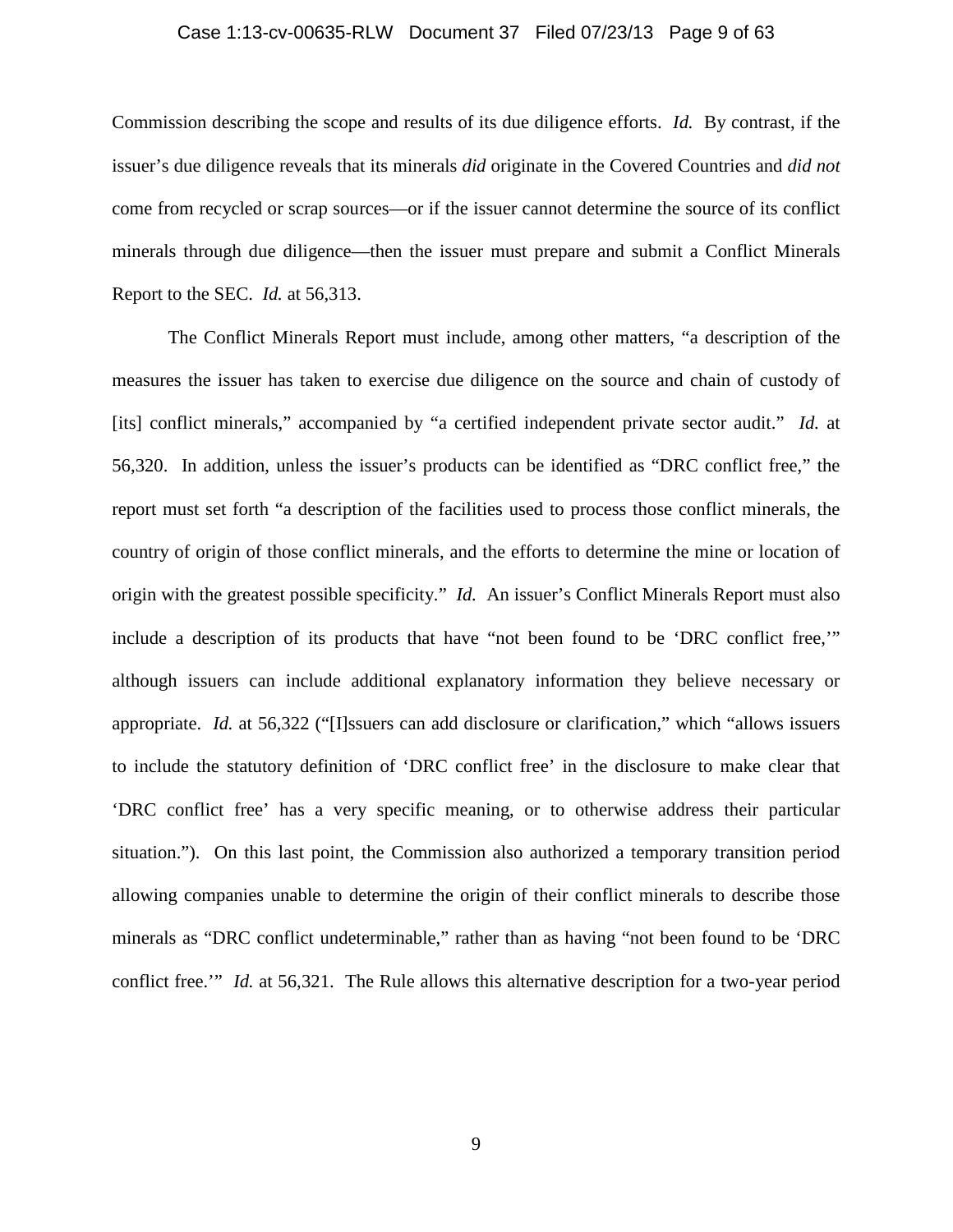## Case 1:13-cv-00635-RLW Document 37 Filed 07/23/13 Page 10 of 63

for all reporting issuers, and for a four-year period for "smaller" companies. *Id.* at 56,321- 56,322. [9](#page-9-0)

Significantly, the Rule does not require that companies place any type of label or disclosure on products. *Id.* at 56,323 ("We note that many commentators appeared to believe that the proposed rules would require that an issuer physically label its products as "DRC conflict free" or not "DRC conflict free" . . . . The final rule does not require a physical label on any product."). Rather, these descriptions must be set forth in an issuer's Conflict Minerals Report, if at all, although a copy of the Conflict Minerals Report must also be publicly posted on the company's website, as well. *See* 15 U.S.C. § 78m(p)(1)(E); 77 Fed. Reg. at 56,362-56,363.

The Final Rule became effective on November 13, 2012, and the first reports and disclosures it requires are due to be filed with the SEC by May 31, 2014. 77 Fed. Reg. at 56,274.

## **b)** *Significant Comments and Issues Considered by the Commission*

Insofar as they are relevant to the claims Plaintiffs press in this case, the Court summarizes some of the more significant comments and issues considered—and in some cases, adopted—by the Commission during the rulemaking process.

First, many commentators urged the Commission to adopt a *de minimis* exception to the Rule's coverage, submitting a wide variety of proposed threshold amounts for the SEC's

<span id="page-9-0"></span><sup>&</sup>lt;sup>9</sup> The Commission explained its rationale for adopting this temporary period as follows: We are permitting this temporary category to address concerns of many industry commentators that supply chain due diligence mechanisms have not yet been established; and, therefore, many issuers will not be able to readily determine whether their conflict minerals did not originate in the Covered Countries, did not finance or benefit armed groups, or did come from recycled or scrap sources. This temporary category should allow issuers time to establish [appropriate] supply chain due diligence mechanisms.

<sup>77</sup> Fed. Reg. at 56, 321. The Commission additionally believed that "this approach will allow the final rule to more appropriately target the population of issuers from which Congress intended to require this disclosure and will allow time for processes to be put in place so that issuers may be able to determine the origin of their conflict minerals." *Id.*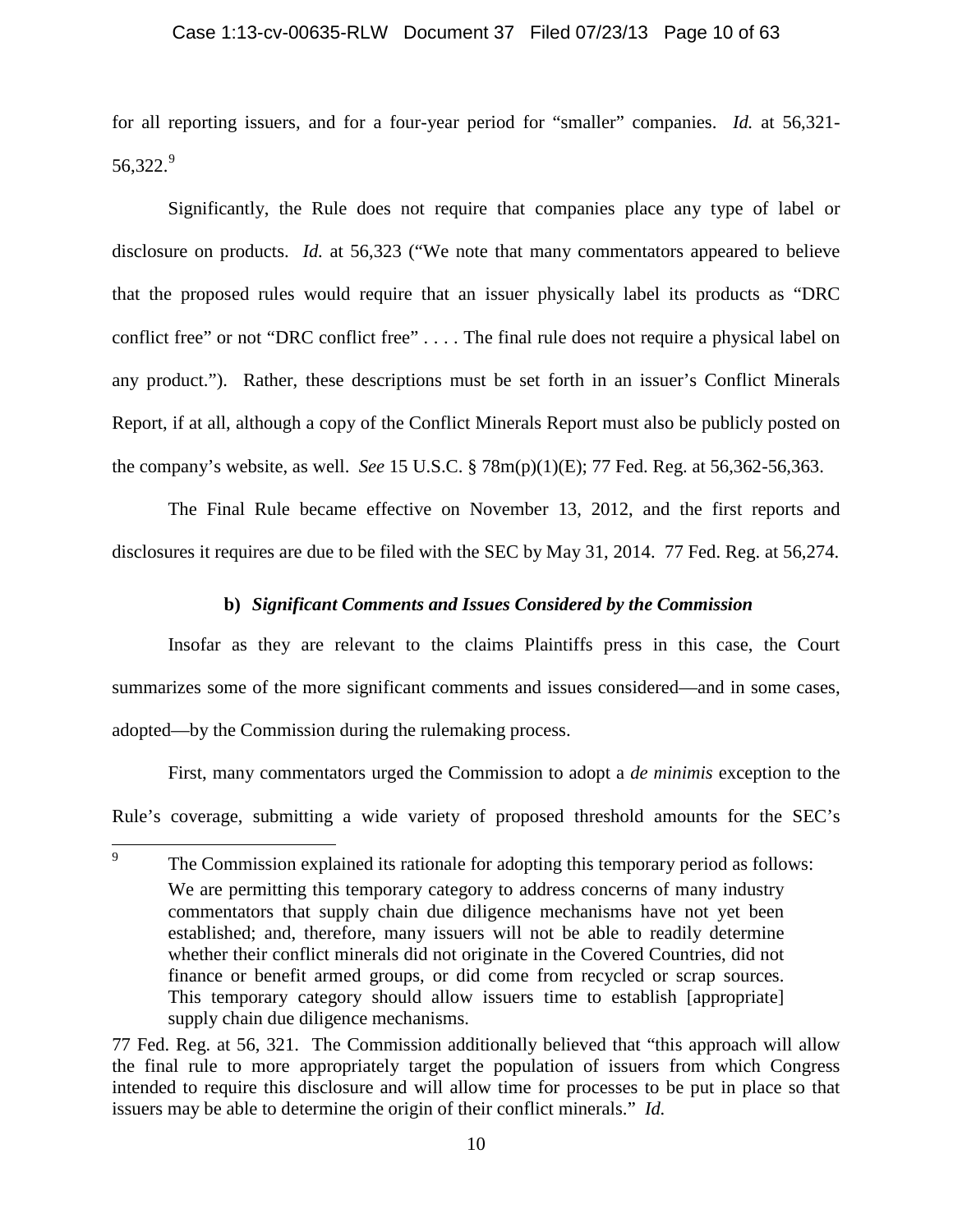## Case 1:13-cv-00635-RLW Document 37 Filed 07/23/13 Page 11 of 63

consideration. *See* 77 Fed. Reg. at 56,295, 56,298. For example, some commentators suggested that an issuer should be exempt from coverage if the cost of conflict minerals in its products makes up less than 1% of the issuer's total production costs. *Id.* at 56,295. Some other stakeholders recommended a *de minimis* exception applicable to "trace, nominal, or insignificant amounts of conflict minerals" that are part of a company's products. *Id.* And still other commentators proposed the adoption of a *de minimis* exception in circumstances "when the issuer is unable to determine the origin of only 5% of the product's minerals," "for products containing less than 0.1% by weight of a conflict mineral," and/or "if an issuer's global usage of conflict minerals comprised less than 0.01% of its materials." *Id.* Ultimately, the Commission declined to adopt any categorical *de minimis* exception as part of the Final Rule. *Id.* at 56,298. In its view, a *de minimis* threshold would have been contrary to the Rule's purpose, given that the standard "focuses on whether the conflict mineral is 'necessary' to a product's functionality or production," rather than "the amount of a conflict mineral contained in the product." *Id.* The SEC, in reaching this decision, also relied upon commentators' indications that conflict minerals "are often used in products in very limited quantities," as well as the Commission's own "understand[ing] that there are instances in which only a minute amount of conflict minerals is necessary for the functionality or production of a product." *Id.* 

In addition, the SEC received a number of comments encouraging the Commission not to apply the Final Rule to companies that "contract to manufacture" products containing necessary conflict minerals, but that do not "manufacture" such products directly. *Id.* at 56,289-56,290. Despite the urging of those commentators, the Commission ultimately determined that the Rule should apply to both categories of issuers—those that directly manufacture products containing necessary conflict minerals, as well as those that contract to manufacture such products. *Id.* at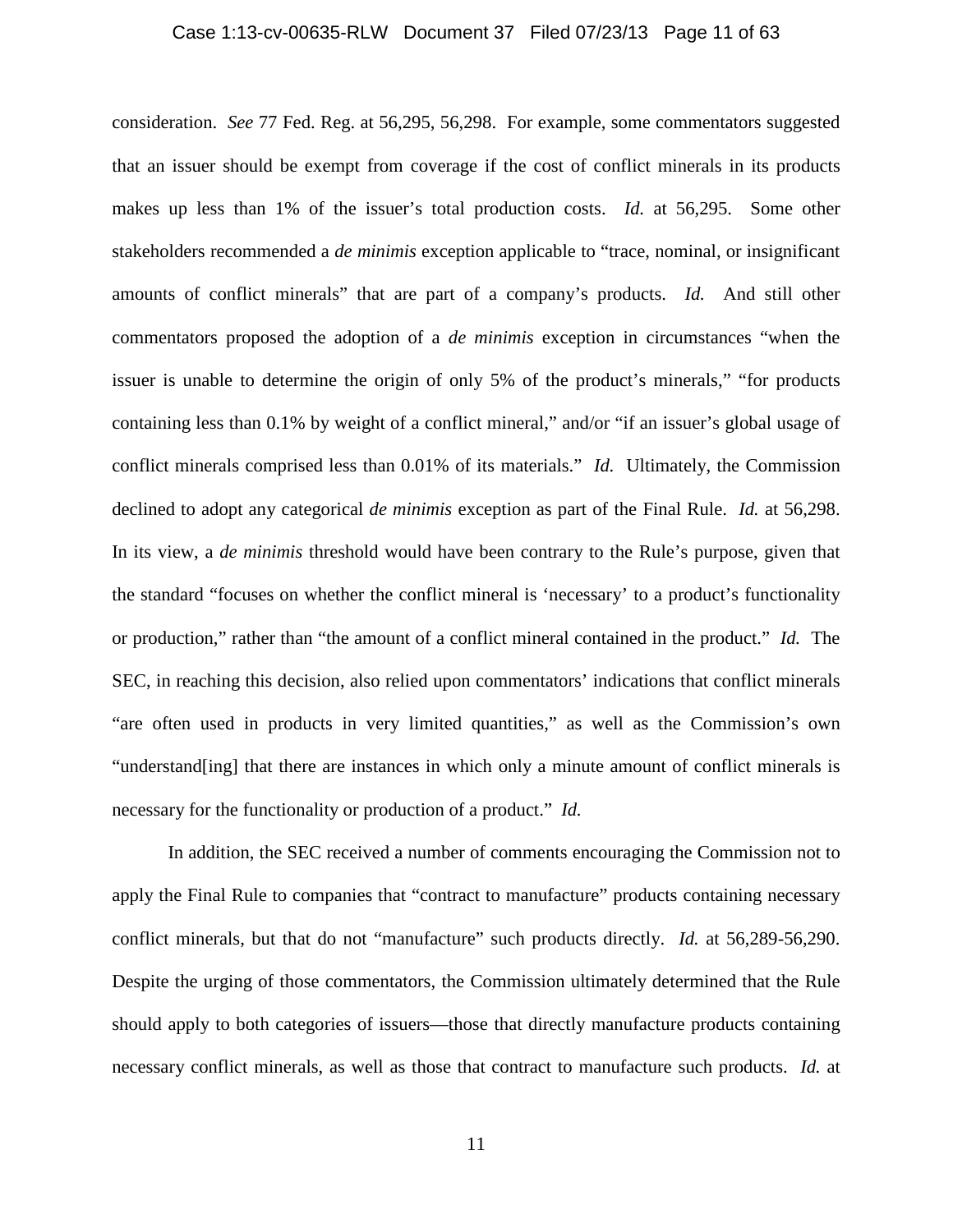## Case 1:13-cv-00635-RLW Document 37 Filed 07/23/13 Page 12 of 63

56,290. In so doing, the Commission declined to define "contract to manufacture" in the Final Rule, believing such a definition would prove "unworkable." *Id.* at 56,290-56,291. But the Adopting Release does offer guidance. The SEC explained that the term "contract to manufacture" only "include[s] issuers that have some actual influence over the manufacture of their products." *Id.* at 56,291. Consequently, the Commission explained that an issuer would not be viewed as "contracting to manufacture a product" if "its actions involve no more than": (a) "[s]pecifying or negotiating contractual terms . . . that do not directly relate to the manufacturing of the product, such as training or technical support, price, insurance, indemnity, intellectual property rights, dispute resolution, or other like terms . . ."; (b) "[a]ffixing its brand, marks, logo, or label to a generic product manufactured by a third party"; or (c) "[s]ervicing, maintaining, or repairing a product manufactured by a third party." *Id.* In the Commission's view, this approach avoids sweeping "pure retailer[s]" into the Rule's scope, given that companies simply "offer[ing] a generic product under [their] own brand name or a separate brand name" generally do not "exert a sufficient degree of influence" over the manufacturing process. *Id.* at 56,292.

As another key point, the proposed rule would have required an issuer to undertake fullblown due diligence efforts if, based on its reasonable country of origin inquiry, it was "unable to determine that its conflict minerals *did not* originate in the Covered Countries." *Id.* at 56,312. Believing this framework would unreasonably require issuers to "prove a negative," the Commission ultimately concluded that such an "approach would arguably be more burdensome than necessary to accomplish the [Rule's] purpose," and that "requiring a certainty in this setting would not be reasonable and may impose undue costs." *Id.* at 56,312-56,313. As a result, the Final Rule incorporates the standard outlined above, whereby an issuer is excused from due diligence obligations so long as it "has no reason to believe that its conflict minerals may have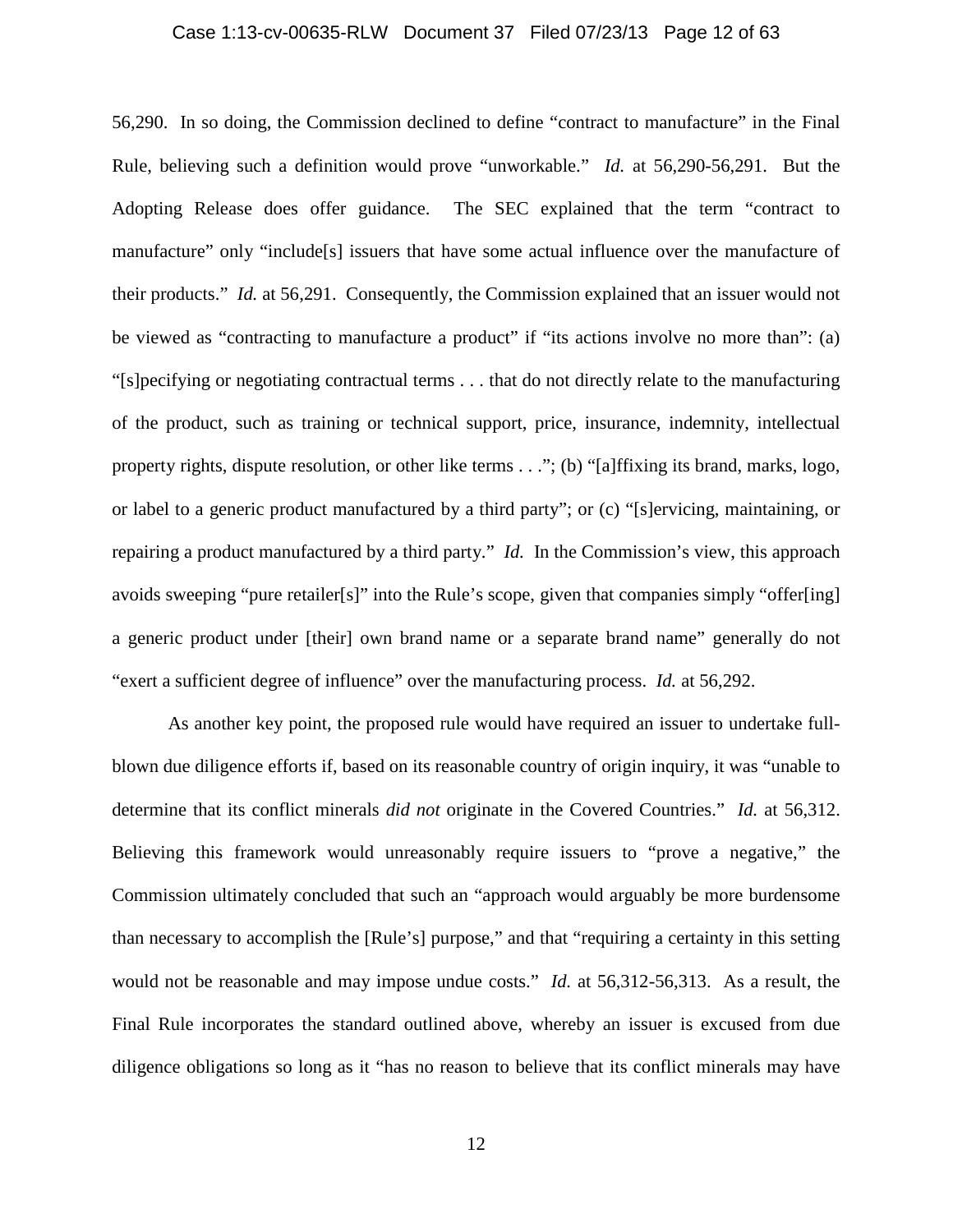## Case 1:13-cv-00635-RLW Document 37 Filed 07/23/13 Page 13 of 63

originated in the Covered Countries," or "reasonably believes that its conflict minerals are from recycled or scrap sources." *Id.* at 56,313. In the SEC's view, this procedure struck the appropriate balance: "This revised approach does not require an issuer to prove a negative to avoid moving to [due diligence], but it also does not allow an issuer to ignore or be willfully blind to warning signs or other circumstances indicating that its conflict minerals may have originated in the Covered Countries." *Id.*

Separately, the terms of the proposed rule also would have required issuers unable to determine the source of their conflict minerals to describe their products in the Conflict Minerals Report as "not DRC conflict free." *Id.* at 56,317. Responding to commentators' concerns that it "would impose an unfair stigma" on companies that are forced to describe products as "not DRC conflict free," "particularly on issuers that did not know whether their minerals directly or indirectly financed or benefited armed groups in the Covered Countries," the Commission modified the applicable language in the Final Rule. *Id.* at 56,322. Instead, issuers must now explain that such products have "not been found to be 'DRC conflict free'" (unless they rely upon the alternative disclaimer of "DRC conflict undeterminable" during the temporary transition period). *Id.* In the Commission's view, this approach avoids incentivizing issuers to "avoid determining the origins of the conflict minerals that they use," while remaining faithful to "Congress's directive in Section 1502" of Dodd-Frank. *Id.* at  $56,321$ .<sup>[10](#page-12-0)</sup>

<span id="page-12-0"></span><sup>&</sup>lt;sup>10</sup> Again, given the breadth and complexity of the issues addressed in the SEC's Adopting Release, this section summarizes only a small segment of the issues considered during the rulemaking—those most germane to the claims before the Court. Curious readers should consult the full Adopting Release in the Federal Register for a more comprehensive review.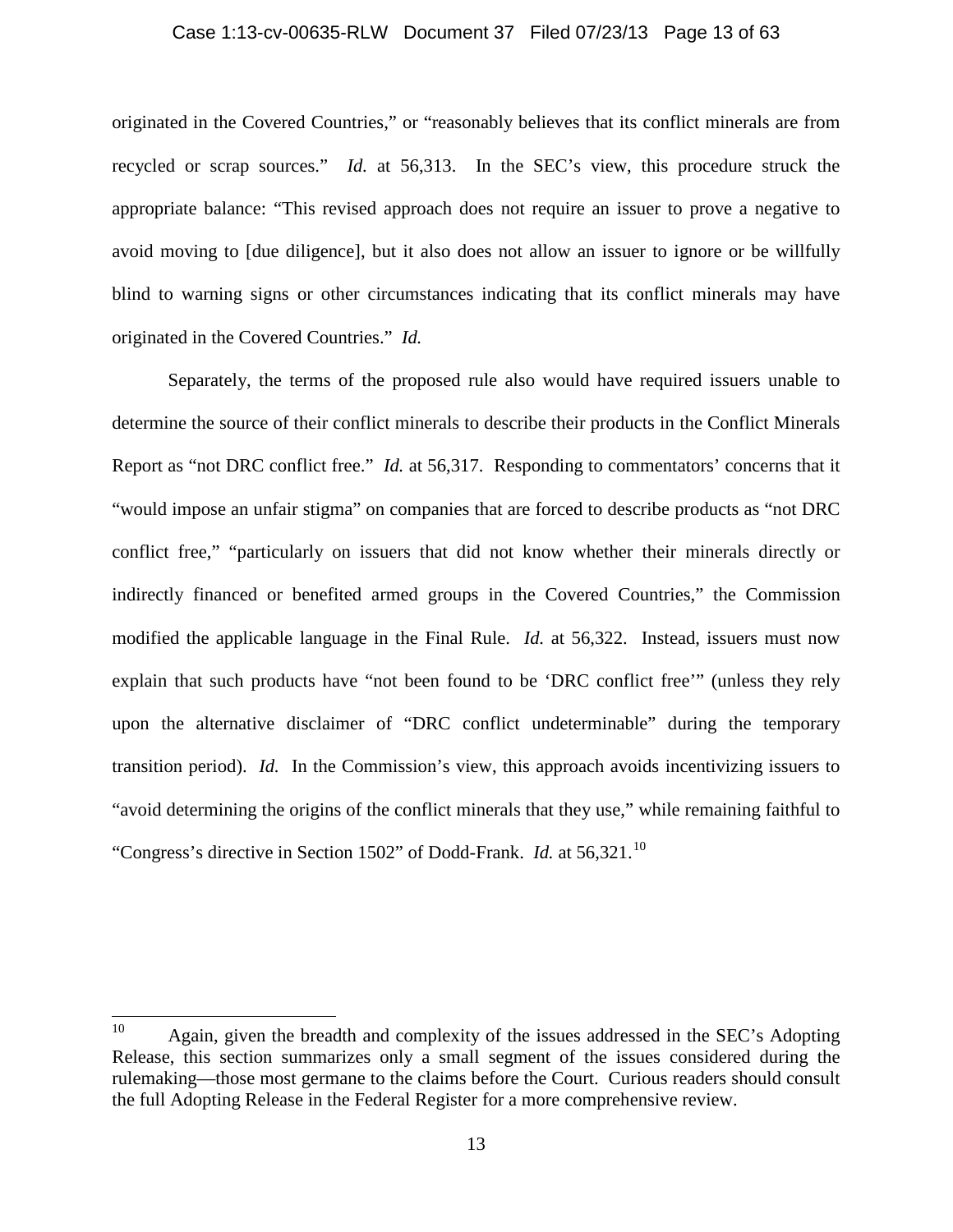## **B. Procedural History**

Plaintiffs initially filed this action with the U.S. Court of Appeals for the D.C. Circuit, invoking 15 U.S.C. § 78y as the direct jurisdictional springboard to the Court of Appeals. While the case was pending with the appellate court, however, the D.C. Circuit issued its decision in *American Petroleum Institute v. SEC*, 714 F.3d 1329 (D.C. Cir. 2013), concluding that it lacked jurisdiction over a direct challenge to a different SEC rule issued under Dodd-Frank. *Id.* at 1333. The D.C. Circuit held that its original jurisdiction under Section 25 of the Exchange Act is limited to challenges to "final orders issued by the Commission" and to challenges to "rules promulgated pursuant to enumerated sections of the Act." *Id.* Outside of those limited circumstances, the Circuit explained, "a party must first proceed by filing suit in district court" under the APA. *Id.* The *American Petroleum* decision was issued on April 26, 2013; four days later—apparently reading the writing on the wall—Plaintiffs (then Petitioners) moved to transfer the instant case to the U.S. District Court for the District of Columbia under 28 U.S.C. § 1631, and the Circuit granted that request.

Following transfer of this matter to the undersigned on May 2, 2013, the Court directed the parties to submit a status report outlining how they wished to proceed—and, in particular, indicating whether any party desired to submit new or additional briefing, or whether the parties preferred the Court to simply treat the briefs previously filed with the Court of Appeals as crossmotions for summary judgment. (*See* Dkt. No. 2). The parties opted for the latter approach, agreeing that there was no need for additional briefing; the parties requested that the Court treat Plaintiffs' (formerly Petitioners') brief filed with the D.C. Circuit as a motion for summary judgment, and the Commission's and Intervenors' appellate briefs as cross-motions for summary judgment. (*See* Dkt. No. 9). The parties also requested expedited review of this case. (*Id.*). The Court adopted this approach via Order on May 16, 2013, and set a hearing on the cross-motions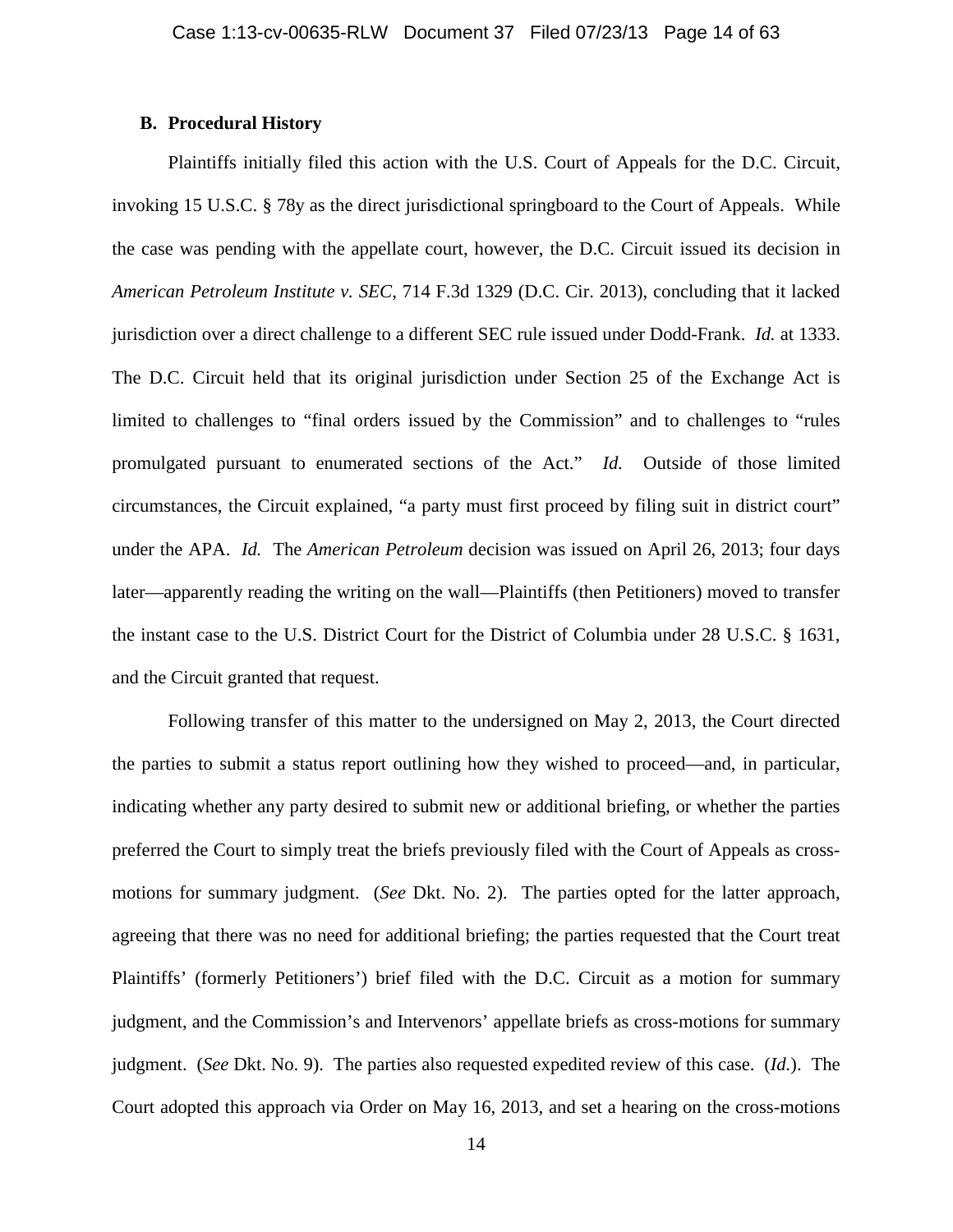for July 1, 2013. The Court entertained argument from the parties for nearly three hours on the 1st of July, and took this matter under submission at that time.<sup>11</sup>

## **ANALYSIS**

This case presents two separate categories of claims for the Court's review. First, Plaintiffs challenge the SEC's promulgation of the Conflict Minerals Rule under the APA, claiming that the Commission ignored its statutory obligations under the Exchange Act in issuing the Rule and that the Commission's rulemaking was arbitrary and capricious in several other respects. Second, Plaintiffs mount a constitutional attack against both the Final Rule and Section 1502 of Dodd-Frank, contending that the obligation for companies to publish their conflict minerals disclosures on their own websites compels speech in violation of the First Amendment. The Court discusses these two subjects separately below.

<span id="page-14-0"></span><sup>&</sup>lt;sup>11</sup> While the case was pending with the D.C. Circuit, several *amici* submitted briefs, some supporting the Plaintiffs/Petitioners, and others supporting the Commission. Upon transfer, this Court ruled that all *amici* that had filed briefs in the Court of Appeals under D.C. Circuit Rule 29(a) would be permitted to participate as *amici* in these proceedings. Accordingly, along with the parties' respective briefs, the Court also received *amicus* briefs from the following: (1) Professor Marcia Narine, Ambassador Jendayi Frazer, and Dr. J. Peter Pham (in support of Plaintiffs); (2) the "Industry Coalition"—American Coatings Association, Inc., American Chemistry Council, Car Manufacturers Institute, Consumer Specialty Products Association, National Retail Federation, Precision Machinated Products Association, and The Society of the Plastics Industry, Inc. (in support of Plaintiffs); (3) Better Markets, Inc. (in support of the SEC); (4) Global Witness Limited, Fred Robards, and Gregory Mthembu-Salter (in support of the SEC); and (5) a group of Congressional *amici*—Sen. Barbara Boxer, Sen. Dick Durbin, former Sen. Russ Feingold, former Rep. Howard Berman, Rep. Wm. Lacy Clay, Rep. Keith Ellison, Rep. Raul Grijalva, Rep. John Lewis, then-Rep. (now Sen.) Ed Markey, Rep. Jim McDermott, Rep. Gwen Moore, and Rep. Maxine Waters (in support of the SEC). Copies of these briefs can be found in the case file transferred from the Court of Appeals, contained in the various attachments at Docket Entry No. 1 on the Court's electronic docket.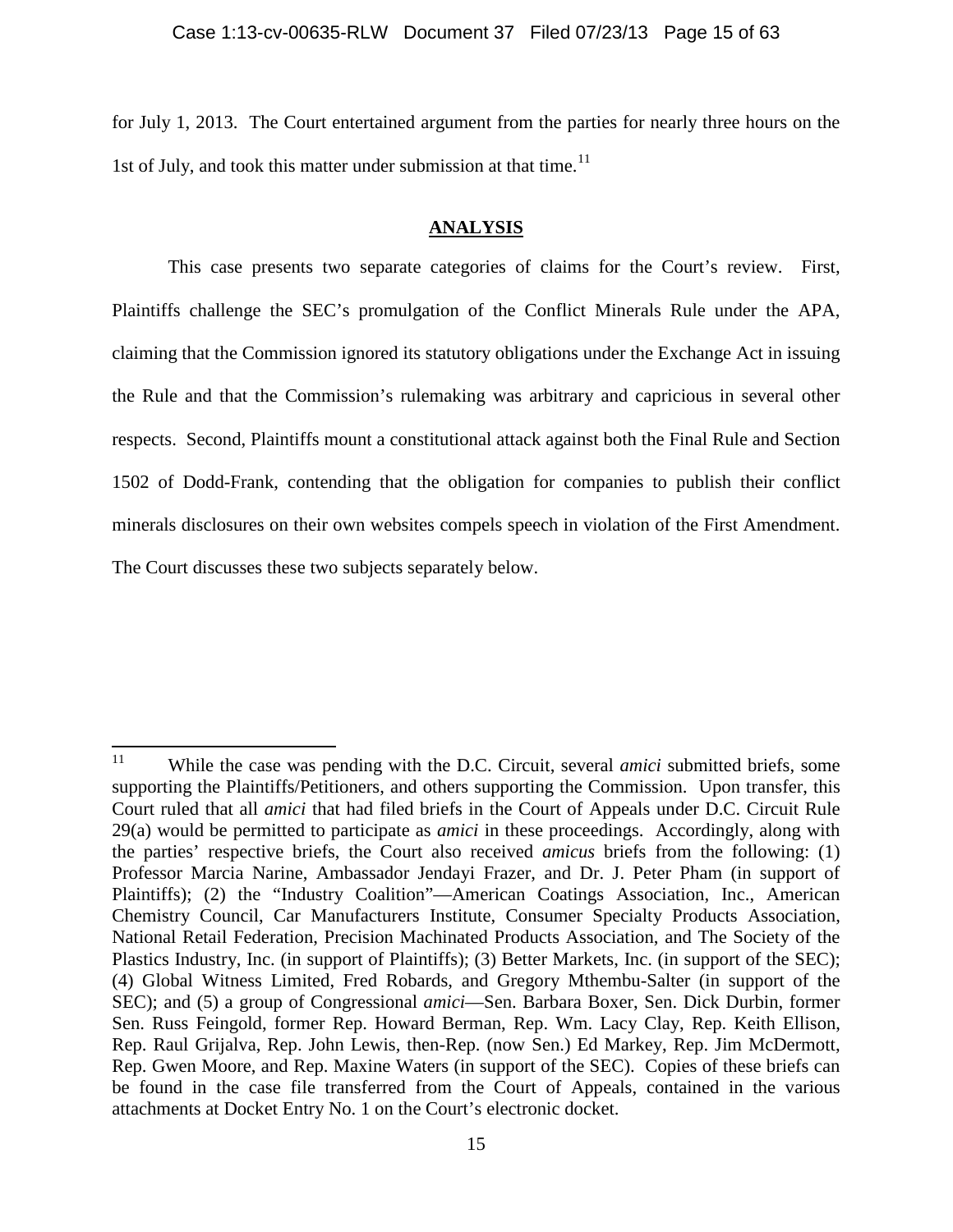## **A. Plaintiffs' APA Claims**

## **1. Applicable Standards of Review**

"When ruling on a summary judgment motion in a case involving final review of an agency action under the APA, the standards of Federal Rule of Civil Procedure 56(c) do not apply because of the limited role of the court in reviewing the administrative record." *Int'l Swaps & Derivatives Ass'n v. U.S. Commodity Futures Trading Comm'n*, 887 F. Supp. 2d 259, 265-66 (D.D.C. 2012). Instead, "[s]ummary judgment serves as a mechanism for deciding, as a matter of law, whether the administrative record supports the agency action and whether the agency action is consistent with the APA standard of review." *Id.* at 266 (citing *Richards v. INS*, 554 F.2d 1173, 1177 & n.28 (D.C. Cir. 1977)). Under the APA, agency action is unlawful if it is "arbitrary, capricious, an abuse of discretion, or otherwise not in accordance with law." 5 U.S.C. § 706(2). The "arbitrary and capricious" standard of review is a narrow one, and it is well settled that "a court is not to substitute its judgment for that of the agency." *Motor Vehicle Mfrs. Ass'n v. State Farm Mut. Auto. Ins. Co.*, 463 U.S. 29, 43 (1983). While the reviewing court must conduct a "searching and careful" review, the agency's action remains "entitled to a presumption of regularity," *Citizens to Preserve Overton Park, Inc. v. Volpe*, 401 U.S. 402, 415-16 (1971), and the court "will not second guess an agency decision or question whether the decision made was the best one," *C & W Fish Co. v. Fox*, 931 F.2d 1556, 1565 (D.C. Cir. 1991). But the court must nevertheless be satisfied that the agency "examine[d] the relevant data and articulate[d] a satisfactory explanation for its action including a rational connection between the facts found and the choice made." *State Farm*, 463 U.S. at 43; *see also Nat'l Ass'n of Home Builders v. EPA*, 682 F.3d 1032, 1036 (D.C. Cir. 2012).

Moreover, where a case turns on the agency's interpretation of a statute it is charged with implementing, courts apply the well-worn, two-part *Chevron* test. *Chevron U.S.A. Inc. v.*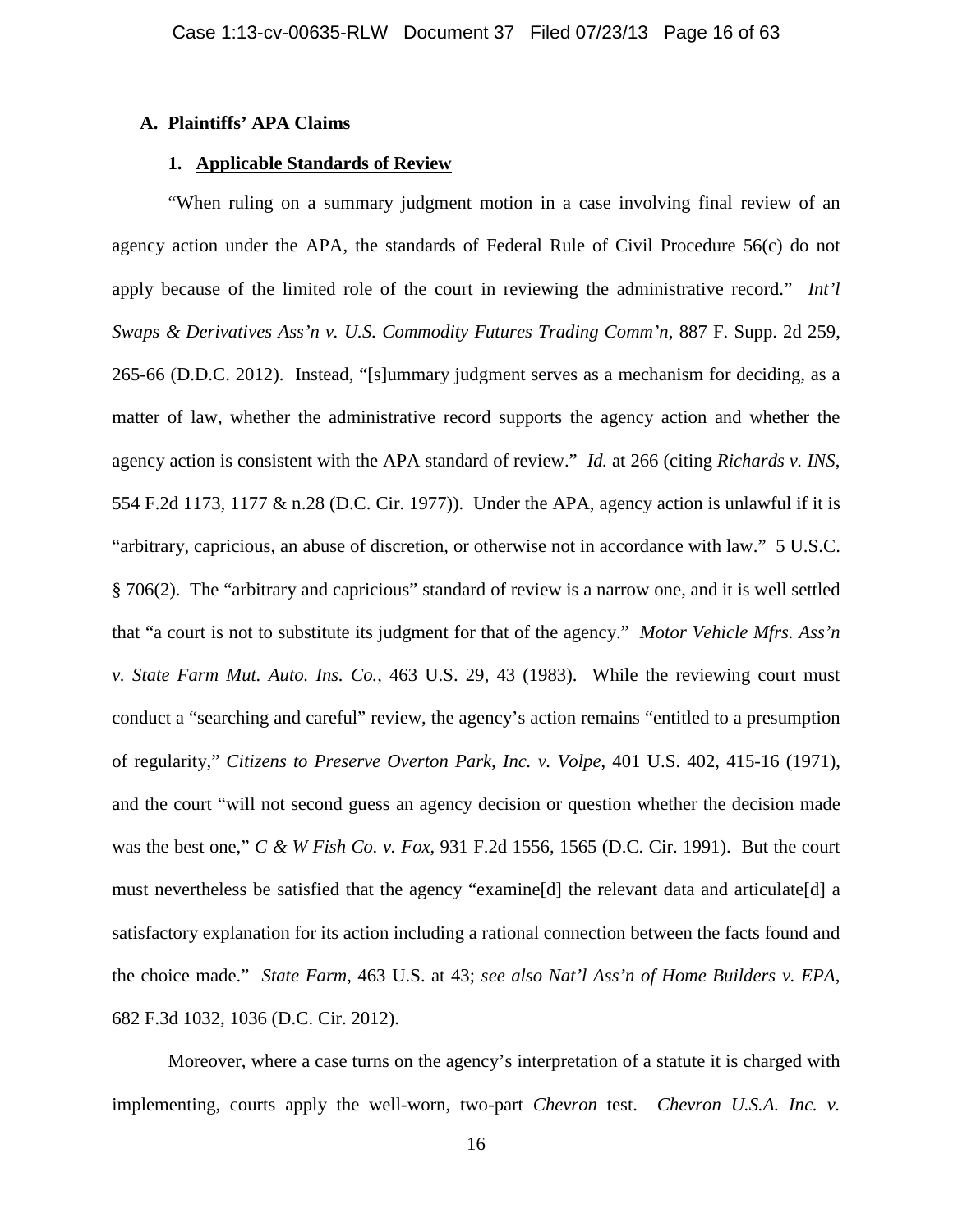## Case 1:13-cv-00635-RLW Document 37 Filed 07/23/13 Page 17 of 63

*Natural Res. Def. Council, Inc.*, 467 U.S. 837 (1984). Under *Chevron* Step One, the court must first determine "whether Congress has directly spoken to the precise question at issue." *Id.* at 842; *Pub. Citizen v. Nuclear Regulatory Comm'n*, 901 F.2d 147, 154 (D.C. Cir. 1990). If so, then the court's inquiry ends, and the clear and unambiguous statutory language controls. *See Northeast Hosp. v. Sebelius*, 657 F.3d 1, 4 (D.C. Cir. 2011) (citing *Chevron*, 467 U.S. at 842-43). In answering this question, the court reviews the statute *de novo*, "employing traditional tools of statutory construction," *Nat'l Ass'n of Clean Air Agencies v. EPA*, 489 F.3d 1221, 1228 (D.C. Cir. 2007), by assessing "the statutory text at issue, the statute as a whole, and . . . legislative history where appropriate," *Int'l Swaps*, 887 F. Supp. 2d at 268 (internal citations omitted); *see also Bell Atl. Tel. Co. v. FCC*, 131 F.3d 1044, 1047 (D.C. Cir. 1997) (characterizing the *Chevron* Step One inquiry "as a search for the plain meaning of the statute"). If the statute is ambiguous, however, then the analysis shifts to *Chevron* Step Two, whereby the reviewing court must consider "whether the agency's [interpretation] is based on a permissible construction of the statute." *Chevron*, 467 U.S. at 843; *see also Peter Pan Bus Lines v. FMSCA*, 471 F.3d 1350, 1353 (D.C. Cir. 2006). Under *Chevron*, "[a] statute is ambiguous if it can be read more than one way." *Am. Fed'n of Labor & Cong. of Indus. Org.v. Fed. Election Comm'n*, 333 F.3d 168, 173 (D.C. Cir. 2003). "Because the judiciary functions as the final authority on issues of statutory construction, an agency is given no deference at all on the question whether a statute is ambiguous." *Wells Fargo Bank, N.A. v. Fed. Deposit Ins. Corp.*, 310 F.3d 202, 205-06, (D.C. Cir. 2002) (internal citations and quotation marks omitted).

# **2. The SEC's Statutory Obligations Under The Exchange Act**

Plaintiffs' briefing opens with an overarching challenge to the Commission's promulgation of the Conflict Minerals Rule: they argue that the SEC failed to "analyze properly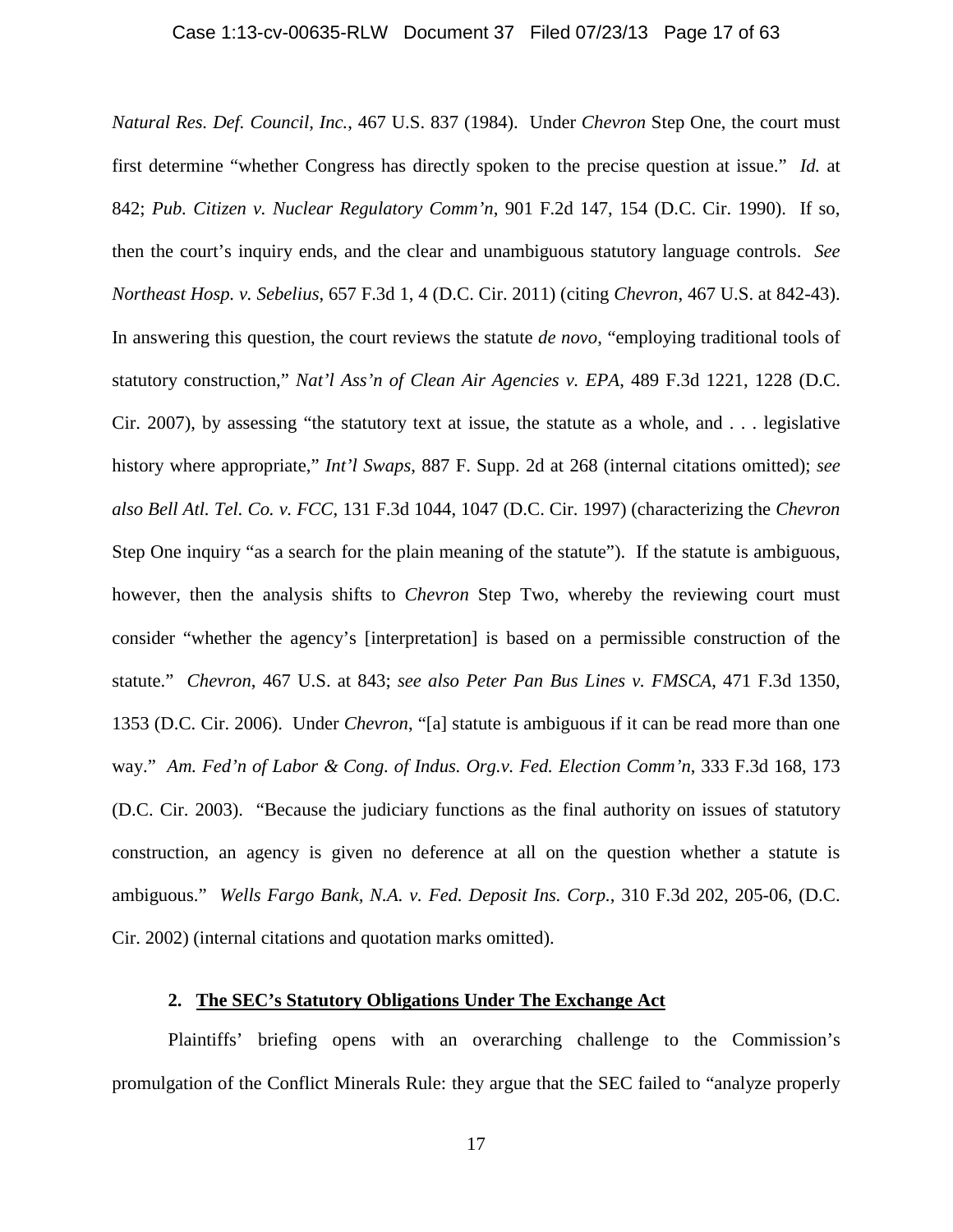## Case 1:13-cv-00635-RLW Document 37 Filed 07/23/13 Page 18 of 63

the costs and benefits" of the Rule as a whole, ostensibly in contravention of its statutory directives under the Exchange Act. (Pls.' Brief at 26-27). From Plaintiffs' view, "[t]he Commission had to conduct an adequate analysis of the overall costs and benefits of the rule, including the alternatives it adopted, in order to satisfy its statutory obligations and exercise its authority in a reasoned manner." (*Id.* at 26). They claim that the Commission shirked its statutory obligations to consider "whether the action will promote efficiency, competition, and capital formation," 15 U.S.C. § 78c(f), and to ensure that the Rule would not "impose a burden on competition not necessary or appropriate in furtherance of the purposes of" the Exchange Act, *id.* § 78w(a)(2). Plaintiffs argue that the SEC was required by the Exchange Act to independently determine whether the rule was "necessary or appropriate . . . to decrease the conflict and violence in the DRC." (Pls.' Reply at 4). As Plaintiffs see it, the Commission abdicated this responsibility and improperly deferred to "Congress's determination that conflict minerals disclosure will yield social benefits in the form of decreasing conflict and violence in the DRC," (*id.* at 3), and "failed to even conclude that [its] choices will improve conditions in the DRC at all," (Pls.' Brief at 33). By supposedly ducking this statutory obligation, Plaintiffs contend, the Commission's decision-making was arbitrary and capricious, necessitating vacatur of the Conflict Minerals Rule. The Court disagrees.<sup>[12](#page-17-0)</sup>

To begin with, Sections 3(f) and 23(a)(2) of the Exchange Act simply do not mandate the type of analysis Plaintiffs claim was lacking here. Section 3(f) provides that whenever "the Commission is engaged in rulemaking . . . and is required to consider or determine whether an action is necessary or appropriate in the public interest, the Commission shall also *consider*, in

<span id="page-17-0"></span><sup>&</sup>lt;sup>12</sup> The Court finds it somewhat telling that Plaintiffs devoted almost no attention to this particular theory during oral argument—never so much as invoking 15 U.S.C. §§ 78c(f) or 78w(a)(2) during their presentation. Instead, Plaintiffs focused on the specific challenges to particularized aspects of the Final Rule, which the Court tackles in the sections that follow.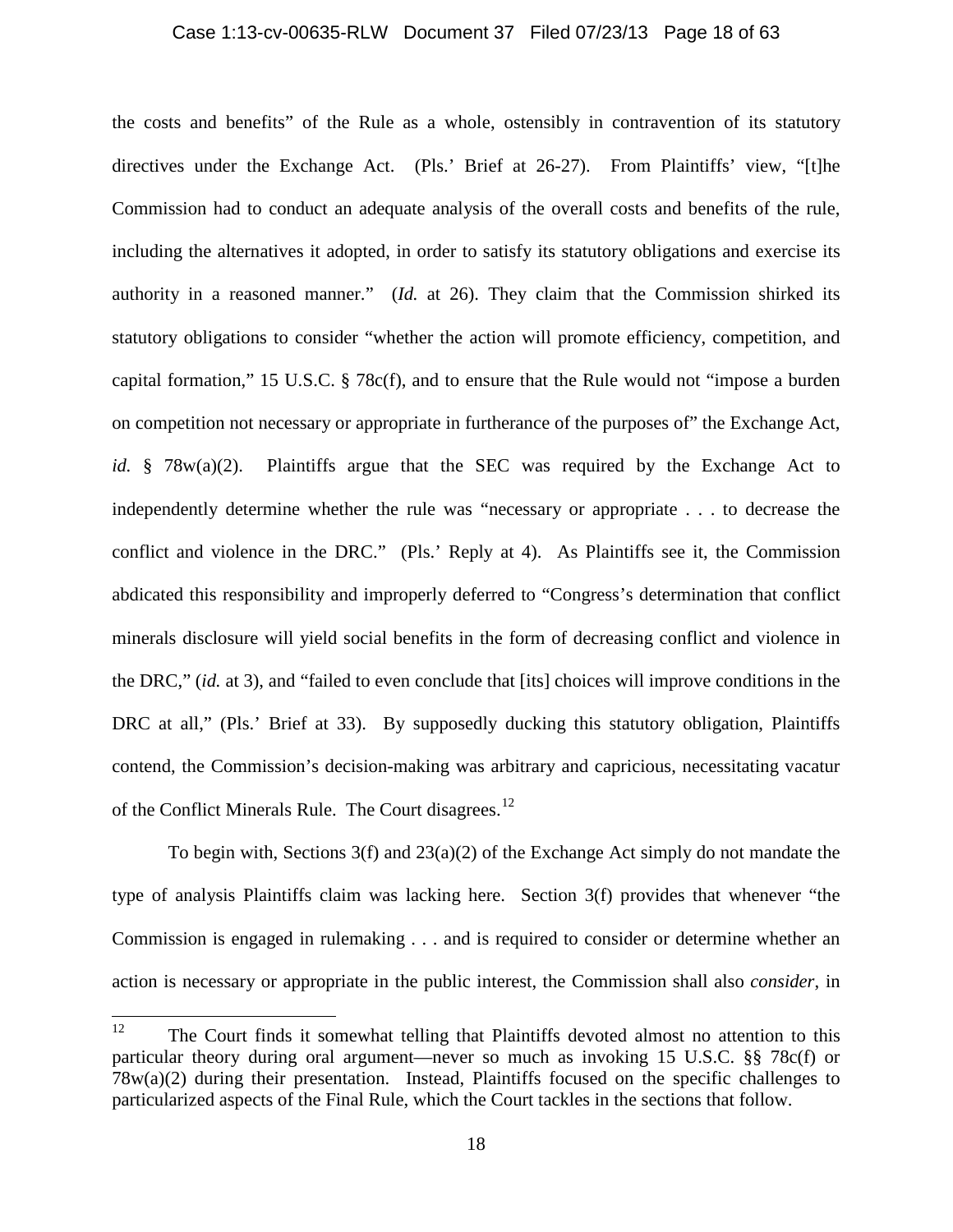## Case 1:13-cv-00635-RLW Document 37 Filed 07/23/13 Page 19 of 63

addition to the protection of investors, *whether the action will promote efficiency, competition, and capital formation*." 15 U.S.C. § 78c(f) (emphasis added). And Section 23(a)(2) states that the Commission shall, "in making rules and regulations . . . [,] *consider* among other matters the impact any such rule or regulation would have *on competition*," and "shall not adopt any such rule or regulation which would impose *a burden on competition* not necessary or appropriate in furtherance of the purposes" of the Act. *Id.* § 78w(a)(2) (emphasis added). By their terms, these provisions only obligate the SEC to "consider" the impact that a rule or regulation may have on various *economic-related factors*—efficiency, competition, and capital formation. In doing so, the Commission may deem it appropriate (or even necessary) to weigh the costs and benefits of its proposed action as related to these enumerated factors, but to suggest that the Exchange Act mandates that the SEC conduct some sort of broader, wide-ranging benefit analysis simply reads too much into this statutory language. This is particularly true here, where the resulting benefits Plaintiffs accuse the Commission of ignoring relate to *humanitarian* objectives that Congress concluded would be achieved by the rulemaking, rather than some sort of *economic* objectives underlying the Commission's rule. (*See, e.g.*, Pls.' Brief at 1 (complaining that the SEC "did not determine whether the rule will provide *any* benefits to the people of the DRC") (emphasis in original); *id.* at 23 ("[T]he Commission imposed these enormous costs without determining whether the rule would yield *any* benefits for the Congolese people.") (emphasis in original); Pls.' Reply at 1-2 ("[T]he Commission failed to assess whether these determinations would yield *any* benefits or instead make a tragic humanitarian situation even worse.") (emphasis in original)). Simply put, there is no statutory support for Plaintiffs' argument that the Commission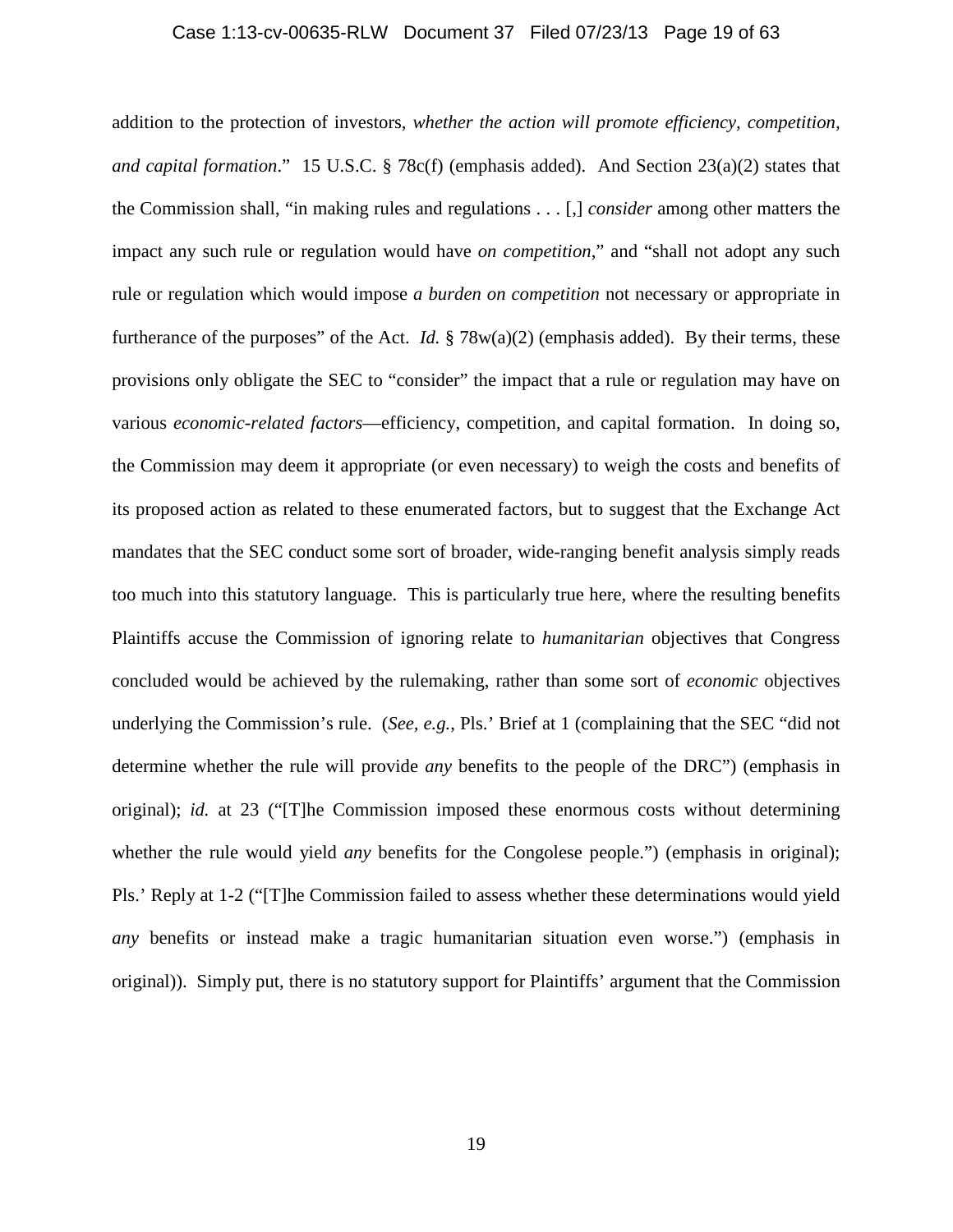#### Case 1:13-cv-00635-RLW Document 37 Filed 07/23/13 Page 20 of 63

was required to evaluate whether the Conflict Minerals Rule would actually achieve the social benefits Congress envisioned.<sup>[13](#page-19-0)</sup>

Nor is Plaintiffs' argument reinforced by any of the Circuit precedent they cite. It is true, as Plaintiffs assert, that our Court of Appeals has emphasized the SEC's "statutory obligation to determine as best it can the economic implications of its rule." *Bus. Roundtable v. SEC*, 647 F.3d 1144, 1148 (D.C. Cir. 2011) (emphasizing the Commission's "unique obligation to consider the effect of a new rule upon 'efficiency, competition, and capital formation,'" under 15 U.S.C. §§ 78c(f) & 78w(a)(2)); *see also Am. Equity Inv. Life Ins. Co. v. SEC*, 613 F.3d 166, 176-77 (D.C. Cir. 2010) (applying Securities Act's companion provision, 15 U.S.C. § 77b(b), which similarly requires the SEC to consider "efficiency, competition, and capital formation"); *Chamber of Commerce v. SEC*, 412 F.3d 133, 143 (D.C. Cir. 2005) (construing companion provision of the Investment Company Act, 15 U.S.C. § 80a-2(c), which tracks the same language). In this vein, the D.C. Circuit has: invalidated a rule based on the Commission's failure "to estimate and quantify the costs it expected companies to incur," and its "ducking serious evaluation of the costs that could be imposed upon companies," *Bus. Roundtable*, 647 F.3d at 1150, 1152; vacated a rule due to the SEC's failure to conduct "an analysis of whether the *specific rule* will promote efficiency, competition, and capital formation," *Am. Equity*, 613 F.3d at 178 (emphasis in original); and struck down a regulation because the SEC failed to determine a "range within which a fund's cost of compliance will fall," which the court found

<span id="page-19-0"></span><sup>13</sup> For this same reason, Plaintiffs' reliance on *Public Citizen v. Federal Motor Carrier Safety Administration*, 374 F.3d 1209 (D.C. Cir. 2004), is equally misplaced. In *Public Citizen*, the Circuit invalidated an FMCSA rule concerning commercial motor vehicles because the FMCSA clearly failed to consider an issue during the rulemaking—driver health and safety that it was expressly required to consider by statute. *Id.* at 1216-17. Setting aside the fact that the portions of *Public Citizen* cited by Plaintiffs are plainly dicta, that decision is inapposite because, unlike the FMCSA in *Public Citizen*, the Commission had no statutory obligation to evaluate the humanitarian impact and social benefits of the Conflict Minerals Rule.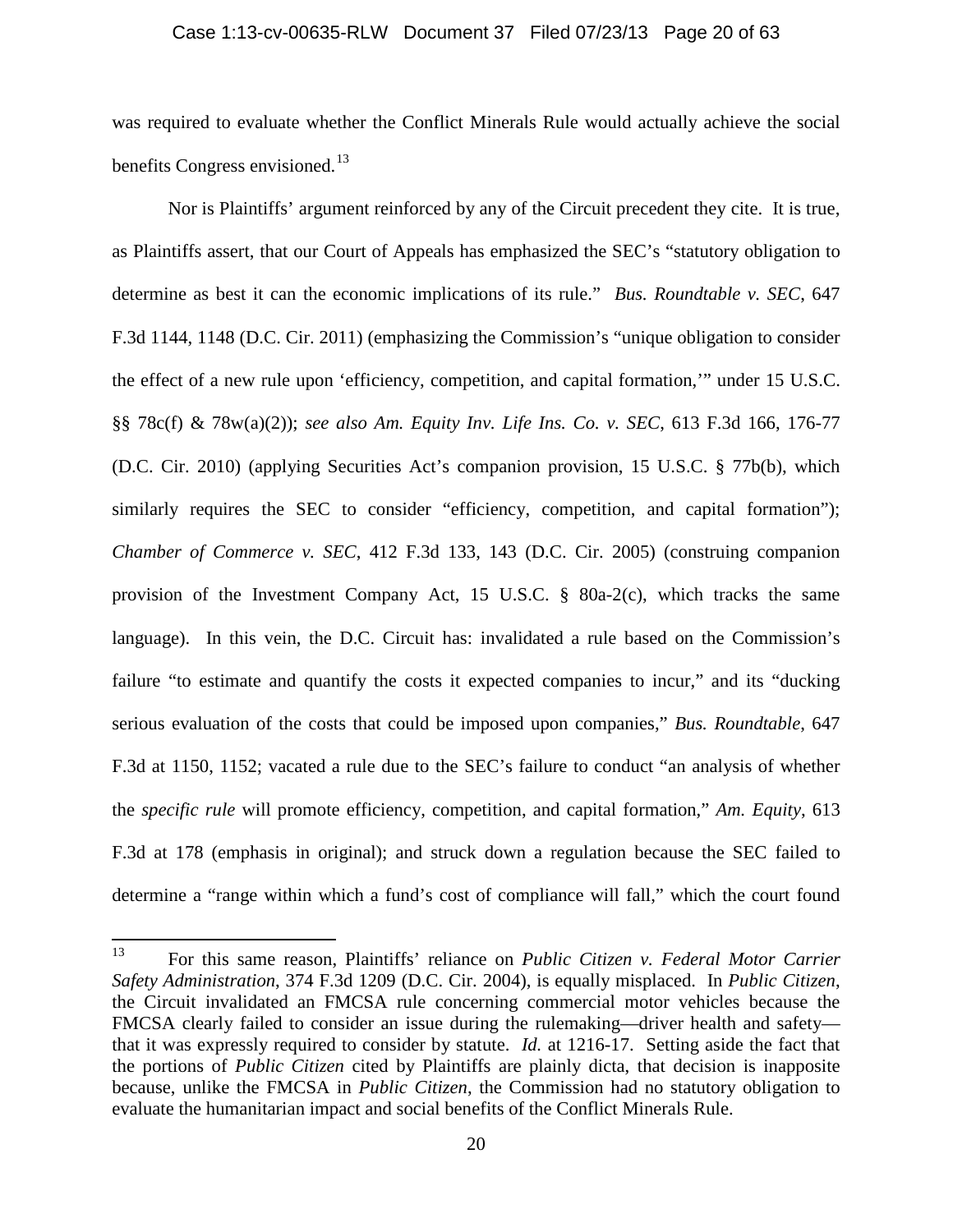## Case 1:13-cv-00635-RLW Document 37 Filed 07/23/13 Page 21 of 63

"would be pertinent to its assessment of the effect the condition would have upon efficiency and competition, if not capital formation," *Chamber of Commerce*, 412 F.3d at 143-44. As should be clear, however, all of those cases involved shortcomings on the Commission's part with respect to the *economic* implications of its actions—economic implications that the SEC was statutorily required to consider in adopting the challenged rules. By contrast, none of those decisions lends support to Plaintiffs' theory that the Conflict Minerals Rule must be invalidated because the SEC failed to consider whether the Rule would actually achieve the *humanitarian* benefits identified by Congress.<sup>[14](#page-20-0)</sup>

Plaintiffs also fail to account for another important distinction between those decisions and the case at bar. All of those cases involved rules or regulations that were proposed and adopted by the SEC of its own accord, with the Commission having independently perceived a problem within its purview and having exercised its own judgment to craft a rule or regulation aimed at that problem. *See Bus. Roundtable*, 647 F.3d at 1146 (reviewing proxy rule adopted by the SEC based on its belief that "the current process impede[d] the expression of shareholders' right under state corporation laws to nominate and elect directors"); *Am. Equity*, 613 F.3d at 170-

<span id="page-20-0"></span><sup>&</sup>lt;sup>14</sup> The Commission appropriately recognized this distinction in its Adopting Release, explaining that:

Congress intended for the rule issued pursuant to Section 1502 to decrease the conflict and violence in the DRC, particularly sexual and gender based violence. A related goal of the statute is the promotion of peace and security in the Congo. These are compelling social benefits, which we are unable to readily quantify with any precision, both because we do not have the data to quantify the benefits and because we are not able to assess how effective Section 1502 will be in achieving those benefits. *We also note that these objectives of Section 1502 appear to be directed at achieving overall social benefits and are not necessarily intended to generate measurable, direct economic benefits to investors or issuers specifically. Additionally, the social benefits are quite different from the economic or investor protection benefits that our rules ordinarily strive to achieve.*

<sup>77</sup> Fed. Reg. at 56,350 (emphasis added); *see also id.* ("[U]nlike in most of the securities laws, Congress intended the Conflicts Mineral Provision to serve a humanitarian purpose, which is to prevent armed groups from benefiting from the trade of conflict minerals.").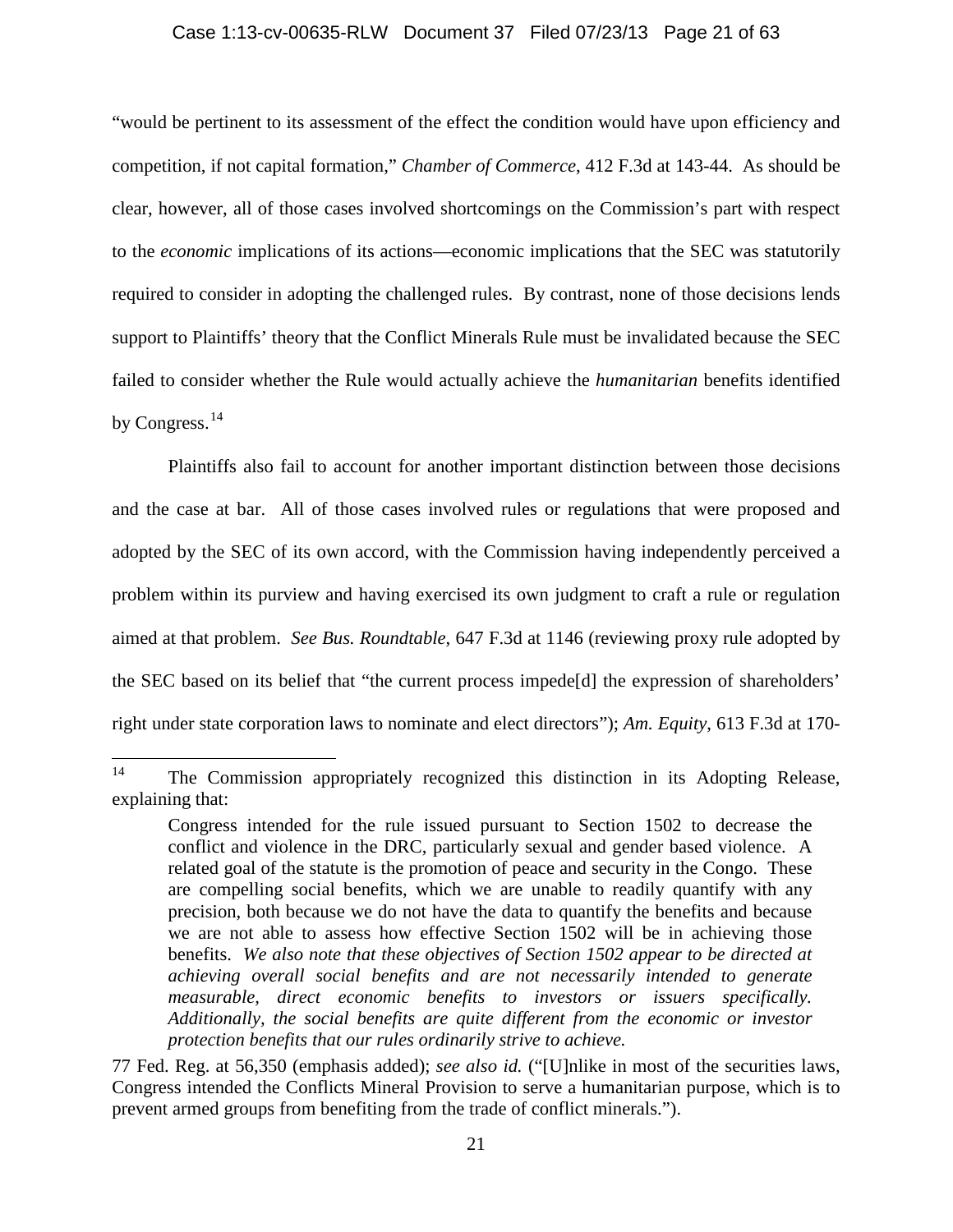## Case 1:13-cv-00635-RLW Document 37 Filed 07/23/13 Page 22 of 63

71 (invalidating "Rule 151A," through which the SEC "sought to ensure that purchasers of [fixed index annuities] would be entitled to the full protection of the federal securities laws"); *Chamber of Commerce*, 412 F.3d at 137 (reviewing rule amending mutual fund regulations based on the SEC's belief that "more was required" due to a "serious breakdown in management controls"). Here, by contrast, the Commission promulgated the Conflict Minerals Rule pursuant to an express, statutory directive *from Congress*, which was driven by *Congress's determination* that the due diligence and disclosure requirements it enacted would help to promote peace and security in the DRC. As a result, the SEC rightly maintains that its role was not to "secondguess" Congress's judgment as to the benefits of disclosure, but to, instead, promulgate a rule that would promote the benefits Congress identified and that would hew closely to that congressional command. *See Pub. Citizen v. FTC*, 869 F.2d 1541, 1557 (D.C. Cir. 1989) ("[A]gencies surely do not have inherent authority to second-guess Congress' calculations."); *Kimberlin v. U.S. Dep't of Justice*, 150 F. Supp. 2d 36, 48 (D.D.C. 2001) (same).

Therefore, while Plaintiffs inveigh against the Commission's apparent disregard for its "statutory mandate" in failing to assess whether the Conflict Minerals Rule would actually achieve the benefits Congress identified, this argument rests on a false premise. The Exchange Act imposes no such statutory obligation. And framed appropriately, the Court is easily convinced that the Commission discharged any potential responsibility to consider whether the Final Rule will "promote efficiency, competition, and capital formation," and that the Commission appropriately considered the Rule's impact on competition more generally, as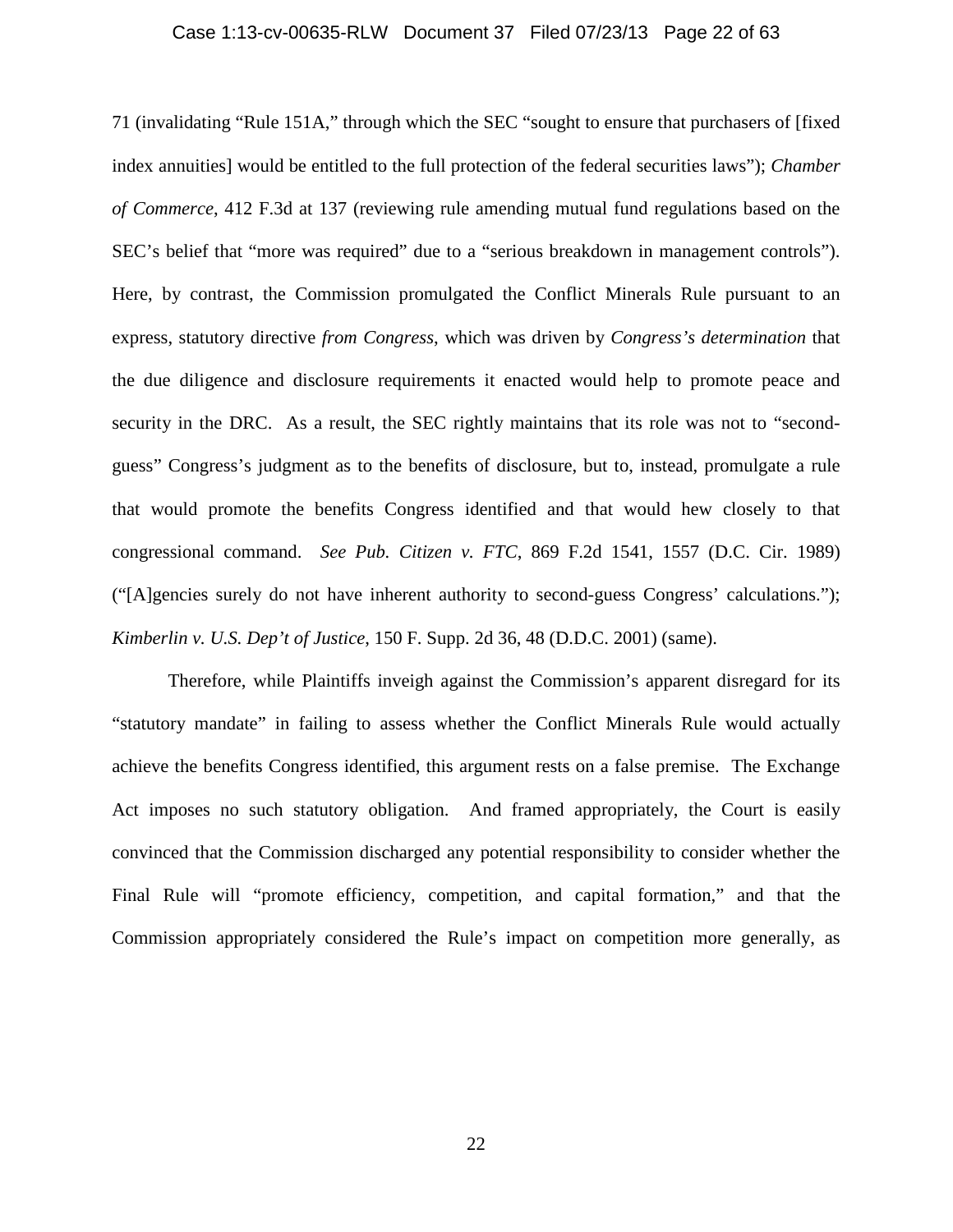## Case 1:13-cv-00635-RLW Document 37 Filed 07/23/13 Page 23 of 63

required by the Exchange Act. *See* 15 U.S.C. §§ 78c(f), 78w(a)(2). [15](#page-22-0) Indeed, Plaintiffs do not meaningfully contest these points.

First, the Adopting Release confirms that the Commission considered the Rule's impact on efficiency, explaining "that the required disclosure will help investors in pricing the securities of the issuers subject to the Conflict Minerals Statutory Provision" and "could improve informational efficiency." 77 Fed. Reg. at 56,350. On the other hand, the SEC posited that because "the cost of compliance for this provision will be borne by the shareholders of the company," the Rule could "divest capital away from other productive opportunities" and "may

<span id="page-22-0"></span><sup>&</sup>lt;sup>15</sup> In the Court's view, it is not clear that the requirements of Section  $3(f)$  even apply to this rulemaking in the first place. By its terms, this provision is only triggered when the Commission "is required to consider or determine whether an action is necessary or appropriate in the public interest." 15 U.S.C. § 78c(f). Here, the Commission was not required to make such a consideration or determination; in a sense, Congress had already done so, concluding that the conflict minerals disclosure scheme was "necessary" and/or "appropriate in the public interest." *See* Dodd-Frank § 1502(a), 124 Stat. 2213 (explaining Congress's belief that the "emergency humanitarian situation" in the Democratic Republic of the Congo "warrant[ed] the provisions of section 13(p) of the Securities Exchange Act"). Absent such a requirement on the Commission's part, it seems that Section 3(f)'s directive to consider the Rule's effect on "efficiency, competition, and capital formation" would not have even been triggered. Moreover, as reflected in other provisions of the Exchange Act, when Congress expects the SEC to undertake this type of analysis, it expressly uses the phrase "as necessary or appropriate in the public interest" in the relevant statute. *See, e.g.*, 15 U.S.C. § 78f(a) (authorizing the Commission to issue rules and regulations related to an entity's registration with the SEC "as necessary or appropriate in the public interest"); *id.* § 78*l*(b)(1) (empowering the SEC to promulgate rules surrounding the information required to register securities with the Commission, "as necessary or appropriate in the public interest"); *id.*  $\S$  78m(q)(2)(D)(ii)(VII) (authorizing the Commission to promulgate rules "necessary or appropriate in the public interest" related to a disclosure regime concerning "resource extraction issuers"). Congress did not use such language here.

Nevertheless, insofar as the Commission considered itself subject to the requirements of Section 3(f), along with those under Section 23(a)(2), (*see* Def.'s Brief at 29), the Court need not conclusively decide this issue. Since the SEC conducted an analysis under Section 3(f) in adopting the Final Rule without any suggestion that such an analysis was not required, the Court evaluates the propriety of the Commission's analysis as performed, including its compliance with 15 U.S.C. § 78c(f). *Am. Equity*, 613 F.3d at 177 ("[T]he SEC must defend its analysis before the court upon the basis it employed in adopting that analysis."). However, this should not be taken as a ruling that such an analysis was actually required in connection with this particular rulemaking.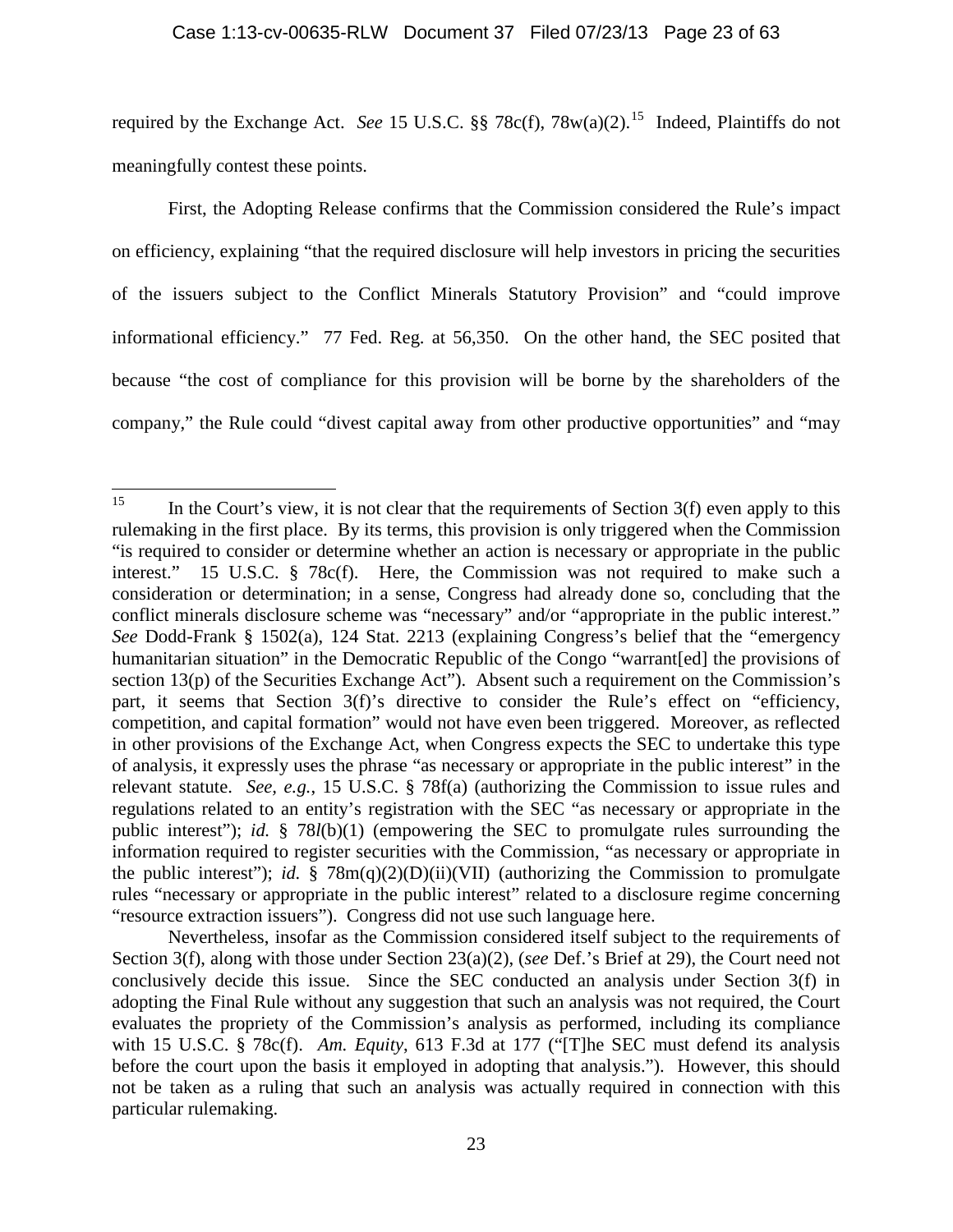## Case 1:13-cv-00635-RLW Document 37 Filed 07/23/13 Page 24 of 63

result in a loss of allocative efficiency," although such loss might be offset "by increased demand for the firm's products and/or shares by socially conscious consumers and investors." *Id.* Second, the Commission considered whether the Rule would "have a significant impact on capital formation," explaining that it "[did] not expect that the rule would negatively impact prospects of the affected industries to the extent that would result in withdrawal of capital from these industries." *Id.* at 56,350-56,351. And third, the Commission considered the Rule's effect on competition, noting that "issuers with a reporting obligation under the Conflict Minerals Statutory Provision could be put at a competitive disadvantage with respect to private companies that do not have such an obligation." *Id.* at 56,350. The SEC also observed that "the implementation of the statute may provide significant advantage to foreign companies that are not reporting in the United States . . . but do compete directly with reporting issuers in the United States." *Id.* But on balance, the SEC concluded that "to the extent the final rule implementing the statute imposes a burden on competition in the industries of affected issuers," it "believe[d] the burden is necessary and appropriate in furtherance of the purposes of Section 13(p)." *Id.*

Therefore, upon review of the record, the Court is convinced that the Commission appropriately considered the various factors that Sections 3(f) and 23(a)(2) of the Exchange Act actually require. No statutory directive obligated the Commission to reevaluate and independently confirm that the Final Rule would actually achieve the humanitarian benefits Congress intended. Rather, the SEC appropriately deferred to Congress's determination on this point, and its conclusion was not arbitrary, capricious, or contrary to law—whether because of some statutory directive under the Exchange Act or otherwise.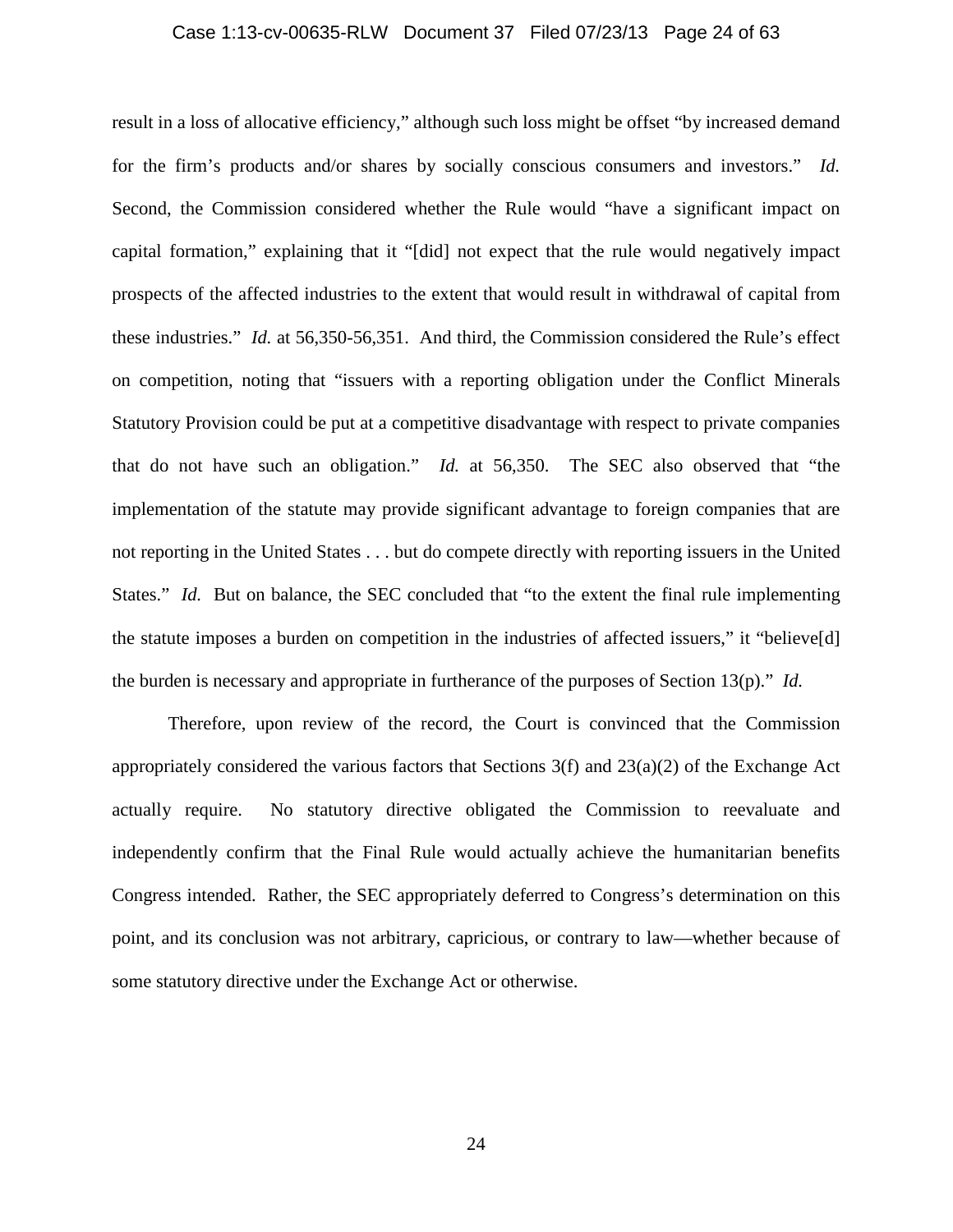# **3. The Commission's Estimation of Particular Costs**

Plaintiffs next argue—albeit somewhat weakly—that the Commission arbitrarily underestimated some aspects of the Rule's costs. Parroting language from our Circuit, Plaintiffs accuse the Commission of "inconsistently and opportunistically fram[ing] the costs" of the Rule and "fail[ing] adequately to quantify the certain costs." (Pls.' Brief at 31) (quoting *Bus. Roundtable*, 647 F.3d at 1148-49). In particular, Plaintiffs focus on two aspects of the Commission's cost analysis: information technology ("IT") costs and the estimated number of suppliers that will be impacted by the Rule. As Plaintiffs see it, the Commission arbitrarily rejected the estimates that NAM submitted during the rulemaking process "simply because other commenters provided lower estimates." (Pls.' Reply at 8). These arguments miss the mark.

As a general matter, the Court disagrees that the Commission simply rejected NAM's estimates out of hand, as Plaintiffs assert. Upon receiving four separate cost estimates from commentators (including one from NAM), the Commission noted the "wide divergence" among the various analyses, ranging from \$387 million to \$16 billion. 77 Fed. Reg. at 56,351. As set forth in the Adopting Release, the Commission believed that "a combination of the analyses [would] provide a useful framework for understanding various cost components," and it "strive[d] to achieve a balanced and reasonable analysis based on the data and assumptions provided by all commentators, as well as [the Commission's] own analysis and assumptions." *Id.* Moreover, while the Commission placed particular emphasis on two studies—those prepared by NAM and by Tulane University—it noted that "even these two studies did not provide sufficiently documented evidence to support all of their assumptions and assertions." *Id.* As a consequence, the SEC took "into account the views expressed in other comment letters, and made modifications to the analyses provided by the manufacturing industry association and university group commentators accordingly." *Id.* This approach, the Commission concluded,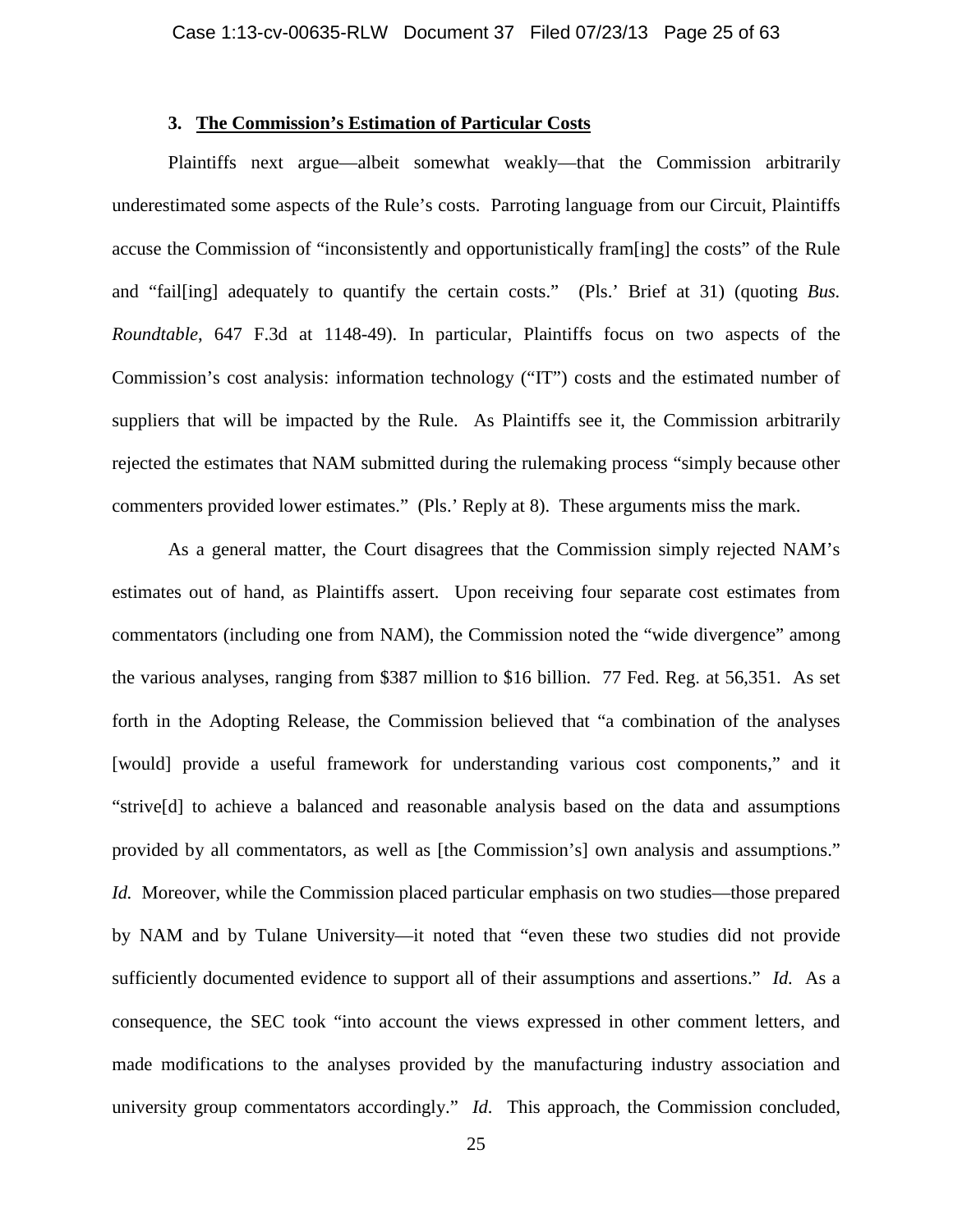## Case 1:13-cv-00635-RLW Document 37 Filed 07/23/13 Page 26 of 63

"better synthesize[d] the information provided to [it] in the comment process." *Id.* This methodology strikes the Court as eminently appropriate, which means that Plaintiffs are left to argue that certain, specific aspects of the Commission's calculations were arbitrary and unreasonable. They fare no better on that front.

First, with respect to the IT costs, the Commission noted that "an important consideration" in these estimates was the "cost of upgrading or implementing changes to IT systems." *Id.* While the Commission initially looked to the IT cost estimates submitted by NAM and by Tulane University, it believed that those figures "may have been over-inclusive," given the input of other commentators who pointed out that: (1) "conflict minerals software for small companies can be downloaded for free"; (2) the systems used in NAM's and Tulane's studies were "the most expensive systems on the market"; and (3) many companies interviewed "would not need to invest in new software solely for conflict minerals." *Id.* But neither did the Commission accept, hook-line-and-sinker, the lower estimates submitted by those other commentators. Instead, the SEC struck what it believed to be the right balance among all the estimates submitted: "[W]e do not intend to replace the manufacturing industry association and university group commentators' cost estimates with the smaller estimate provided; rather, for purposes of our cost estimate, the appropriate estimate lies somewhere in between those two estimates." *Id.* While Plaintiffs may believe the Commission got it wrong, their disagreement does not render the SEC's analysis on this point arbitrary or unreasonable.

Nor was the Commission's analysis of the total number of affected first-tier suppliers improper. While NAM's study estimated that each issuer had an average of 2,000 first-tier suppliers, the Commission found that number "not supported by other estimates" and "difficult to reconcile with figures reported by other commentators." *Id.* at 56,352. At the same time, the

26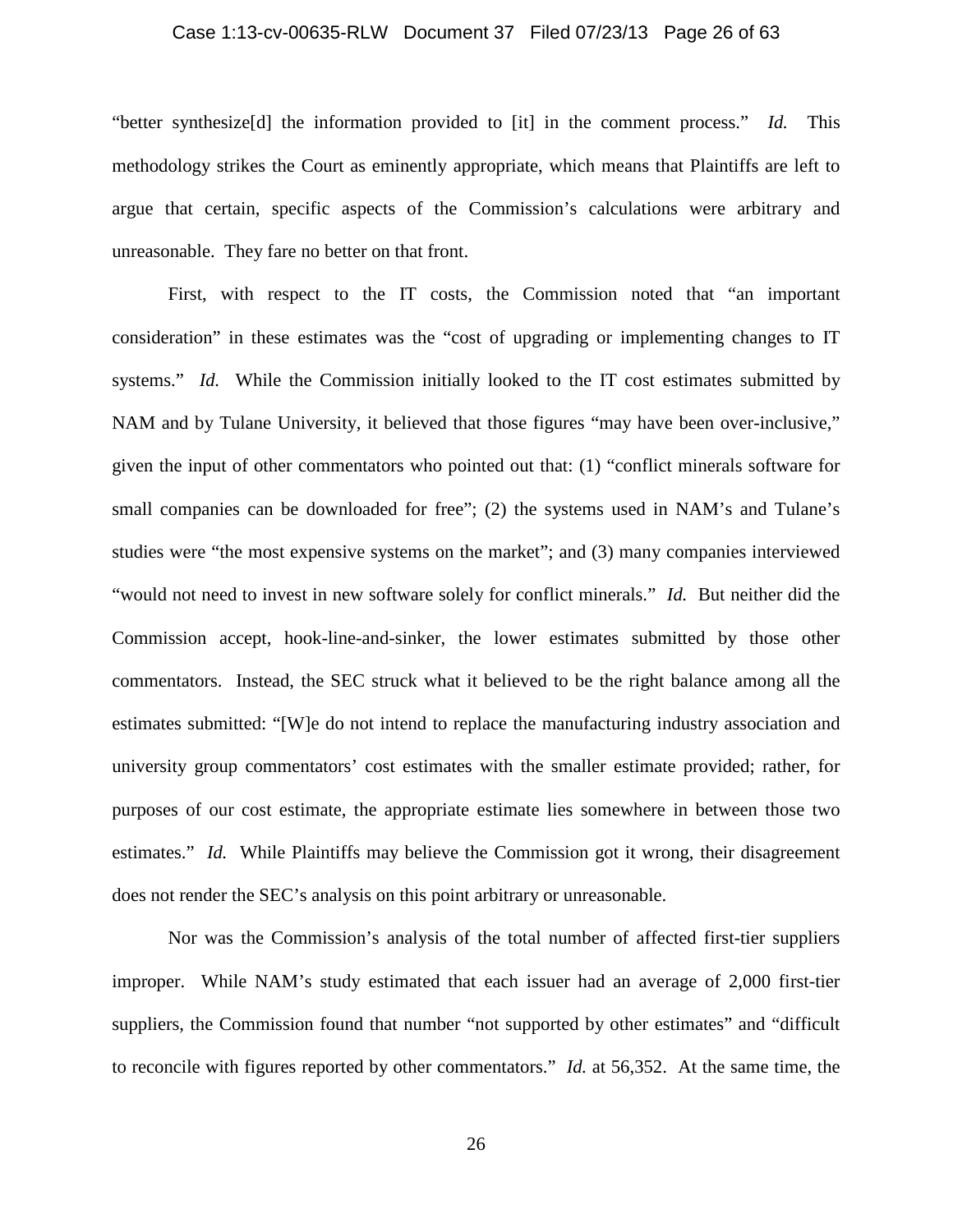## Case 1:13-cv-00635-RLW Document 37 Filed 07/23/13 Page 27 of 63

SEC also declined to accept the lower figure proffered by another commentator: "[We] do think a prudent reduction in the manufacturing industry association commentator's estimate is warranted, but here again, we do not know that 163 is any more representative of an average company's experience." *Id.* In turn, the Commission relied upon Tulane University's estimate of 1,060 average suppliers, which it found most reasonable. *Id.* In so doing, the Commission weighed comments received from the various parties and exercised its discretion in concluding which figures were most appropriate. While Plaintiffs, again, may disagree, the Court cannot say that the SEC acted arbitrarily or capriciously in reaching this particular estimate.

## **4. The** *De Minimis* **Threshold**

Plaintiffs next complain that the Commission wrongly failed to implement any type of a *de minimis* exemption from the Conflict Minerals Rule's coverage. Their attack on this front is twofold. They first contend that the Commission believed the statute unambiguously foreclosed any *de minimis* threshold, when, according to Plaintiffs, Congress actually left that determination up to the SEC. Because the Commission wrongly treated the statute as unambiguous and thought itself precluded from even considering a *de minimis* exception, Plaintiffs argue, the Court should not afford the SEC's determination any deference and should instead remand to the agency for further proceedings. Second, Plaintiffs insist that even if the Commission did exercise its discretion on this point, its analysis of the *de minimi*s issue was arbitrary and cannot survive APA review. In particular, Plaintiffs take issue with the Commission's allegedly conclusory rationale, and they fault the Commission for failing to conduct any meaningful analysis of the various *de minimis* proposals submitted during the rulemaking process. The Court considers each of these arguments in turn.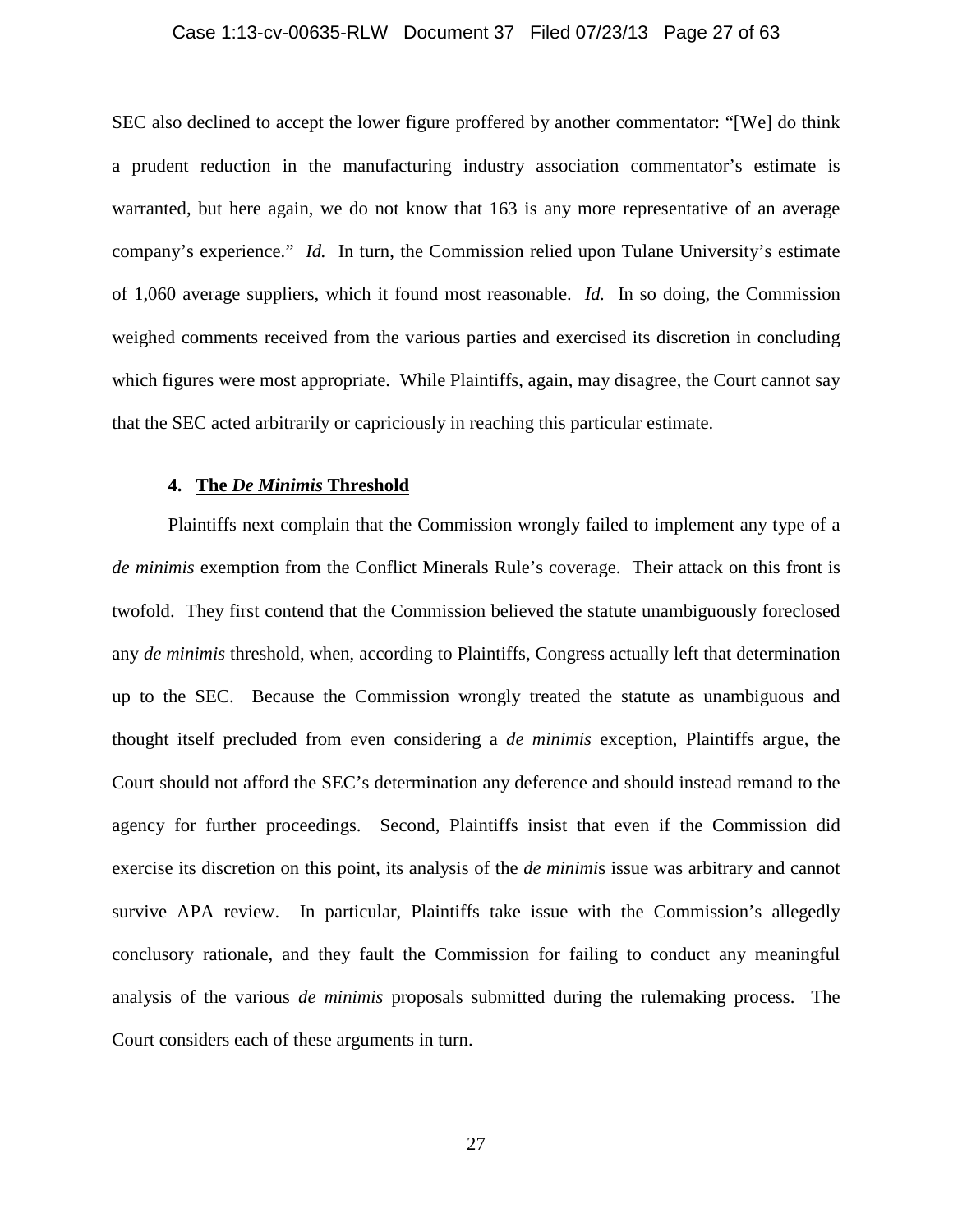## Case 1:13-cv-00635-RLW Document 37 Filed 07/23/13 Page 28 of 63

Beginning with Plaintiffs' opening theory, they maintain that Dodd-Frank § 1502 is silent, or at least ambiguous, as to the propriety of the SEC adopting a *de minimis* threshold as part of the Final Rule. In support, Plaintiffs argue that the statute "does not forbid" or unambiguously foreclose the use of a *de minimis* exception, which, in their view, is an indication that "[t]he Commission plainly had power to adopt a *de minimis* exception." (Pls.' Reply at 11). According to Plaintiffs, the SEC therefore could have looked to its general exemptive authority under the Exchange Act, through which the Commission can "exempt . . . any class or classes of persons, securities, or transactions, from any provision or provisions of [the Exchange Act] or of any rule or regulation thereunder, to the extent that such exemption is necessary or appropriate in the public interest, and is consistent with the protection of investors." 15 U.S.C.  $\S$  78mm(a)(1); *see also id.* § 78*l*(h) (authorizing exemptions from several provisions of the Act, including Section 13, "upon such terms and conditions and for such period as it deems necessary or appropriate," provided "that such action is not inconsistent with the public interest or the protection of investors"). Alternatively, Plaintiffs contend that the Commission could have relied on its inherent authority, under general principles of administrative law, to create a *de minimis* exception. *See, e.g.*, *Ala. Power Co. v. Costle*, 636 F.2d 323, 360-61 (D.C. Cir. 1979); *Ass'n of Admin. Law Judges v. FLRA*, 397 F.3d 957, 962 (D.C. Cir. 2005) ("As long as the Congress has not been 'extraordinarily rigid' in drafting the statute . . . 'there is likely a basis for an implication of *de minimis* authority to provide [an] exemption when the burdens of regulation yield a gain of trivial or no value.'") (quoting *Envt'l Def. Fund, Inc. v. EPA*, 82 F.3d 451, 466 (D.C. Cir. 1996)) (alterations in original).

Plaintiffs argue the Commission wrongly ignored these precepts and "concluded that it lacked authority" and was "precluded from considering" any *de minimis* exception as part of the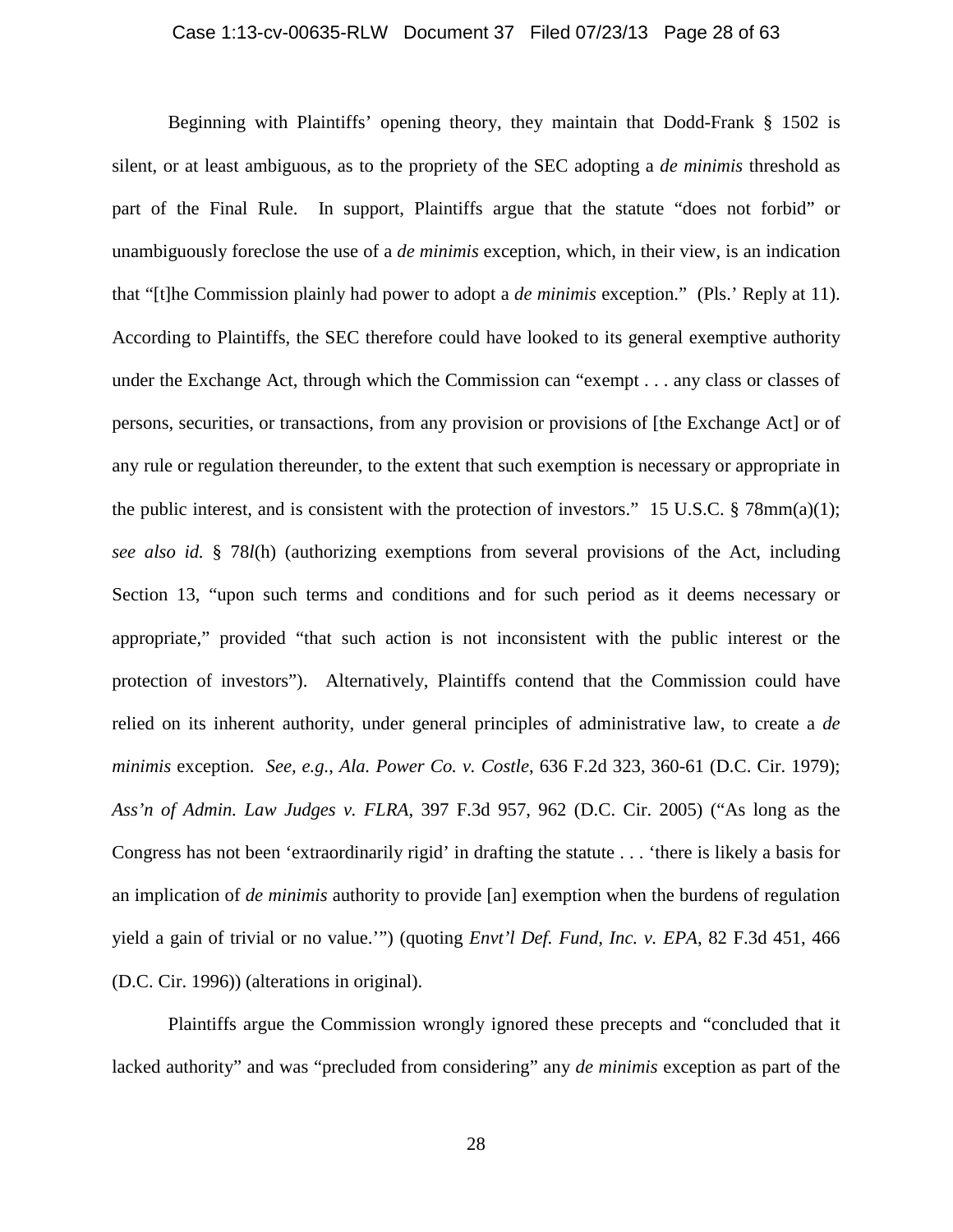Final Rule. (Pls.' Brief at 35). To this end, Plaintiffs point to several statements by the SEC

within the Adopting Release:

- "The statute itself does not contain a *de minimis* exception, and for several reasons we believe it would be contrary to the Conflict Minerals Statutory Provision and Congressional purpose to include one," 77 Fed. Reg. at 56,298;
- "If [Congress] had intended that the provision be limited further, so as not to apply to a *de minimis* use of conflict minerals, we think Congress would have done so explicitly," *id.*; and
- "[W]e are of the view that Congress intended not to provide for a *de minimis* exception, and including one in the final rule would therefore thwart, rather than advance, the provision's purpose," *id.*

In this same vein, Plaintiffs also highlight several passages from the SEC's briefing in this case:

- "[T]he Commission's broader conclusion that consistent with the views of the State Department, we believe Congress intended the disclosure provisions to apply to the use of even smaller amounts of conflict minerals originating in the Covered Countries necessarily precluded the adoption of any of the *de minimis* thresholds," (Pls.' Reply at 11) (quoting Def.'s Brief at 48) (internal citations and quotation marks omitted);
- "It was not for the Commission, through *de minimis* exemptive authority, to find that Congress overreached and to bring the statutory requirements back into line," (*Id.*) (quoting Def.'s Brief at 46); and
- Highlighting the SEC's decision not "to create a *de minimis* exception based on its analysis of the 'text, structure, and purposes of Section 1502,'" (*Id.*) (citing and quoting Def.'s Brief at 16, 43).

Plaintiffs insist that these statements betray the SEC's unambiguous treatment of the statute during the rulemaking process.

For its part, the Commission recognizes its general powers of exemptive authority—both expressly under the Exchange Act and impliedly under general APA principles. But the Commission disagrees that it believed Congress, through Section 1502, unambiguously foreclosed the use of those powers in the Conflict Minerals Rule. According to the SEC, it "did not conclude that it 'lacked authority' to create or that it 'was precluded from considering' a *de*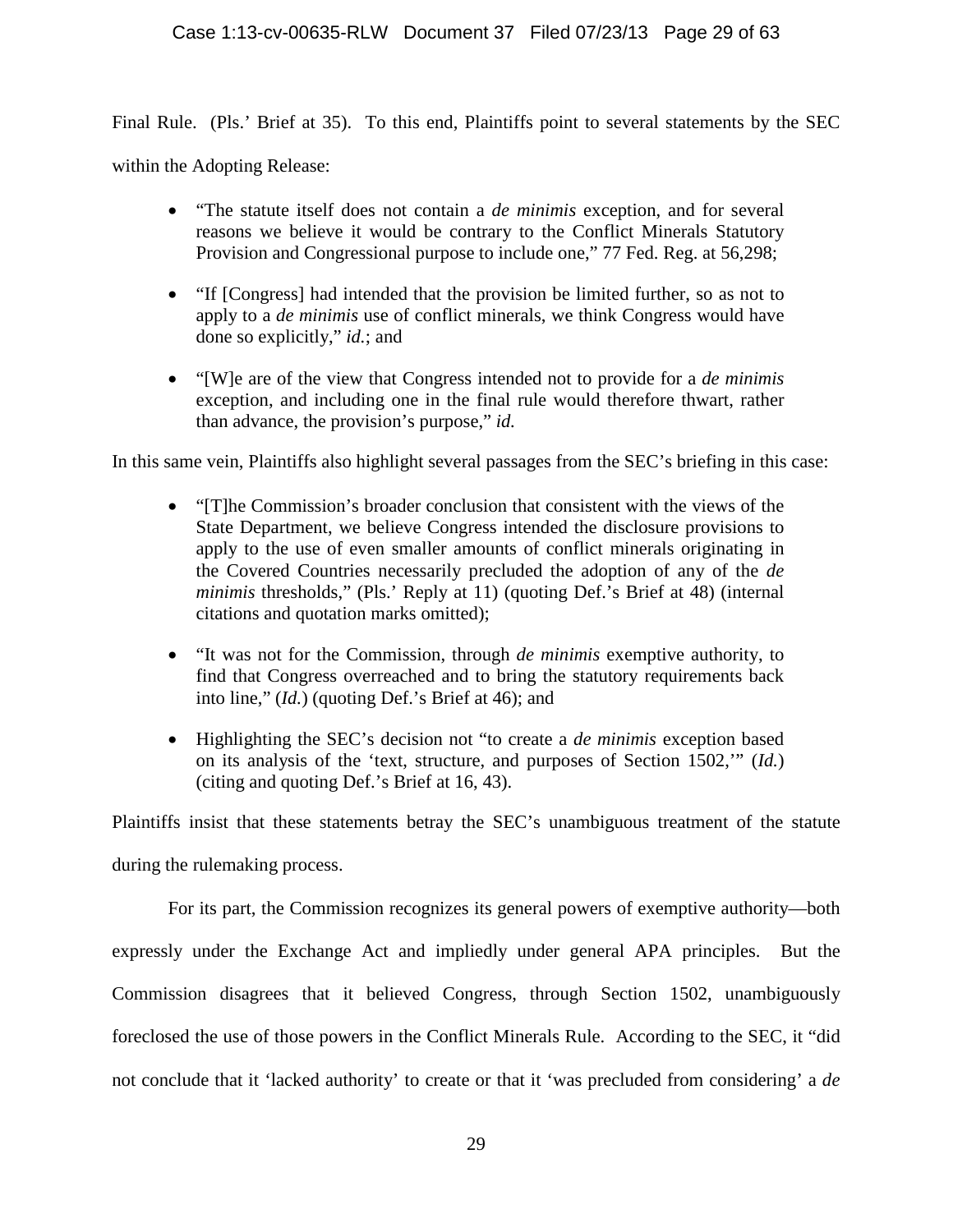## Case 1:13-cv-00635-RLW Document 37 Filed 07/23/13 Page 30 of 63

*minimis* exception." (Def.'s Brief at 44). Instead, the Commission rejoins that it exercised discretion in interpreting the statute, "appropriate[ly] examined whether such an exception would further the disclosure scheme Congress envisioned," and reasonably concluded that there was "ample reason to decline to create such an exception under either its general or its inherent authority." (*Id.* at 46). Since neither side contends that Congress clearly and unambiguously answered the question of whether a *de minimis* exception could be adopted as part of the Conflict Minerals Rule, the Court need not embark on a full-blown analysis under *Chevron* Step One. Rather, as do the parties, the Court treats the statute as silent on the *de minimis* issue. Ordinarily, the Court would therefore proceed to *Chevron* Step Two and determine whether the Commission's interpretation is "a permissible construction of the statute." *Chevron*, 467 U.S. at 863. But Plaintiffs insist that the Court's analysis must stop here.

On this point, Plaintiffs are correct that "deference to an agency's interpretation of a statute is not appropriate when the agency wrongly 'believes that interpretation is compelled by Congress.'" *Peter Pan*, 471 F.3d at 1354 (quoting *PDK Labs., Inc. v. U.S. Drug Enforcement Admin.*, 362 F.3d 786, 798 (D.C. Cir. 2004)). Rather, "*Chevron* step 2 deference is reserved for those instances when an agency recognizes that the Congress's intent is not plain from the statute's face." *Id.*; *see also Sec'y of Labor v. Nat'l Cement Co. of Cal.*, 494 F.3d 1066, 1073 (D.C. Cir. 2007) (applying these principles where the agency "incorrectly treated the statute as unambiguous and interpreted it accordingly"); *State of Ariz. v. Thompson*, 281 F.3d 248, 253-54 (D.C. Cir. 2002) (no *Chevron* deference accorded where agency "believe[d] that the statute clearly bar[red]" a contrary interpretation, and that it was "without discretion to reach another result"). Plaintiffs also rightly observe that, in such circumstances, the appropriate course of action is for a court to remand to the agency "to interpret the statutory language anew." *Peter*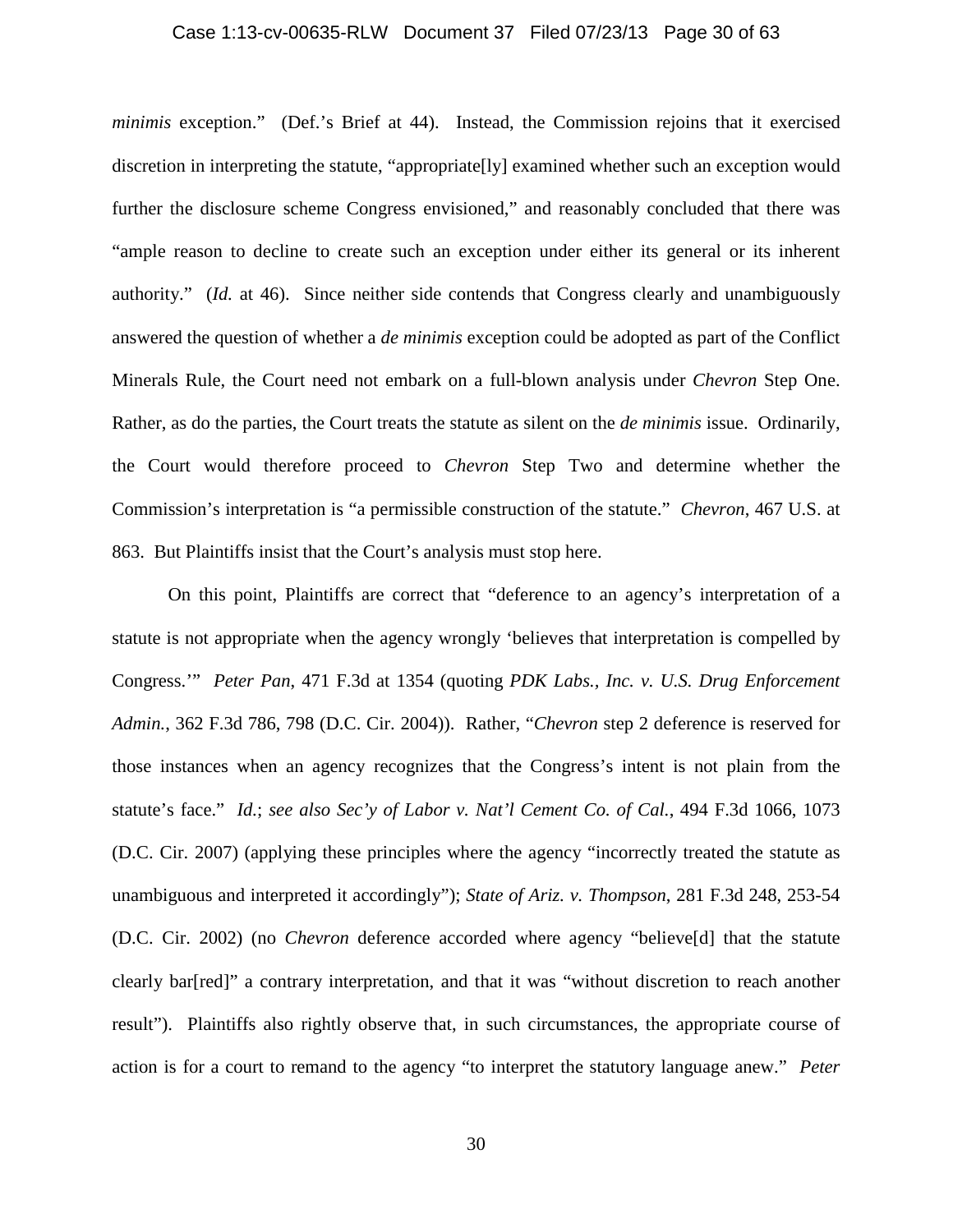## Case 1:13-cv-00635-RLW Document 37 Filed 07/23/13 Page 31 of 63

*Pan*, 471 F.3d at 1354; *see also Int'l Swaps*, 887 F. Supp. 2d at 280-81. In Plaintiffs' view, this is precisely what transpired here. The Commission disagrees. The question for the Court, therefore, becomes whether, as Plaintiffs see things, the SEC treated Section 1502 as unambiguous on the *de minimis* issue and felt "without discretion to reach another result," or whether, as the Commission contends, it exercised its discretion in finding a *de minimis* exception inappropriate. On balance, the SEC has the better of this argument.

Most significantly, the language used by the Commission is a far cry from the type of definitive, declarative agency statements that our Circuit has described as a conclusion that the agency treated a statute as unambiguous. Plaintiffs do not identify any clear statement—either in the Adopting Release or in the SEC's briefing before the Court—showing that the Commission believed its interpretation was "plainly" required by the statute. *Contra Peter Pan*, 471 F.3d at 1353 (relying on agency statement that "[t]his interpretation is *not consistent with the plain language of the statute*") (emphasis in original); *Nat'l Cement*, 494 F.3d at 1074 (pointing to agency declaration that "the definition of 'coal or other mine' *plainly* includes a road such as the one at issue") (emphasis in original). Nor do Plaintiffs point to any statement on the Commission's part evincing a belief that the statute "[did] not permit" a contrary interpretation. *Contra Peter Pan*, 471 F.3d at 1353 (relying on agency statement that a statute "*does not permit* FMCSA to withhold registration for failure to comply with ADA requirements") (emphasis in original); *State of Ariz.*, 281 F.3d at 253 (looking to agency remark that "the TANF legislation . . . *does not permit* it being designated as the . . . primary program") (emphasis in original); *Transitional Hosps. Corp. of La. v. Shalala*, 222 F.3d 1019, 1029 (D.C. Cir. 2000) (relying on agency's statement that "[*w*]*e do not believe that the statute permits us* to extend the exclusion for long-term care hospitals") (emphasis in original). At best, the language Plaintiffs highlight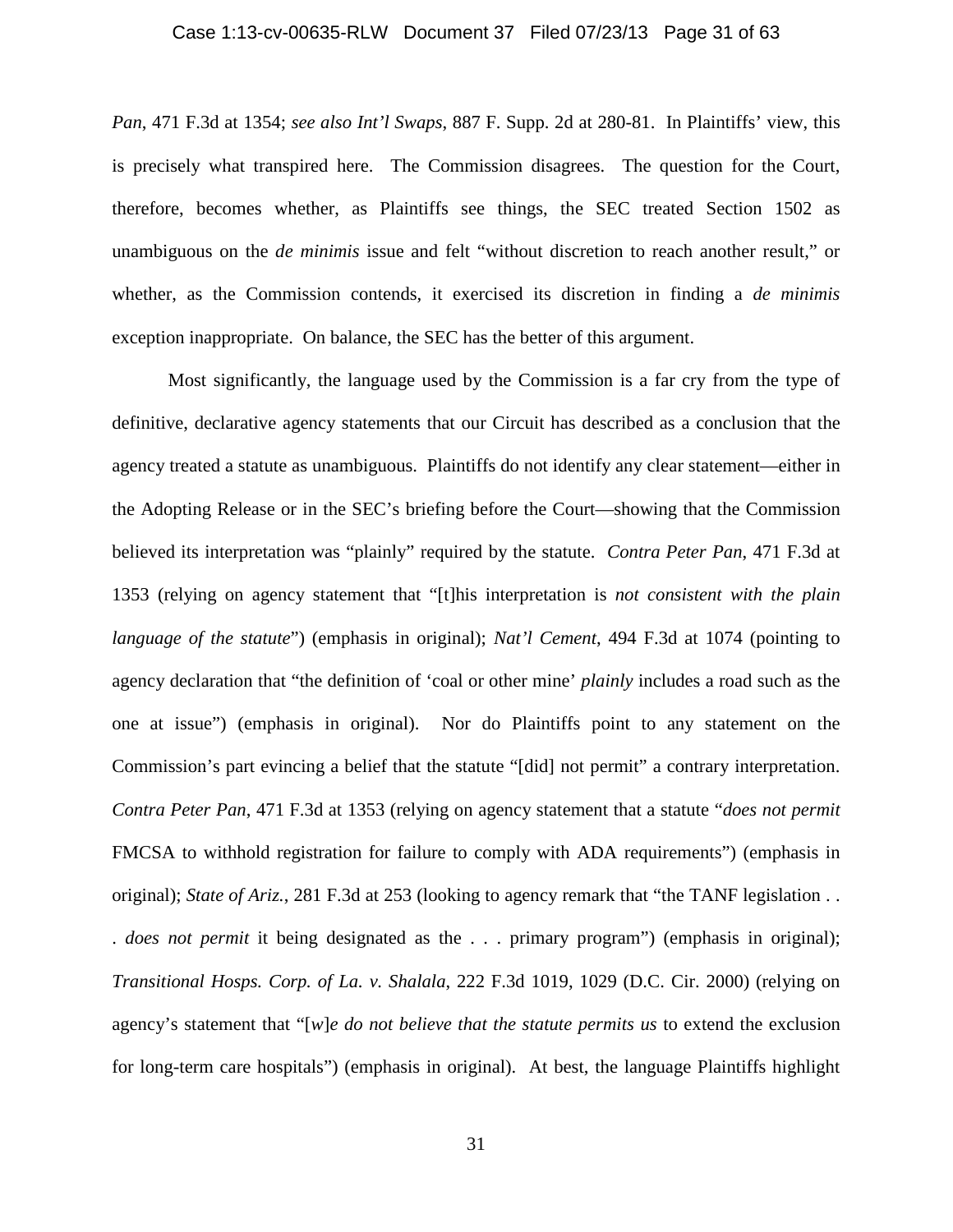## Case 1:13-cv-00635-RLW Document 37 Filed 07/23/13 Page 32 of 63

demonstrates that the Commission considered, as one part of its decision-making process, what it believed Congress's intent to have been in enacting Section 1502. True, the Commission deployed traditional tools of statutory construction in doing so, looking to Congressional intent and legislative history. But it is entirely appropriate for an agency, in the course of construing a statute it is charged with implementing, to consider whether a particular interpretation is consistent with the statute's purpose. *See Vill. of Barrington v. Surface Transp. Bd.*, 636 F.3d 650, 665-66 (D.C. Cir. 2011) (explaining that agency's parsing of statutory language to discern Congress's intent, along with its consideration of legislative history, "appropriately guide[d] [the] agency in interpreting an ambiguous statute"); *see also Northpoint Tech., Ltd. v. FCC*, 412 F.3d 145, 151 (D.C. Cir. 2005) ("A 'reasonable' explanation of how an agency's interpretation serves the statute's objectives is the stuff of which a 'permissible' construction is made.") (citing *Cont'l Air Lines v. Dep't of Transp.*, 843 F.2d 1444, 1452 (D.C. Cir. 1988)). This is all the Commission did here.

While the Court is mindful that the Commission did not explicitly indicate its belief that Section 1502 was ambiguous on the *de minimis* issue, our Circuit has expressly rejected the notion that "an assertion of ambiguity is required" by an agency in order to merit deference under *Chevron* Step Two. *See Braintree Elec. Light Dep't v. FERC*, 667 F.3d 1284, 1288-89 (D.C. Cir. 2012) ("As long as the text is ambiguous and the agency does not insist that it is clear, a reasonable interpretation will warrant our deference.").

Further, Plaintiffs' argument overlooks the fact that the Commission's Adopting Release set forth additional policy-based and practical reasons underlying its belief that the adoption of a *de minimis* exception would be inappropriate. Relying on commentators' feedback that conflict minerals "are often used in products in very limited quantities," the SEC determined that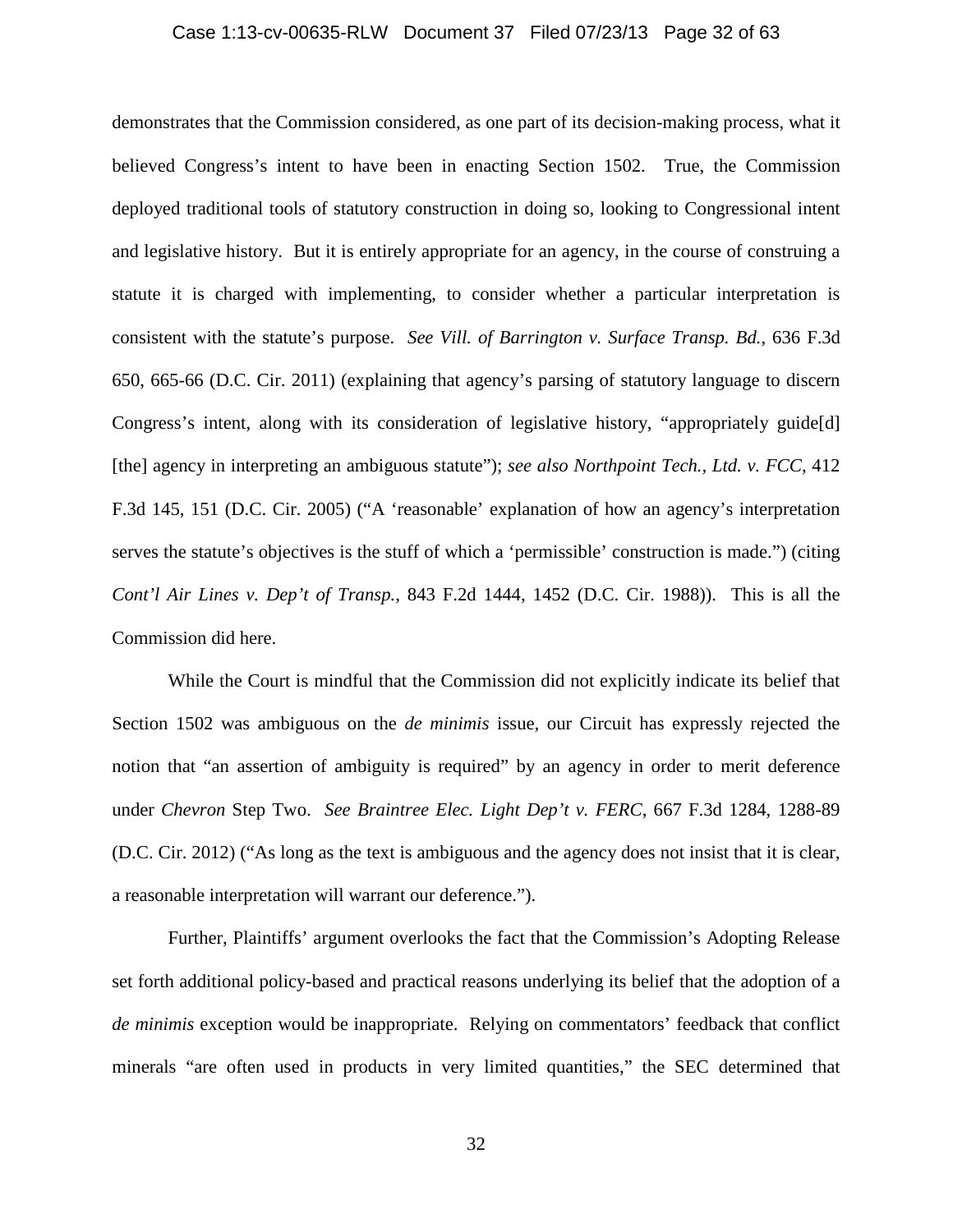#### Case 1:13-cv-00635-RLW Document 37 Filed 07/23/13 Page 33 of 63

"including a *de minimis* threshold could have a significant impact on the final rule." 77 Fed. Reg. at 56,298; *see also id.* ("[W]e understand that there are instances in which only a minute amount of conflict minerals is necessary for the functionality or production of a product."). The Commission would have felt no need to discuss these reasons if it believed itself congressionally hamstrung from exercising its discretion on this issue. It also bears noting that, in its Proposing Release, the Commission sought comment "as to whether there should be a *de minimis* threshold in [the] rules based on the amount of conflict minerals used by an issuer in a particular product or in its overall enterprise and, if so, whether such a threshold would be consistent with the Conflict Minerals Statutory Provision." 77 Fed. Reg. at 56,293. If the Commission truly thought itself foreclosed from even considering a *de minimis* threshold, then there would have been no reason to solicit feedback on the issue as part of the rulemaking process. Taking all of these factors into account, the Court concludes that the Commission did not believe its "interpretation [was] compelled by Congress," *Peter Pan*, 471 F.3d at 1354, but that the Commission instead exercised its independent judgment in declining to adopt a *de minimis* exception.<sup>16</sup>

As such, the Court's focus turns to *Chevron* Step Two, asking whether the Commission's interpretation of Section 1502 on this issue was permissible. The Court need not tarry here long.

<span id="page-32-0"></span><sup>&</sup>lt;sup>16</sup> Plaintiffs additionally point to the fact that the Commission failed to include any discussion of the *de minimis* issues in the section of the Adopting Release entitled "Benefits and Costs Resulting From Commission's Exercise of Discretion." (*See* Pls.' Reply at 10) (referencing 77 Fed. Reg. at 56,342-56,350). This argument is unavailing. For one thing, the Commission did not purport to summarize *all* of its discretionary decisions in that section, making clear instead that the SEC was focused on what it believed to be "*the most significant choices* [it] made in implementing the statute and the associated costs and benefits." 77 Fed. Reg. at 56,342 (emphasis added). Perhaps in the SEC's mind, the *de minimis* issue did not qualify as a "significant choice[]," particularly given that the Commission's discussion of the *de minimis* threshold earlier in the Adopting Release hardly encompasses more than one page collectively. The Court declines to attribute the significance to this omission that Plaintiffs invite. But more to the point, whatever potential impact this single factor might merit, it does not outweigh the more consequential evidence in the record that the Court has already discussed.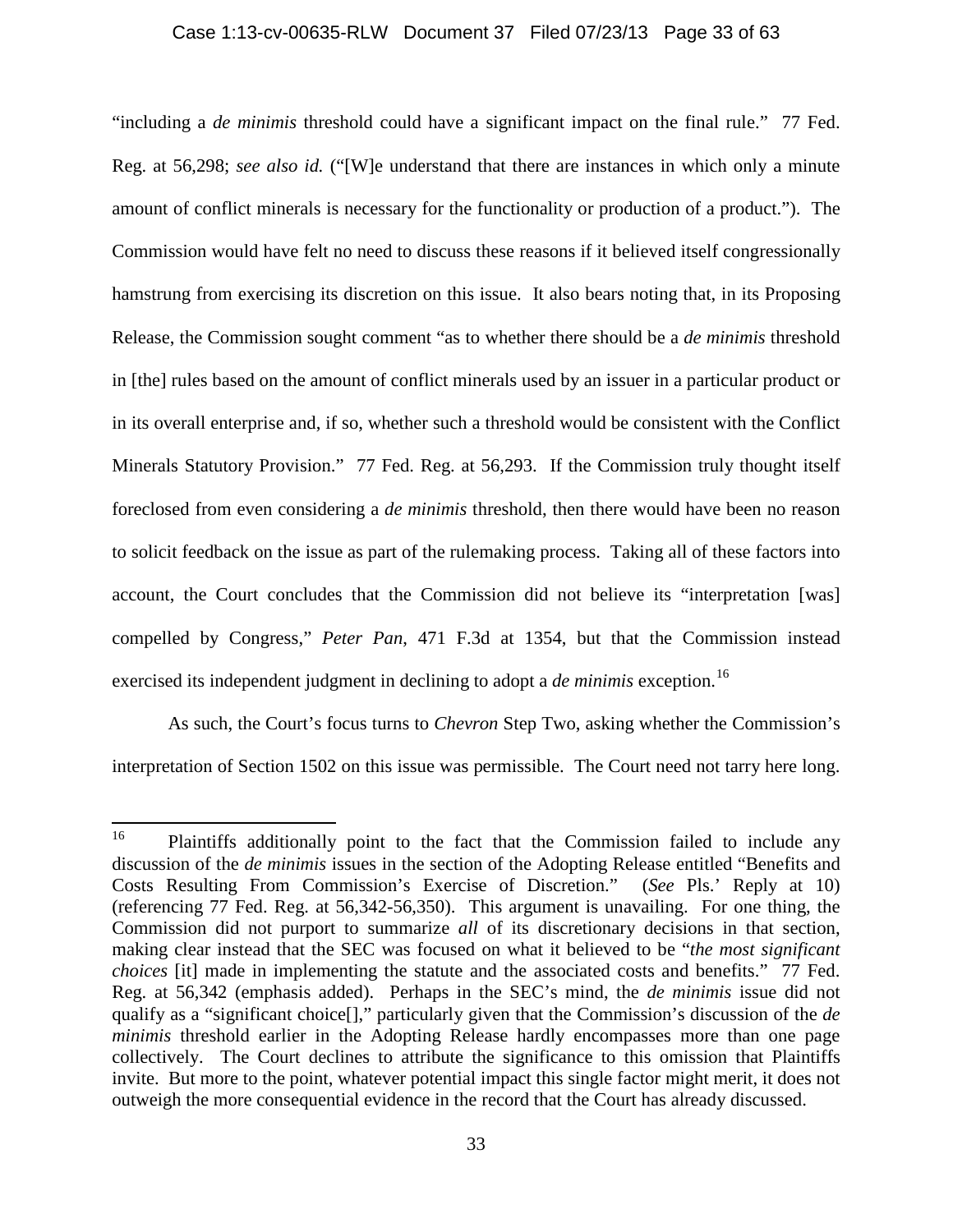#### Case 1:13-cv-00635-RLW Document 37 Filed 07/23/13 Page 34 of 63

Of course, the Court "defer[s] to the administering agency's interpretation as long as it reflects a permissible construction of the statute." *Friends of Blackwater v. Salazar*, 691 F.3d 428, 432 (D.C. Cir. 2012) (quoting *Sherley v. Sebelius*, 644 F.3d 388, 393 (D.C. Cir. 2011)). And the Court has no trouble concluding that the SEC's interpretation—that it possessed discretion to determine whether a *de minimis* exception was appropriate—was permissible. Indeed, this is the very interpretation Plaintiffs themselves champion. (*See* Pls.' Reply at 11) ("The Commission plainly had power to adopt a *de minimis* exception."). As a result, the Commission's reading of Section 1502, at least as it pertains to the *de minimis* exception, survives the *Chevron* gauntlet.

But this is still not the end of the matter, because not only do Plaintiffs challenge the Commission's interpretative approach, they also take issue with the SEC's application of its interpretation. Stated another way, Plaintiffs argue that even if the Commission exercised discretion in not adopting a *de minimis* exception, its decision was still irrational and arbitrary.<sup>[17](#page-33-0)</sup> In particular, Plaintiffs complain that the SEC relied too heavily on the State Department's assessment, and also that the Commission failed to analyze the various *de minimis* thresholds proposed by commentators during the rulemaking process. On balance, while the Court agrees that the SEC's explanation arguably could have been more thorough in some respects, the Court cannot say that the Commission's determination was unreasonable or devoid of a "rational connection" in violation of the APA.

<span id="page-33-0"></span><sup>17</sup> The Court is cognizant that sometimes "an arbitrary and capricious claim and a *Chevron* step two argument overlap," *see, e.g.*, *Gen. Instrument Corp. v. FCC*, 213 F.3d 724, 732 (D.C. Cir. 2000), but the Court views the two concepts as analytically distinct on this particular point, *see Cont'l Air Lines*, 843 F.2d at 1452 ("[I]nterpreting a statute is quite a different enterprise than policymaking."). Plaintiffs do not claim that the statute was "unreasonably interpreted," *Gen. Instrument*, 213 F.3d at 732, rather they argue that the Commission's interpretation was unreasonably applied.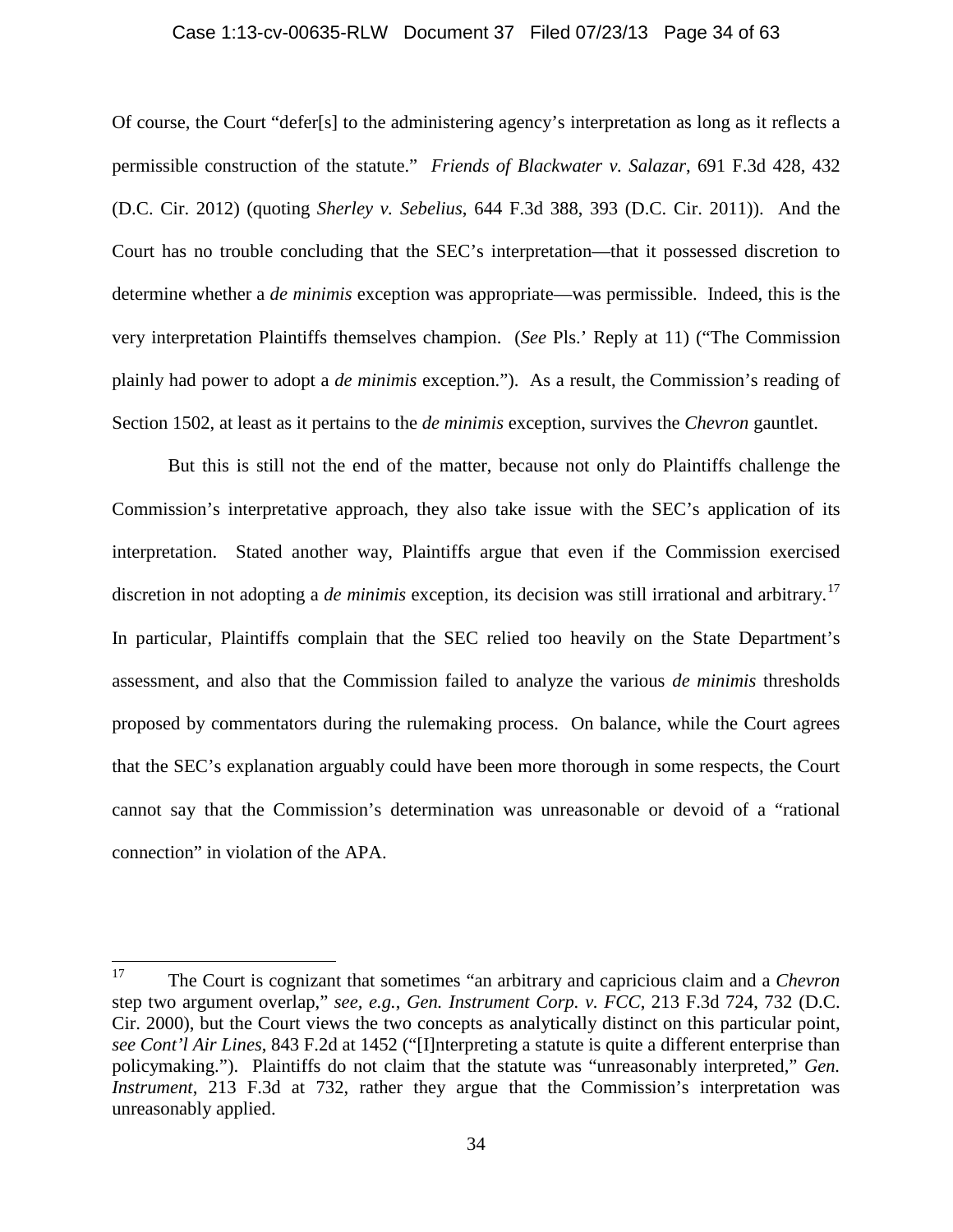## Case 1:13-cv-00635-RLW Document 37 Filed 07/23/13 Page 35 of 63

Based on the SEC's review of the information gathered during the rulemaking process, it concluded that adopting a *de minimis* exception would undermine the impact of the Final Rule. *See* 77 Fed. Reg. at 56,298 ("[W]e believe the purpose of the Conflict Minerals Statutory Provision would not be properly implemented if we included a *de minimis* exception."). In reaching this conclusion, the Commission weighed and evaluated feedback from commentators and stakeholders on both sides of the issue. Many commentators opposed the implementation of a *de minimis* exception, while others advocated in its favor and proposed a number of potential options. *See id.* at 56,295 & nn.213-223. Ultimately, the SEC thought that because conflict minerals "are often used in products in very limited quantities . . . [,] including a *de minimis* threshold could have a significant impact on the final rule." *Id.* at 56,298. As the Commission points out, this determination is supported by the record, including in comments proffered by the State Department, by the members of legislative branch, and by some industry stakeholders. *See id.* at 56,295 n.213; (*See, e.g.*, JA445 (U.S. Dep't of State Responses to Request for Comment) ("In light of the nature in which the covered minerals are often used in products, i.e. often in very limited quantities, such a change could have a significant impact on the proposed regulations. A de minimis threshold should not be considered under current circumstances."); JA103 (statement of Sen. Durbin and Rep. McDermott) ("[T]he weight of the conflict minerals so essential to many products is very small, and the percentage by weight or dollar value of the conflict minerals as a proportion of unit cost is often also very small."); JA602 (statement of Andrew Matheson, Boston Silicon Materials, LLC) (noting that although a "computer logic chip contains perhaps a few milligrams of tantalum," the "semiconductor industry as a whole consumes over 100 tons of tantalum metal annually," such that a proposal would "exempt (for example) all computer logic chips")). Moreover, the Commission also believed that the Rule's focus on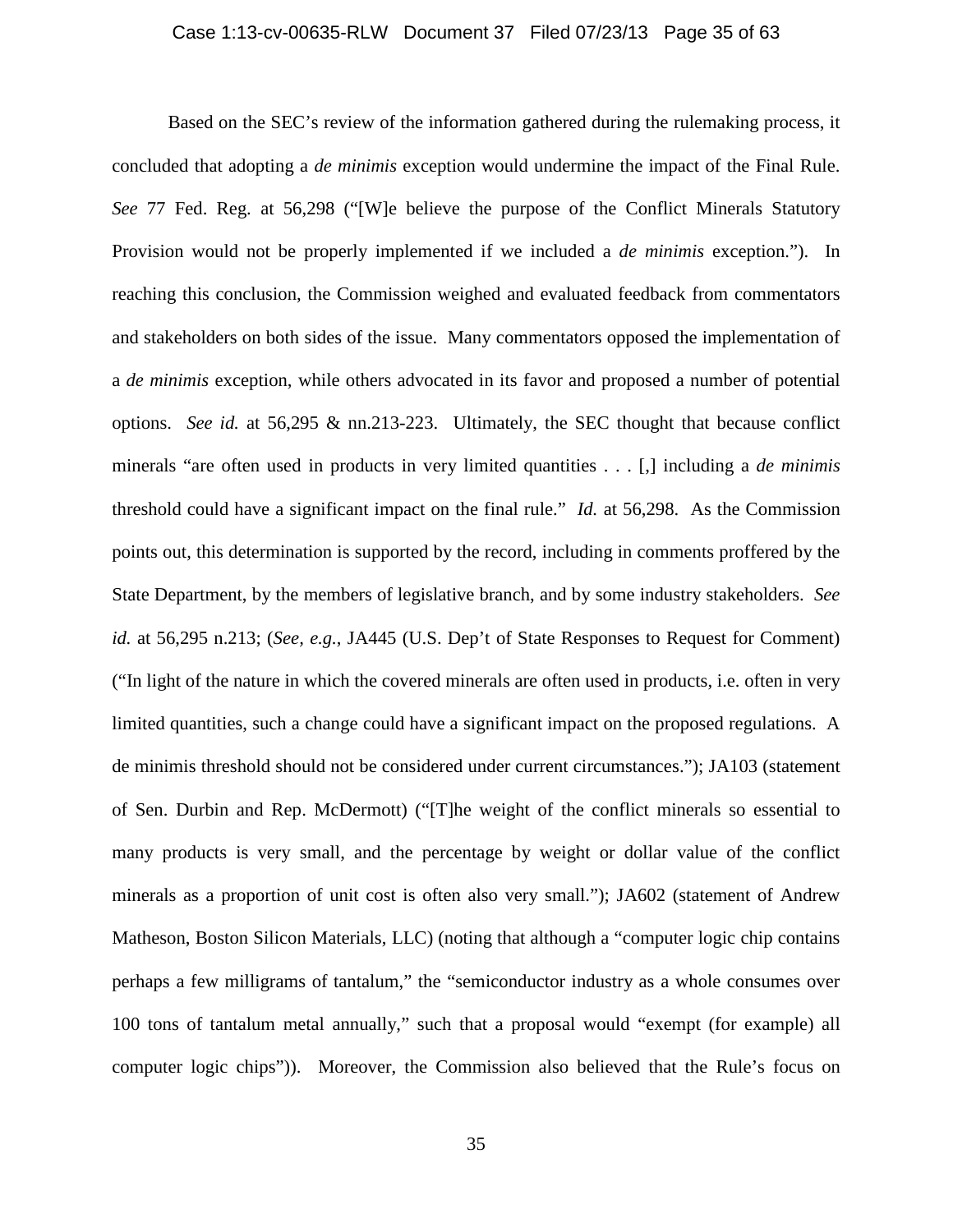## Case 1:13-cv-00635-RLW Document 37 Filed 07/23/13 Page 36 of 63

whether the minerals are "necessary to the functionality or production" of a particular product, along with the Rule's limited application to minerals that are "intentionally added," would mitigate some of the *de minimis* concerns identified by commentators. 77 Fed. Reg. at 56,298. In the Court's view, therefore, the Adopting Release—and the administrative record more broadly—establish that the SEC's *de minimis* determination was rationally based upon the evidence before it. While it may be true that the adoption of some type of *de minimis* approach could also have been a reasonable, alternative option, this does not render the SEC's contrary determination arbitrary or unreasonable.

The Court is similarly unpersuaded by Plaintiffs' argument that the Commission erred in failing to "analyze the many *de minimis* thresholds that commentators proposed." (Pls.' Brief at 37). While a regulation can be arbitrary and capricious if the agency "failed to address significant comments raised during the rulemaking," it is equally true that the "agency's obligation to respond . . . is not 'particularly demanding.'" *Ass'n of Private Sector Colls. & Univs. v. Duncan*, 681 F.3d 427, 441-42 (D.C. Cir. 2012). Indeed, the D.C. Circuit has made clear that "[w]hile an agency must consider and explain its rejection of reasonably obvious alternatives, it need not consider every alternative proposed nor respond to every comment made." *Nat'l Shooting Sports Found. v. Jones*, 716 F.3d 200, 215 (D.C. Cir. 2013). Rather, "[t]he failure to respond to comments is significant only insofar as it demonstrates that the agency's decision was not based on a consideration of the relevant factors." *Covad Commc'ns Co. v. FCC*, 450 F.3d 528, 550 (D.C. Cir. 2006). Applying these standards, the SEC was not required to exhaustively analyze each and every proposal it received during the rulemaking process. Instead, given its "broader conclusion" that conflict minerals are often used in minute amounts, the SEC believed that any type of categorical *de minimis* exception had the potential to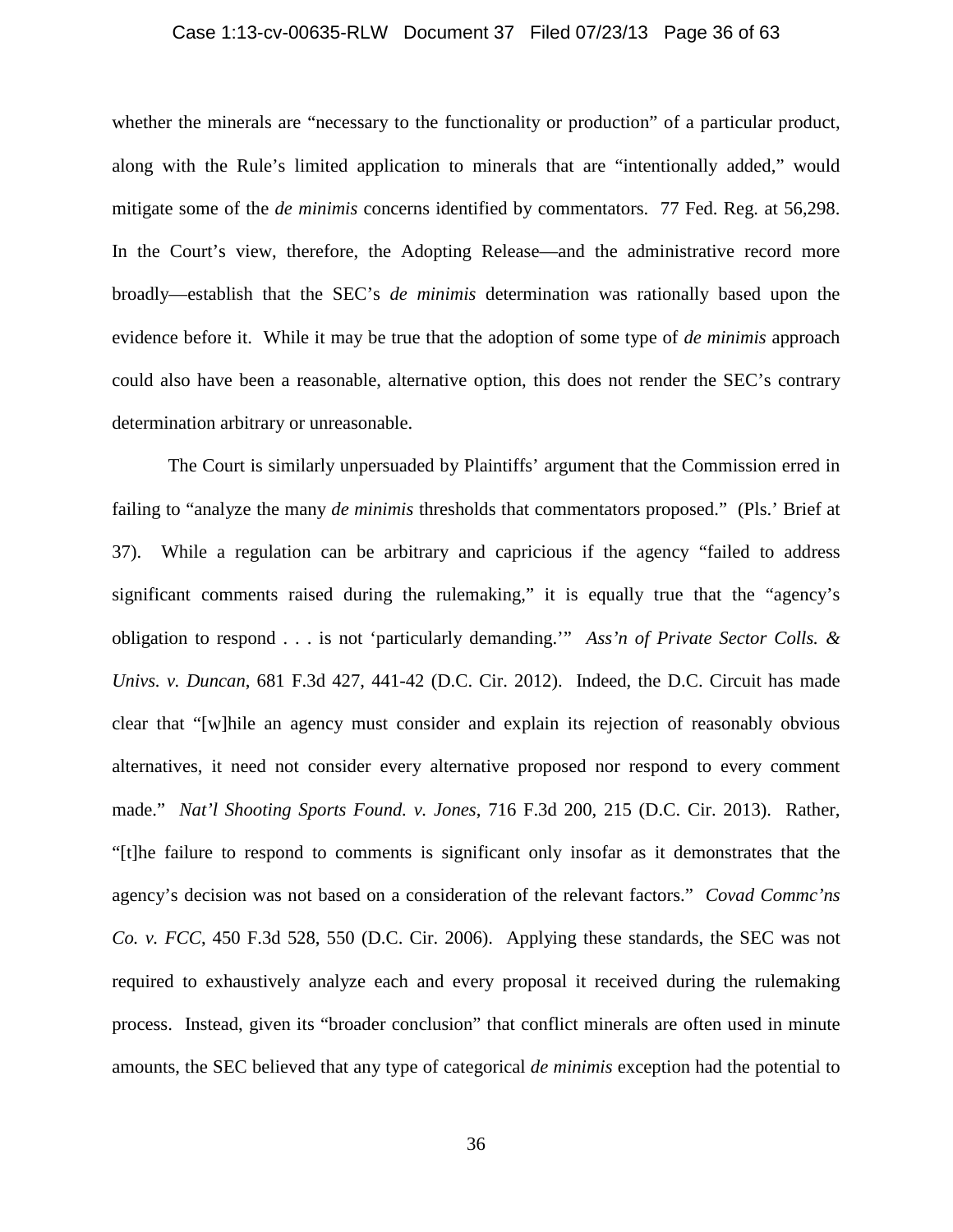#### Case 1:13-cv-00635-RLW Document 37 Filed 07/23/13 Page 37 of 63

swallow the rule and would be inappropriate. This analysis was sufficient to satisfy the Commission's obligations under the APA.

In sum, the Commission's choice not to include a *de minimis* exception in the Final Rule was the product of reasoned decision-making, and the Court finds no basis under the APA to subjugate the Commission's prerogative on this point.

# **5. The Final Rule's Reasonable Country of Origin Inquiry**

Plaintiffs next contest the propriety of the "reasonable country of origin inquiry" adopted as part of the Commission's Final Rule. More specifically, Plaintiffs complain that "the SEC's extremely broad standard, requiring due diligence and reports not only when there is 'reason to believe' that the minerals 'did originate' in the region, but also whenever there is 'reason to believe' that the minerals '*may have* originated' in the region, is inconsistent with the statute." (Pls.' Reply at 20) (emphasis in original).<sup>[18](#page-36-0)</sup> On this claim, Plaintiffs first contend that the statute clearly compels their interpretation, which would limit the Rule's due diligence and reporting requirements to issuers with minerals that actually "did originate" in or around the DRC. Second, Plaintiffs argue that even if the statute were ambiguous, the SEC's interpretation merits no deference because it "wrongly believed its interpretation [was] compelled by Congress." (Pls.' Brief at 42). Finally, while Plaintiffs dispute that the Commission exercised any discretion, they challenge its claimed exercise of judgment and its resultant interpretation of Section 1502 as arbitrary and capricious.

<span id="page-36-0"></span> $18$  Originally, Plaintiffs also challenged what they believed to be the scope of the SEC's "reasonable country of origin inquiry," insofar as it would have required issuers to trace their minerals all the way back to a smelter. (*See* Pls.' Brief at 43-46). As the briefing progressed, however, and as the SEC further explained the Rule's application, Plaintiffs jettisoned this claim, (*see* Pls.' Reply at 20-21), and it was not raised during the hearing. Consequently, the Court deems this argument abandoned and finds that it merits no further discussion.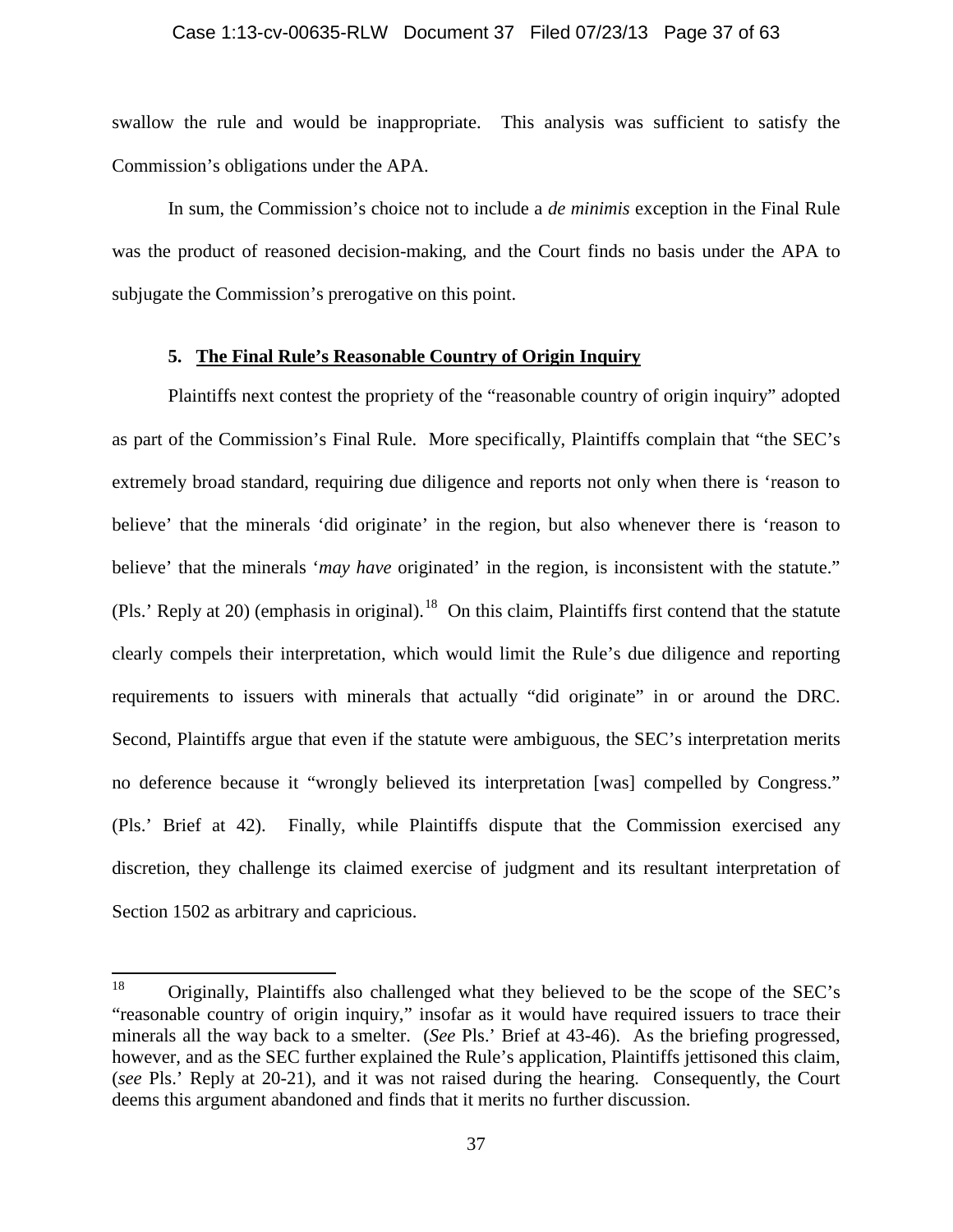## Case 1:13-cv-00635-RLW Document 37 Filed 07/23/13 Page 38 of 63

As an initial matter, the Court disagrees that the statutory language clearly resolves this question. True, the text of Section 1502 does require companies to disclose "whether" their necessary conflict minerals "did originate" in the Covered Countries. *See* 15 U.S.C. §  $78m(p)(1)$ . But this is far from an unambiguous Congressional directive, as Plaintiffs suggest. Rather, as the Commission observes, the statute is silent as to *how* companies go about determining "whether" their minerals "did originate" in the Covered Countries in the first place. Furthermore, the Commission rightly argues that "the statute is silent with respect to the disclosure obligations of issuers who, following [their] inquiry, do not know 'whether' those minerals 'did originate' in the Covered Countries." (Def.'s Brief at 56). The SEC, exercising its interpretive authority, sought to gap-fill this silence through the "reasonable country of origin inquiry" it created. Contrary to Plaintiffs' arguments, this approach is not "inconsistent with the statutory text." (Pls.' Reply at 20).<sup>[19](#page-37-0)</sup> Rather, the Court concludes that Congress did not directly speak to the precise circumstances triggering disclosure obligations (and, by implication, due diligence and reporting requirements) in enacting Section 1502.

The Court also rejects Plaintiffs' contention that *Chevron* deference is inappropriate because the SEC believed its interpretation was compelled by Congress. To support their argument, Plaintiffs rely upon the SEC's statement in the Adopting Release that "requiring further steps by issuers that have reason to believe that they have necessary conflict minerals that

<span id="page-37-0"></span><sup>19</sup> Relatedly, while Plaintiffs insist that Congress clearly limited the Rule's scope to minerals that "did originate" in the Covered Countries—choosing not to require reporting for minerals that "may have originated" in the Covered Countries—the legislative record suggests otherwise. *See* 156 Cong. Rec. 3976 (May 19, 2010) (statement of Sen. Feingold) ("[The amendment] will require those companies to make public and disclose annually to the Securities and Exchange Commission *if the minerals in their products originated or may have originated* in Congo or a neighboring country.") (emphasis added). While the Court would not—and does not—accord the floor statement of a single Senator dispositive weight one way or the other, the legislative history at least raises some question on this point.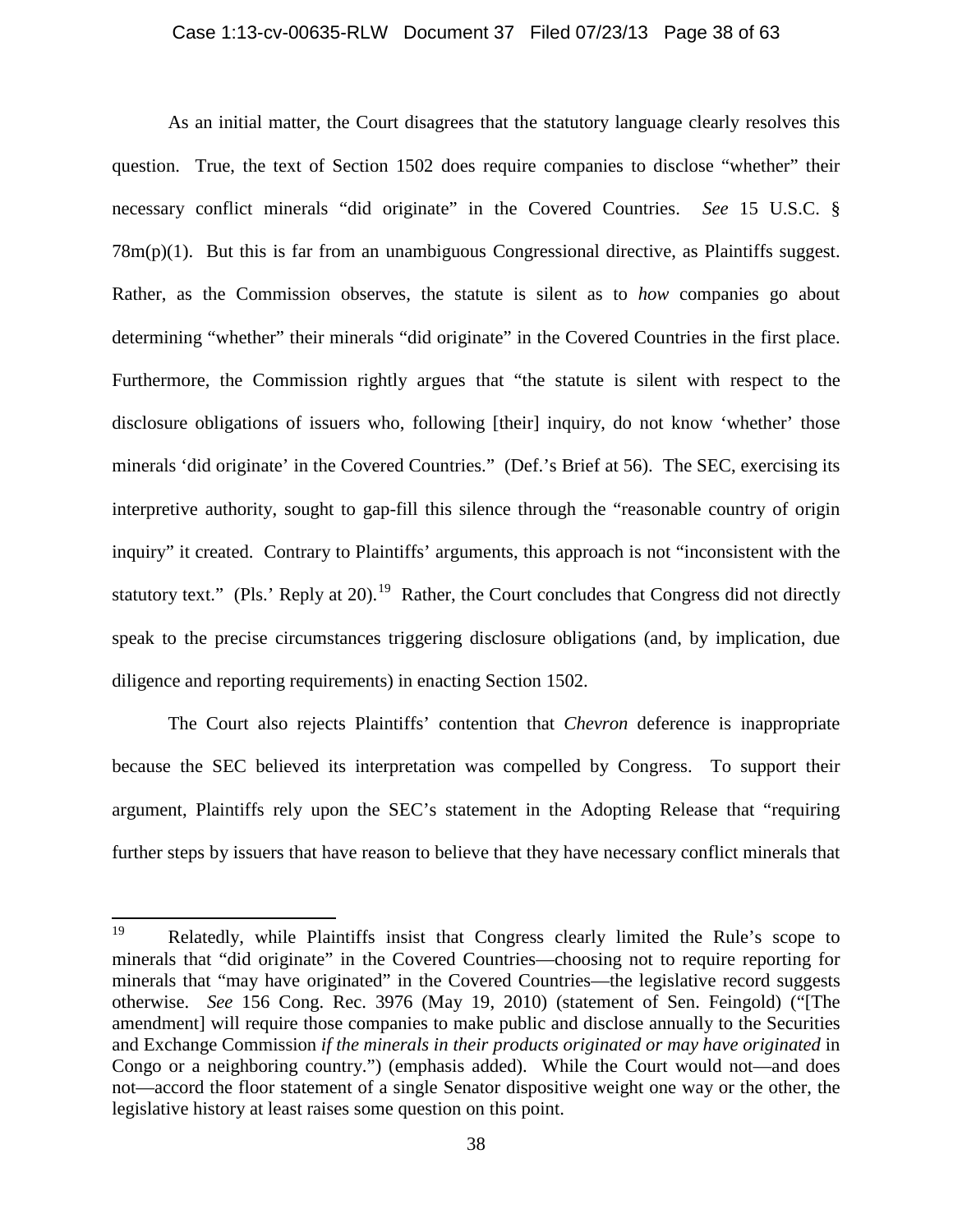## Case 1:13-cv-00635-RLW Document 37 Filed 07/23/13 Page 39 of 63

may have originated in the Covered Countries is necessary to carry out the requirements contemplated by the statute." (Pls.' Brief at 41) (quoting 77 Fed. Reg. at 56,314). But again, this statement simply demonstrates that the Commission looked, at least in part, to the statute's purpose in crafting its own interpretation, which is entirely appropriate. *Vill. of Barrington*, 636 F.3d at 665-66; *Northpoint Tech.*, 412 F.3d at 151. This language does not, by contrast, indicate that the Commission felt its interpretation was "compelled by Congress," *Peter Pan*, 471 F.3d at 1354, or that it was "without discretion to reach another result," *State of Ariz.*, 281 F.3d at 253- 54. To be sure, the Adopting Release is replete with remarks indicating precisely the opposite that the Commission exercised its discretion in shaping this aspect of the Rule. *See* 77 Fed. Reg. at 56,313 ("*We believe* the [Final Rule's] approach . . . is most consistent with the statutory language and its purposes.") (emphasis added); *id.* at 56,314 ("This approach *strikes a more appropriate balance*.") (emphasis added); *id.* ("Alternatively, the Conflict Minerals Statutory Provision *could be interpreted* to require all issuers to determine whether their conflict minerals originated in the Covered Countries.") (emphasis added). Thus, having confirmed that the statute is ambiguous and that the SEC appropriately construed it as such, the Court proceeds to Plaintiffs' final argument—that the SEC falters at *Chevron* Step Two.

To repeat, the Court must defer to the Commission's interpretation "so long as it reflects a permissible construction of the statute," *Friends of Blackwater*, 691 F.3d at 432; *see also Menkes v. Dep't of Homeland Sec.*, 637 F.3d 319, 333 (D.C. Cir. 2011), and is "not otherwise arbitrary, capricious, or manifestly contrary to the statute," *Motion Picture Ass'n of Am. v. FCC*, 309 F.3d 796, 801 (D.C. Cir. 2002). The SEC's "reasonable country of origin inquiry" survives this deferential standard of review. Through the Final Rule, the Commission thought it appropriate to segregate issuers' obligations—both to trace their supply chains and to disclose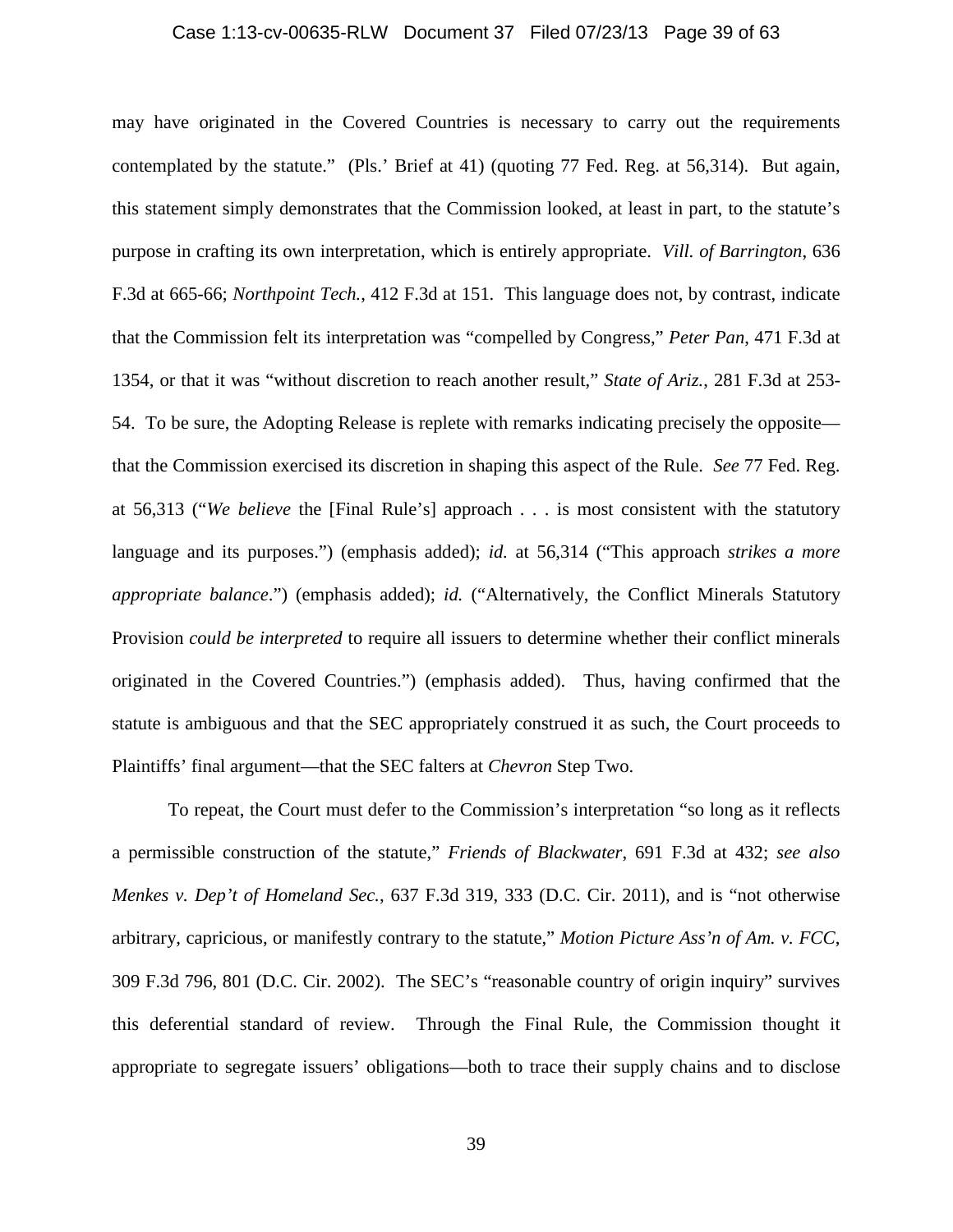#### Case 1:13-cv-00635-RLW Document 37 Filed 07/23/13 Page 40 of 63

the results of those efforts to the SEC—into several steps, beginning with the "reasonable country of origin inquiry." From there, under the Commission's interpretation of Section 1502, issuers who have no reason to believe that their minerals may have originated in the Covered Counties (or who reasonably believe their minerals came from recycled or scrap sources) need not conduct any further due diligence efforts, nor must they file a Conflict Minerals Report. And even for issuers that must conduct due diligence under the Rule, only issuers that confirm their minerals originated in the Covered Countries, or that cannot ultimately determine the source of their minerals, must file a Conflict Minerals Report. 77 Fed. Reg. at 56,313. In the Commission's view, this interpretation of Section 1502 struck the most "appropriate balance" in achieving the statute's objectives without imposing unnecessarily excessive costs on covered issuers. *Id.* at  $56,314.^{20}$  $56,314.^{20}$  $56,314.^{20}$ 

Notably, the Commission also recognized alternative interpretations it believed would have been permissible under the statute. On the one hand, the Commission noted that Section 1502 could be interpreted to require due diligence efforts only from issuers that affirmatively determine that their minerals originated in the Covered Countries. In the SEC's view, however, this interpretation had the potential to encourage willful blindness by issuers and could have created an incentive for issuers to avoid learning the true source of their minerals. *Id.* On the other side of the spectrum, the Commission observed that the statute could be interpreted to require *all* covered issuers to undertake due diligence efforts to determine the source of their minerals, regardless of whether issuers had any reason to believe that their minerals may have

<span id="page-39-0"></span><sup>&</sup>lt;sup>20</sup> Further, as noted earlier, the Commission's "reasonable country of origin approach" is modeled after and consistent with the "red flag" framework that triggers due diligence obligations under OECD guidance. *See* 77 Fed. Reg. at 56,312. The SEC's general adherence to "the only nationally or internationally recognized due diligence framework available," *id.* at 56,281, renders its interpretation all the more reasonable and permissible.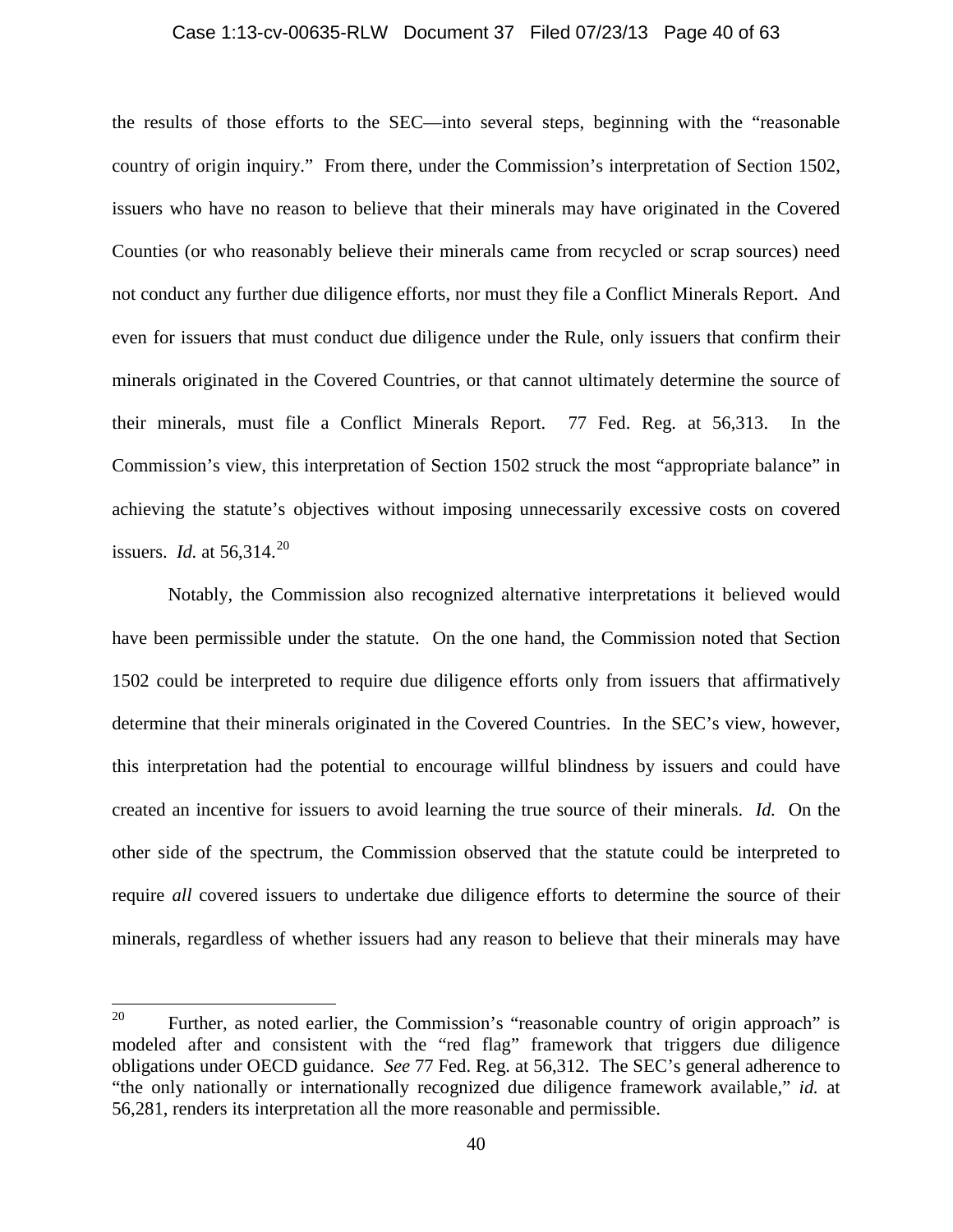## Case 1:13-cv-00635-RLW Document 37 Filed 07/23/13 Page 41 of 63

originated in the Covered Countries. *Id.* On balance, the Commission concluded that the most reasonable approach was to require due diligence efforts by issuers that know their conflict minerals originated, or that have "reason to believe" their minerals "may have originated," in the Covered Countries. *Id.* at 56,312-56,314. Again, while Section 1502 of Dodd-Frank requires companies to disclose "whether" their minerals "did originate" in the Covered Countries, the statute provides no further detail as to how companies reach this underlying determination in the first place. According to the SEC, "the reasonable country of origin inquiry" offers a clear way for issuers to make this determination in a manner that "reduces the burdens" and is "costeffective." *Id.* at 56,314. The Commission's approach to this issue surely constitutes a reasonable and permissible interpretation of Section 1502.

One final point bears mentioning. Plaintiffs lean heavily on the Commission's use of the phrase "may have originated" in arguing that the SEC's interpretation stretches the statute beyond its bounds. From Plaintiffs' viewpoint, the Rule could have properly been written to require due diligence and reporting from issuers that have "reason to believe" their minerals "*did originate*" in the Covered Countries, but the Commission's imposition of those obligations on issuers that have "reason to believe" their minerals "*may have originated*" in the Covered Countries is, according to Plaintiffs, simply a step too far. (*See* Pls.' Reply at 20). The Court does not agree. Indeed, the Court is hard-pressed to conjure up a scenario in which an issuer, following its reasonable country of origin inquiry, *would* have reason to believe that its minerals "may have originated" in the Covered Countries, but *would not* have reason to believe that its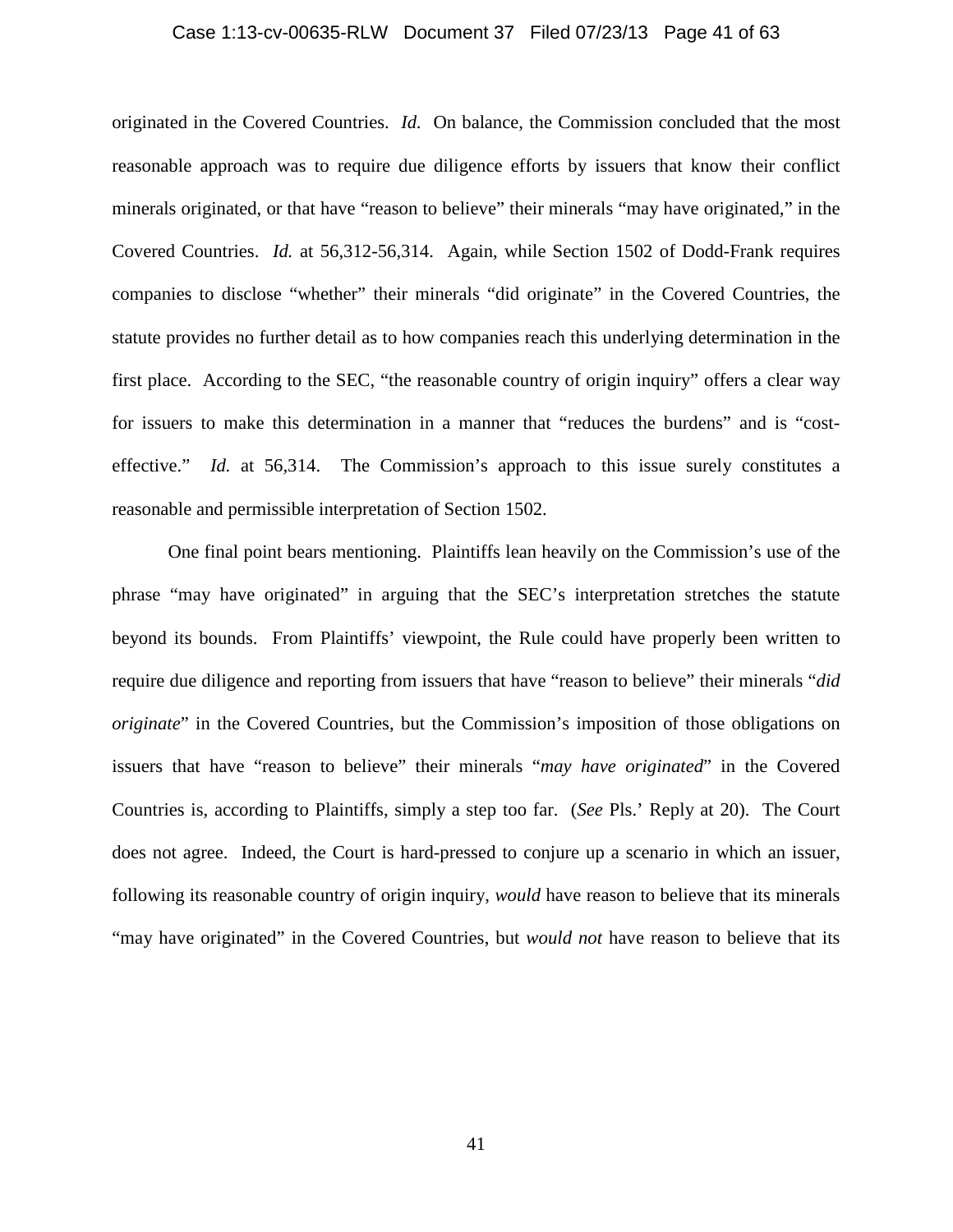## Case 1:13-cv-00635-RLW Document 37 Filed 07/23/13 Page 42 of 63

minerals "did originate" in the Covered Countries.<sup>[21](#page-41-0)</sup> Insofar as there is any discernible difference between these two articulations, it strikes the Court as a semantic one.

In sum, therefore, the Court concludes that the Commission's adoption of the reasonable country of origin inquiry is based on a reasonable and permissible construction of Section 1502, and is not otherwise arbitrary or capricious in contravention of the APA.

# **6. The Rule's Coverage Of Issuers That "Contract to Manufacture" Products**

Next, Plaintiffs argue that the Commission's extension of the Final Rule to issuers that only "contract to manufacture" products with necessary conflict minerals, rather than limiting the Rule's coverage to issues that themselves "manufacture" such products, was contrary to law and arbitrary and capricious. More specifically, Plaintiffs insist that the Commission's interpretation fails at *Chevron* Step One because the statute plainly limits its application to "manufacturing" issuers. Plaintiffs also argue that because "the SEC erroneously felt itself bound to adopt the contrary conclusion, the SEC's interpretation is entitled to no deference." (Pls.' Brief at 49). For its part, the Commission counters that it properly construed Section 1502 as ambiguous as to whether issuers that "contract to manufacture" should be covered by its Rule, and in its view, the SEC reasonably and appropriately answered that question in the affirmative.

<span id="page-41-0"></span> $21$  Plaintiffs' counsel attempted to paint an example of such a hypothetical situation during oral argument. As Plaintiffs' scenario went, if an issuer traced its minerals to a smelter that, over the course of the previous five years, had sourced approximately 55% of its minerals from Covered Countries, then in that case, the issuer would have reason to believe that its particular minerals "did originate" in the Covered Countries. By contrast, if the same smelter informed the issuer that over the course of the previous five years, it sourced only 5% of its minerals from Covered Countries, Plaintiffs posited that the issuer *would not* have reason to believe that its minerals "did originate" in the Covered Countries, but that it *would* have reason to believe that its minerals "may have originated" in the Covered Countries. As the Commission responded, however, in the latter scenario, one could still credibly and reasonably argue that the issuer had reason to believe its minerals "did originate" in the Covered Countries. The Court agrees and finds that even under Plaintiffs' hypothetical, the two competing articulations effectively amount to a distinction without a difference.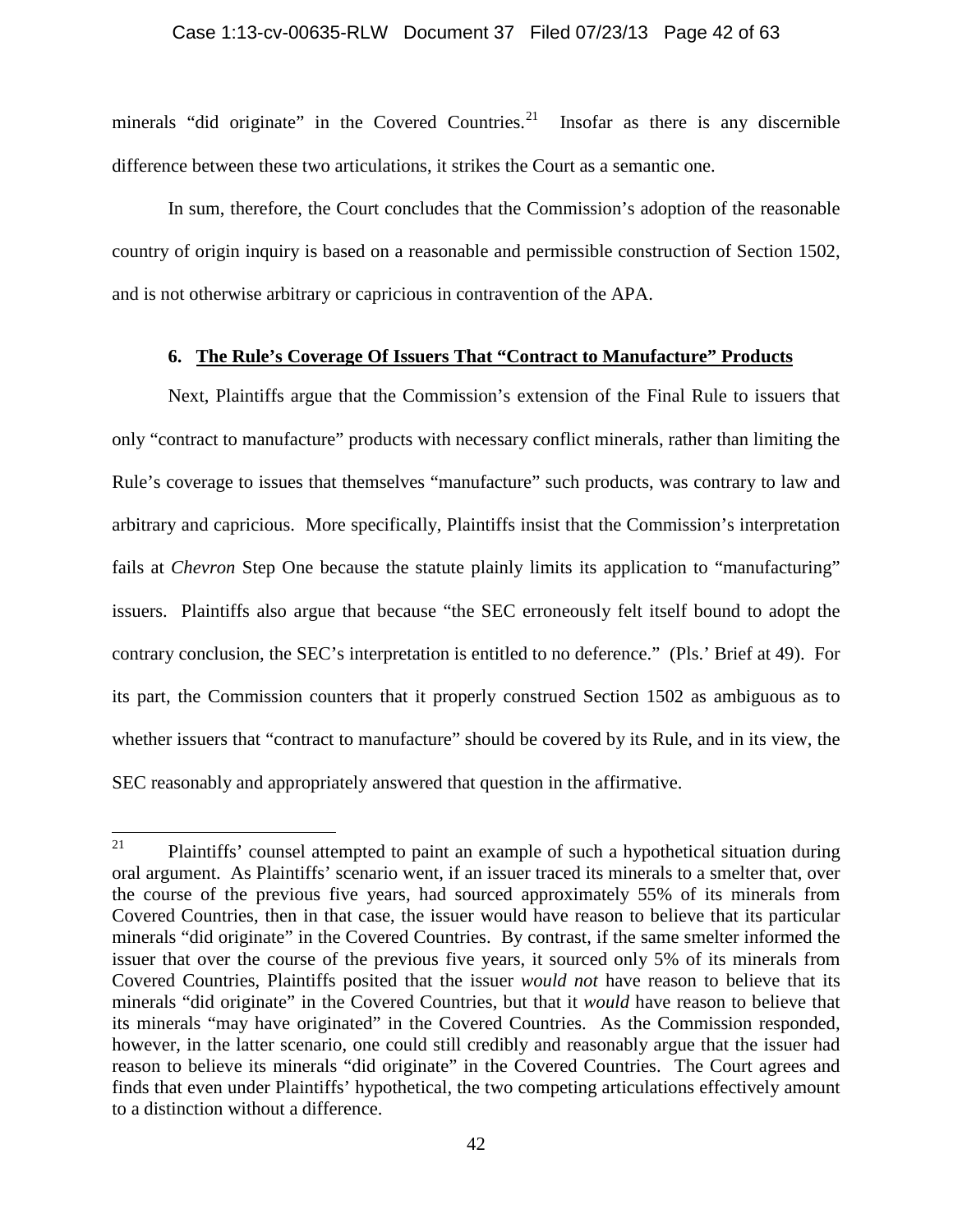## Case 1:13-cv-00635-RLW Document 37 Filed 07/23/13 Page 43 of 63

To start with, the Court gleans no clear and plain meaning from the statute. In pressing their interpretation, Plaintiffs rely upon the "plain text" of the statute, emphasizing that Congress limited its definition of "person" covered by the conflict minerals disclosures to issuers using necessary conflict minerals in "a product manufactured by such person." *See* 15 U.S.C. §  $78m(p)(2)(B)$ . From there, Plaintiffs contrast §  $78m(p)(2)(B)$  with §  $78m(p)(1)(A)$ , wherein Congress directed covered issuers to submit a report describing products "manufactured or contracted to be manufactured that are not DRC conflict free," insisting that Congress's use of "different terms . . . generally implies that different meanings were intended." *See United States v. Bean*, 537 U.S. 71, 76 n.4 (2002). If Congress wanted the statute to also cover entities that only "contract to manufacture products" containing necessary conflict minerals, Plaintiffs argue, Congress knew how to say so. But the Commission rejoins that Congress's failure to expressly include issuers that "contract to manufacture" in the definition of "person" under  $\S 78m(p)(2)(B)$ should not be read as a prohibition on the SEC's interpretation, but simply as an indication that Congress decided "not to mandate any solution" and "to leave the question to agency discretion." *See Catawba County v. EPA*, 571 F.3d 20, 36 (D.C. Cir. 2009) ("[T]hat Congress spoke in one place but remained silent in another, as it did here, rarely if ever suffices for the direct answer that *Chevron* step one requires."). In addition, Plaintiffs' interpretation does not satisfactorily explain why Congress required products "contracted to be manufactured," 15 U.S.C. §  $78m(p)(1)(A)(ii)$ , to be included in the Conflict Minerals Report. The fact that both sides credibly wield competing canons of statutory interpretation suggests that Congress did not plainly answer this particular question in enacting Section 1502.

Nor is the statute's legislative history any more conclusive. Plaintiffs point out that an earlier version of the bill would have covered an issuer if necessary conflict minerals were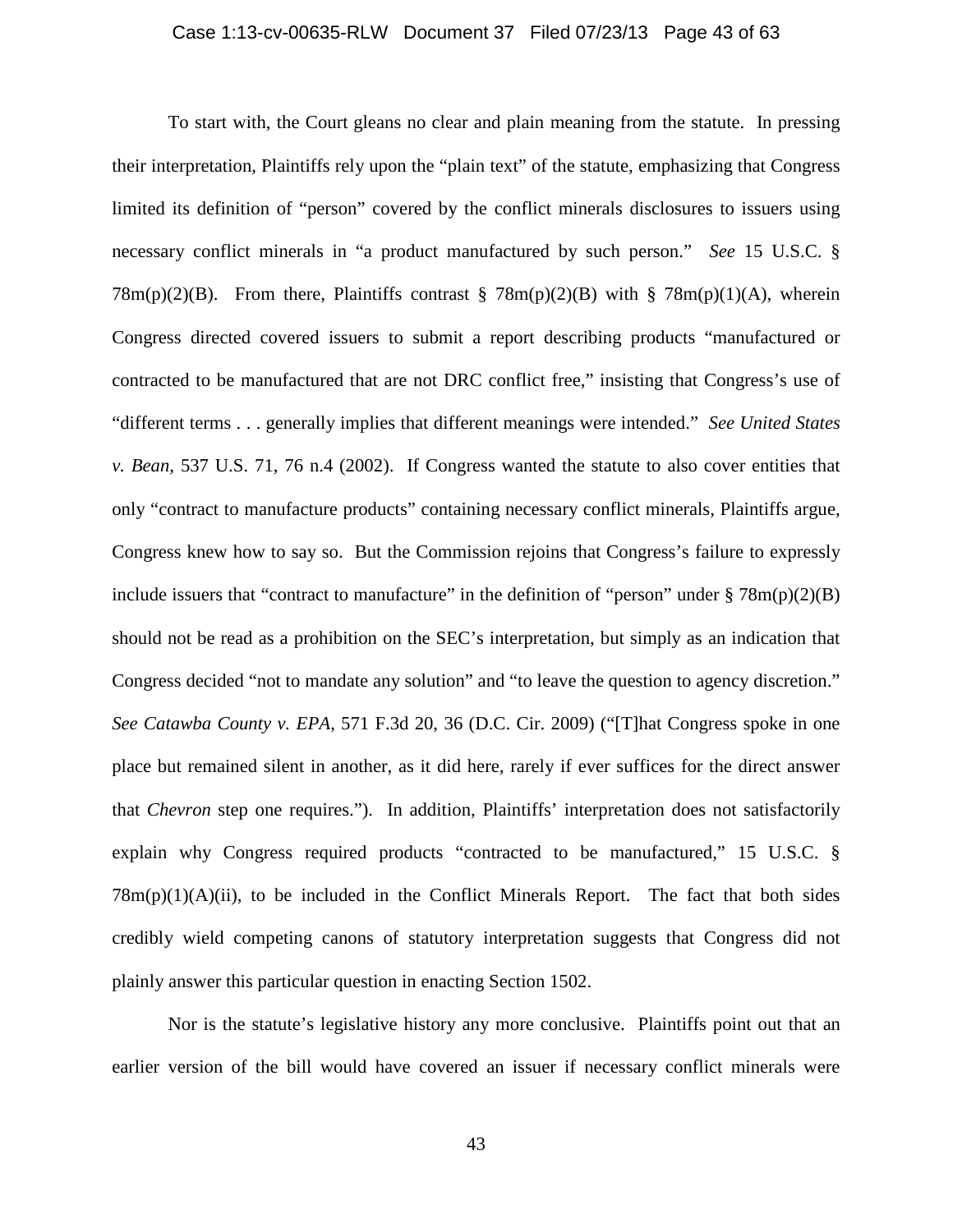## Case 1:13-cv-00635-RLW Document 37 Filed 07/23/13 Page 44 of 63

included in "a product of such person," 156 Cong. Rec. S3103 (May 4, 2013) (amendment by Sen. Brownback), while the final version of the bill was amended to only apply to an issuer if necessary conflict minerals were included in "a product *manufactured* by such person, 156 Cong. Rec. 3866 (May 18, 2010) (amendment by Sen. Brownback) (emphasis added). As Plaintiffs interpret this development, the legislative history demonstrates that Congress intended to limit the statute to manufacturers. (Pls.' Brief at 47). The SEC reads things differently, insisting that this amendment is equally consistent with its own reading of the statute, insofar as Congress sought to exclude pure retailers from the Rule's coverage, while still capturing issuers that have some role in the manufacturing of their products. (Def.'s Brief at 54 n.10). On balance, either takeaway is plausible.

Most fundamentally, however, the statute's ambiguity stems from the ambiguity inherent in the term "manufacture" itself. Indeed, our Circuit has expressly characterized the word "manufacture" as "an inherently ambiguous term," noting that "[f]ew if any authorities define manufacturing as limited solely to fabrication." *United States v. W. Elec. Co.*, 894 F.2d 1387, 1390-91 (D.C. Cir. 1990) ("We do not find design and development contrary to the 'plain meaning' of the word 'manufacture.'"); *see also Charles Peckat Mfg. Co. v. Jarecki*, 196 F.2d 849, 851 (7th Cir.), *cert. denied*, 344 U.S. 875 (1952) (finding a patent holder that contracted with an independent fabricator to be a "manufacturer" for purposes of an excise tax). Thus, even if the Court were to agree with Plaintiffs' contention that the statute plainly "applies only to manufacturers," (Pls.' Brief at 46), this would not be the end of the matter because, under our Circuit's precedent, that term is inherently ambiguous and might well include entities that contract out the manufacture of products with necessary conflict minerals. Consequently, the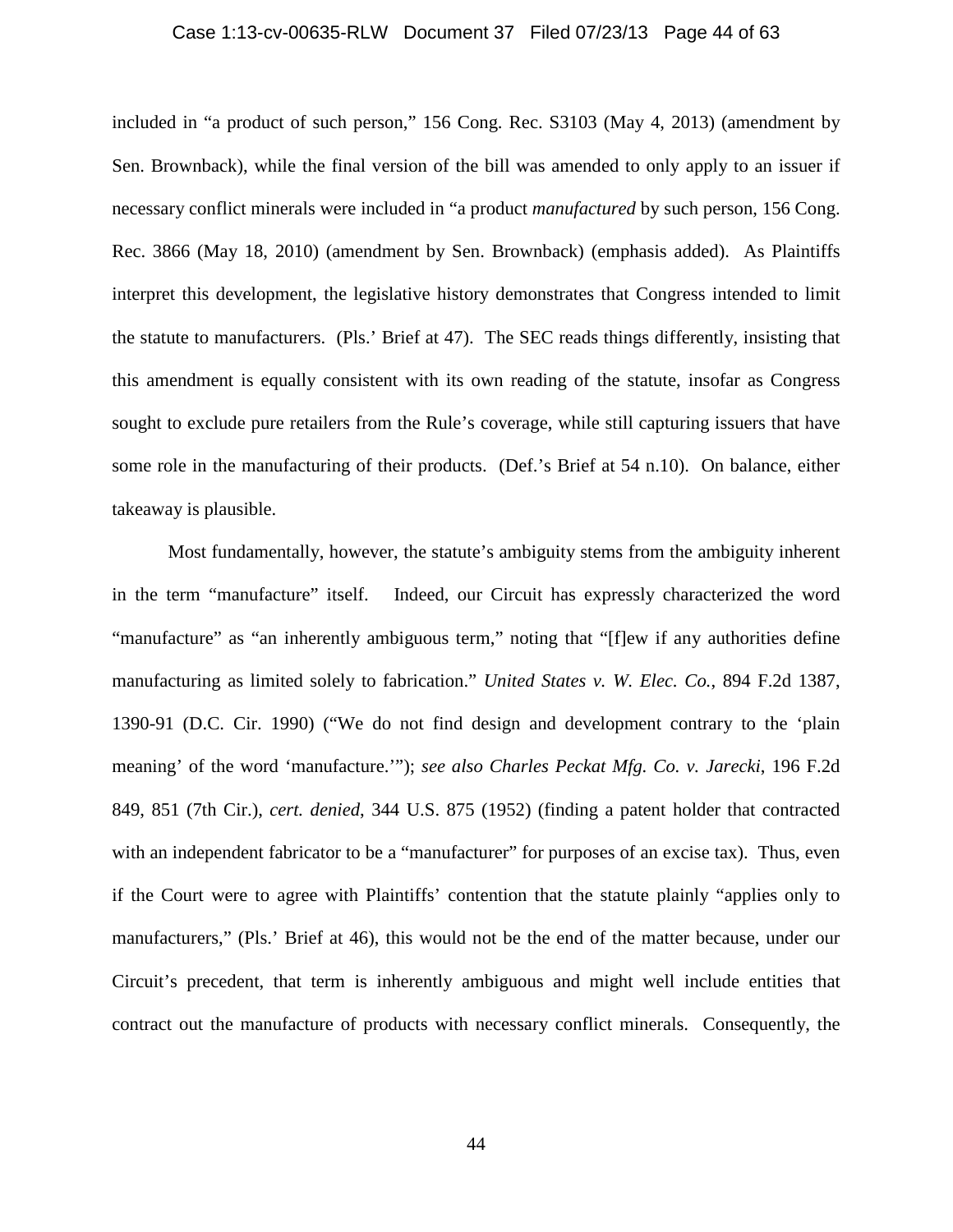#### Case 1:13-cv-00635-RLW Document 37 Filed 07/23/13 Page 45 of 63

Court simply cannot say that Congress directly, let alone clearly, spoke to this issue, which means that Plaintiffs cannot prevail under *Chevron* Step One.<sup>[22](#page-44-0)</sup>

The Court next turns to what should be a familiar argument at this point—Plaintiffs' contention that the Commission wrongly believed its interpretation compelled by Congress. And despite the old adage, it seems the third time is not a charm here. In advancing this argument, Plaintiffs point to the following statement by the SEC in the Adopting Release: "[W]e believe the statutory intent to include issuers that contract to manufacture their products is clear based on the statutory obligation for issuers to describe in their Conflict Minerals Report products that are manufactured and contracted to be manufactured." (Pls.' Reply at 17) (quoting 77 Fed. Reg. at 56,291). Plaintiffs also highlight the SEC's remark that its approach "is based on [its] interpretation of the statute in light of [its] understanding of the statutory intent and a reading of the statute's text." (*Id.* at 17-18) (quoting 77 Fed. Reg. at 56,345). But these statements do not reveal that the Commission felt compelled to adopt the approach that it did; rather, they indicate that the SEC sought to exercise its judgment in a manner consistent with the statute's underlying purpose. Moreover, while Plaintiffs seem to seize upon the Commission's use of the word "clear" in describing its understanding of statutory intent, our Circuit has squarely rejected this angle before. *See Ass'n of Private Sector Colls. & Univs.*, 681 F.3d at 445 ("[I]t would be a stretch, to say the least, to hold that the Department's use of the word 'clear' demonstrates that

<span id="page-44-0"></span><sup>&</sup>lt;sup>22</sup> The Court also finds it notable that, during the rulemaking process, several of the Plaintiffs in this case appeared to agree with the Final Rule's inclusion of issuers that "contract to manufacture" products. (*See* JA273 (letter from Business Roundtable) ("[T]he Provision should apply to both issuers that manufacture their own products and issuers who contract to manufacture . . ."); JA383 (letter from NAM) ("The rules should apply to issuers that contract to manufacture products only if the issuer directly specifies the conflict minerals as an ingredient, feature, or component of the product or process."). Potential waiver issues aside, Plaintiffs' contrary positions during the notice-and-comment period strongly suggest that, at a minimum, the statute is silent or ambiguous on this particular point.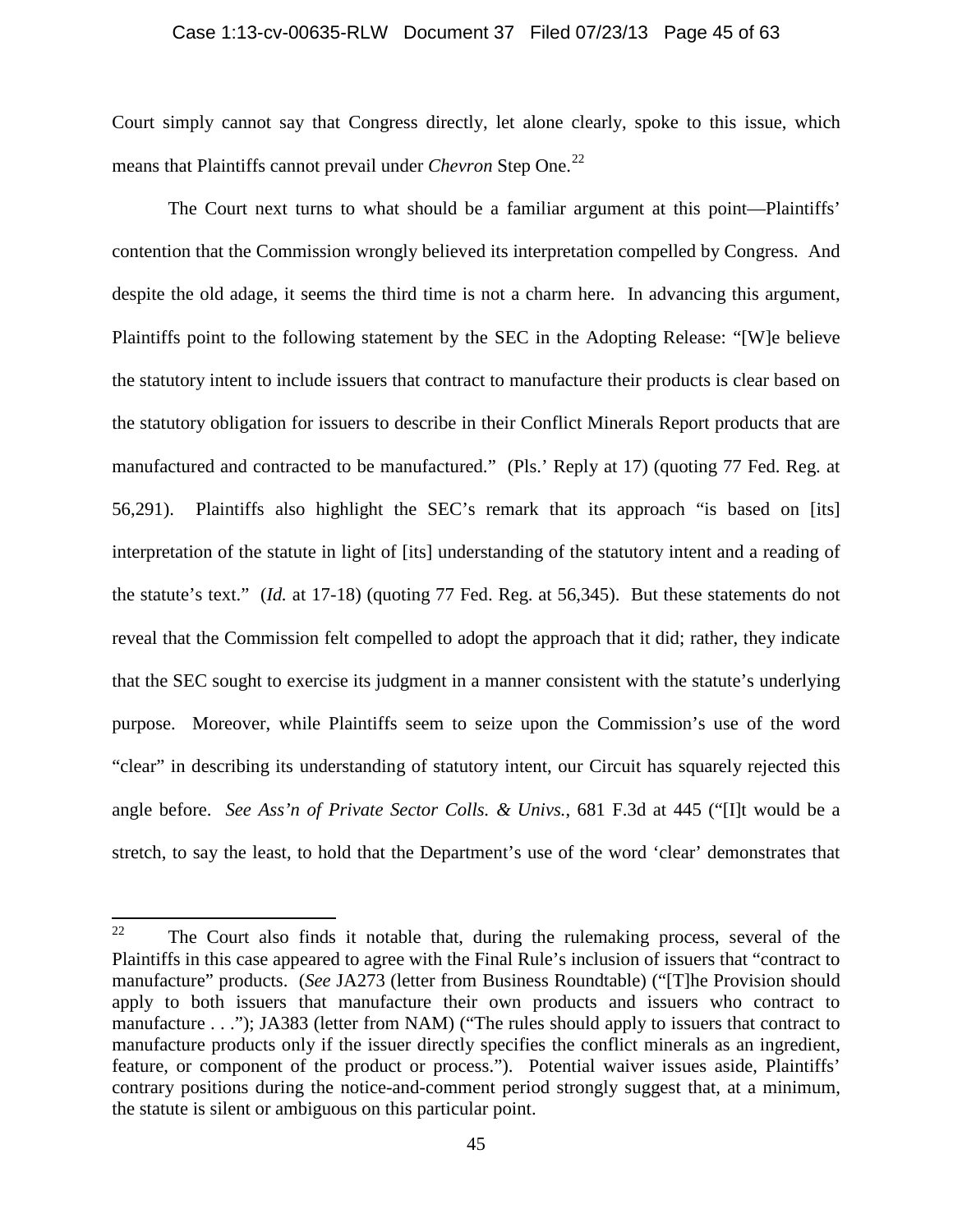## Case 1:13-cv-00635-RLW Document 37 Filed 07/23/13 Page 46 of 63

the agency meant to suggest that its regulatory interpretation was 'compelled by Congress.'"). The Court thus concludes that the SEC exercised its judgment in resolving this question, and forges ahead to *Chevron* Step Two.

On this last point, Plaintiffs argue, in summary fashion, that "the SEC's interpretation would be arbitrary and capricious even if the statute were ambiguous and the agency had exercised discretion." (Pls.' Reply at 19). More specifically, Plaintiffs assert that the Commission erred in failing to determine that its extension of the Rule to issuers that "contract to manufacture" would "yield any benefits." (*Id.*). As best as the Court can tell, Plaintiffs are essentially reprising their earlier argument regarding the SEC's failure to independently confirm that the Final Rule would achieve the humanitarian benefits identified by Congress, and the Court rejects that argument for the reasons already stated. Otherwise, the Court is convinced that the Rule's application to issuers that "contract to manufacture" is an amply reasonable construction of Section 1502. This is particularly true given the guidance supplied by the SEC in the Adopting Release, wherein the Commission emphasized its focus on the degree of influence and control that an issuer exercises over the manufacturing process, effectively excluding "pure retailers" from the scope of the Rule. *See 77* Fed. Reg. at 56,291.<sup>[23](#page-45-0)</sup>

The Court thus concludes that the SEC's application of the Conflict Minerals Rule to issuers that "contract to manufacture" products is a perfectly permissible construction of Section 1502, and is not otherwise arbitrary, capricious, or contrary to law.

<span id="page-45-0"></span><sup>23</sup> For these same reasons, Plaintiffs' concerns that the Rule will require many nonmanufacturers to create "supply-chain monitoring processes and mechanisms . . . from scratch," (Pls.' Brief at 49), largely miss the mark.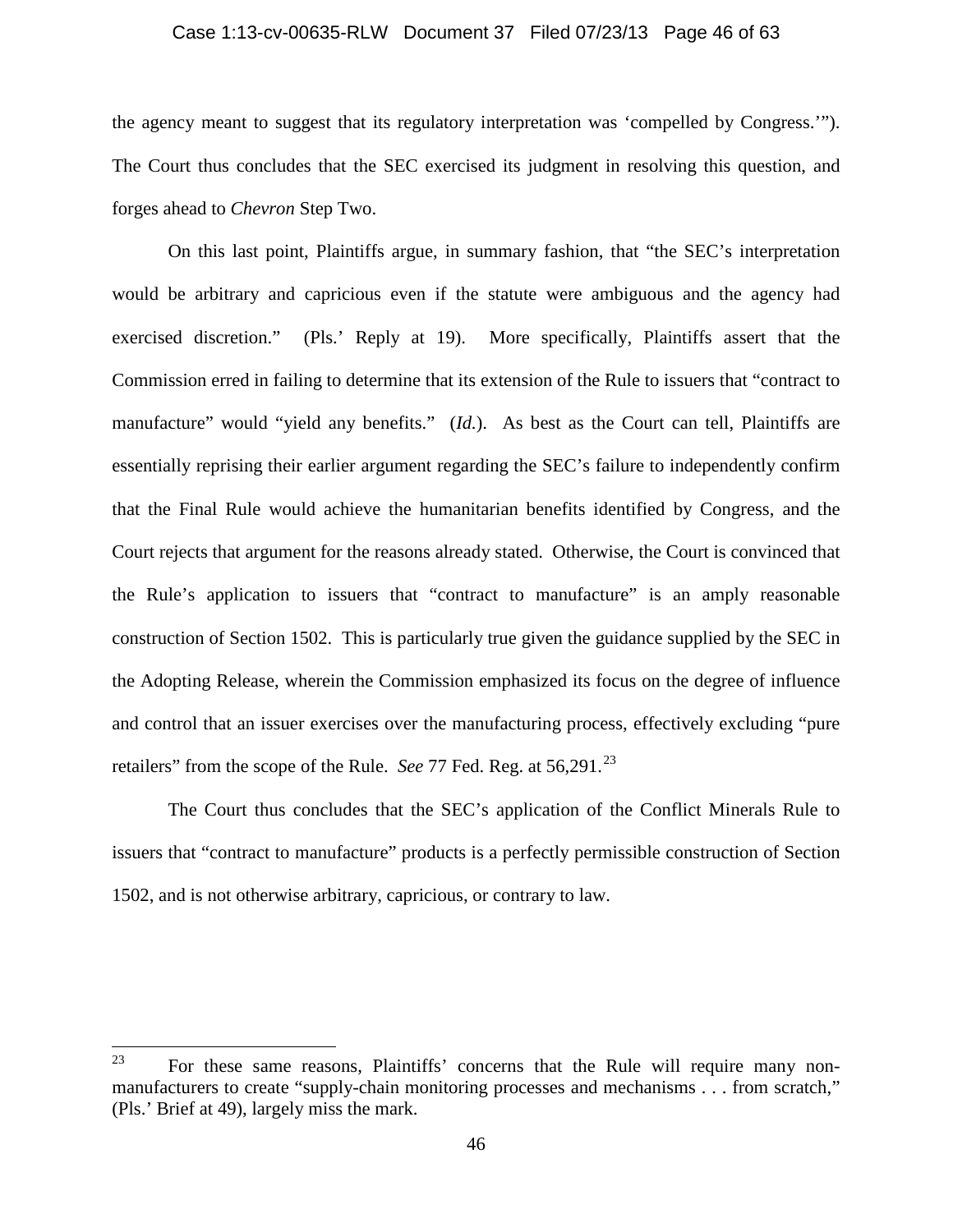## **7. The Commission's Adoption Of Different Phase-In Periods**

As a final APA challenge to the Conflict Minerals Rule, Plaintiffs argue that the Commission's decision to adopt a four-year phase-in period for small companies, while only allowing for a two-year phase-in period for large companies, is arbitrary and capricious. On this point, Plaintiffs begin with the assertion that "many smaller companies are part of larger companies' supply chains." (Pls.' Brief at 50) (quoting 77 Fed. Reg. at 56,361). In turn, they fault the Commission's use of a shorter phase-in period for smaller companies because "[i]f small companies cannot comply with the rule for four years, and large companies will have to rely on small companies to comply," then it is unreasonable to expect larger companies to be able to comply within two years. (*Id.*). The Commission maintains otherwise. As explained by the SEC, its decision to grant smaller companies a longer transition period stemmed from the Commission's belief that such "issuers may lack the leverage to obtain detailed information regarding the source of a particular conflict mineral." 77 Fed. Reg. at 56,323. Despite Plaintiffs' protestations, the Court cannot conclude that this determination was unreasonable.

It is undoubtedly true, as Plaintiffs assert, that some large issuers rely upon smaller issuers covered by the Rule as part of their supply chains. In those circumstances, the disparate transition periods may pose some unique difficulties that might not otherwise exist. But Plaintiffs' concerns also seem overinflated to a large extent. To be clear, the temporary transition period does not excuse issuers from complying with the Final Rule altogether—it simply allows issuers that are ultimately unable to determine the source of their minerals to identify their products as "DRC conflict undeterminable," rather than as having "not been found to be 'DRC conflict free.'" *See id.* at 56,320-56,324. All covered issuers, large and small, must still undertake a reasonable country of origin inquiry and, if necessary, the ensuing due diligence efforts required by the Rule. So even smaller issuers will be sourcing their minerals and tracing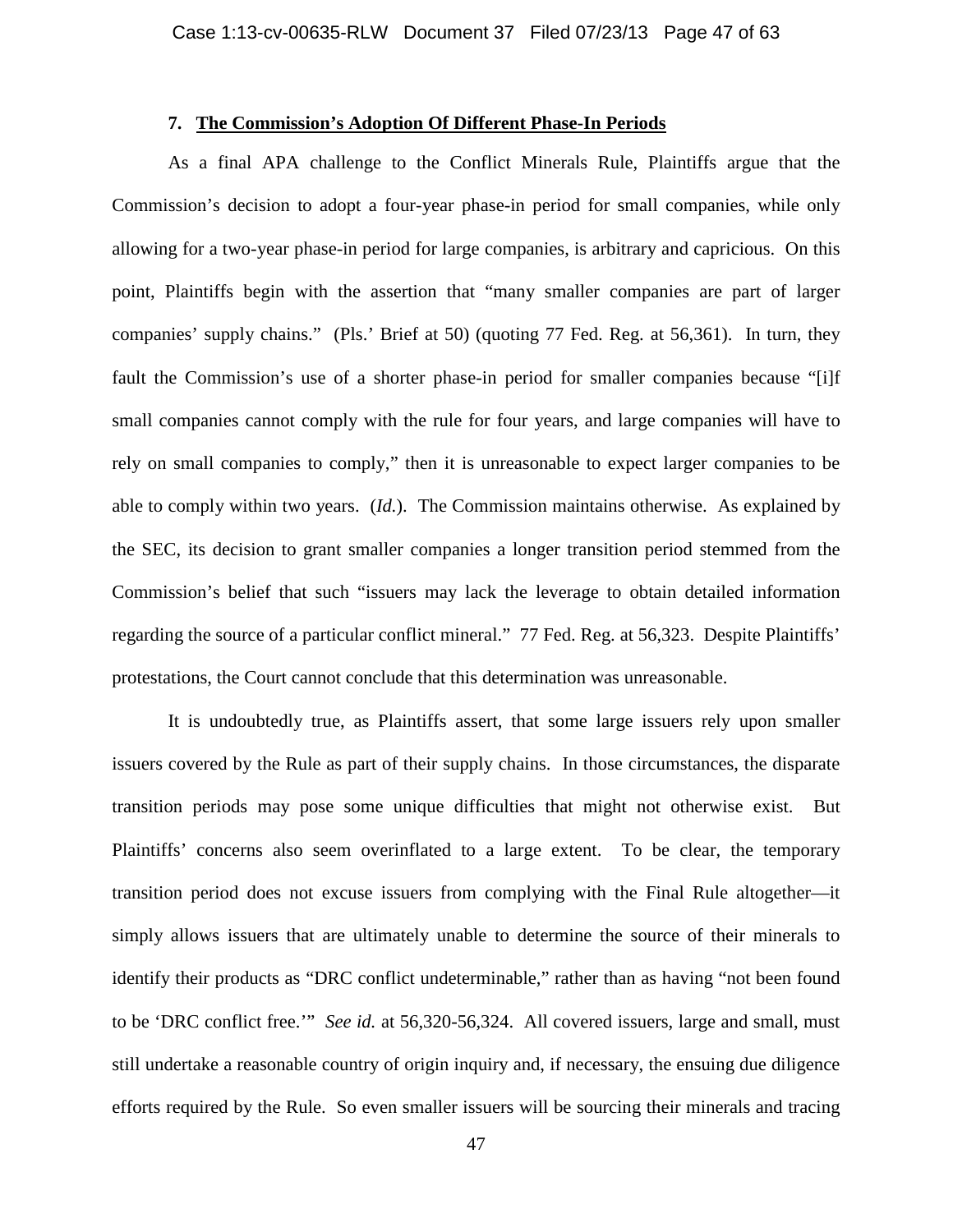## Case 1:13-cv-00635-RLW Document 37 Filed 07/23/13 Page 48 of 63

their supply chains during the transition periods, and larger issuers can still rely upon information gleaned from those efforts in connection with their own compliance practices. Simply put, while the Court does not necessarily disagree with Plaintiffs that it might have been equally reasonable for the SEC to adopt a uniform transition period for all covered issuers, this does not mean that it was unreasonable for the SEC to bifurcate the phase-in period, and the Court declines to substitute its judgment on this question for the Commission's.  $^{24}$  $^{24}$  $^{24}$ 

#### **B. Plaintiffs' First Amendment Challenge**

Along with their claims under the APA, Plaintiffs also mount a separate constitutional challenge, arguing that the disclosure requirements under the Final Rule and Dodd-Frank § 1502 improperly compel "burdensome and stigmatizing speech" in violation of the First Amendment. (*See* Pls.' Brief at 51-55). As articulated in their briefing, Plaintiffs argued that the Rule and the underlying statute infringe upon the First Amendment "by compelling companies to publicly state on their own websites, as well as in SEC filings, that certain of their products are 'not DRC conflict free.'" (*Id.* at 51-52). In other words, Plaintiffs appeared, at first, to be challenging as unconstitutional *both* the disclosures to be filed with the Commission, *and* the requirement that companies make those disclosures publicly available on their own websites. During oral argument, however, Plaintiffs' counsel confirmed that the relief they seek is limited to the latter issue—the provisions of Section 1502 and the Final Rule that obligate companies to post conflict minerals disclosures on their own websites. In turn, the Court confines its analysis accordingly and does not reach the question of whether the statutory and regulatory provisions requiring

<span id="page-47-0"></span> $24$  In crafting this distinction, the SEC also summarized one commentator's belief that "although smaller reporting companies may lack leverage, this disadvantage may be reduced through the influence exerted over their suppliers by larger issuers that use the same supplier base and that have more leverage to request such information." 77 Fed. Reg. at 56,323 n.570. While concededly not a perfect fit in every circumstance, the Court can certainly see the trickledown logic underlying the Commission's approach.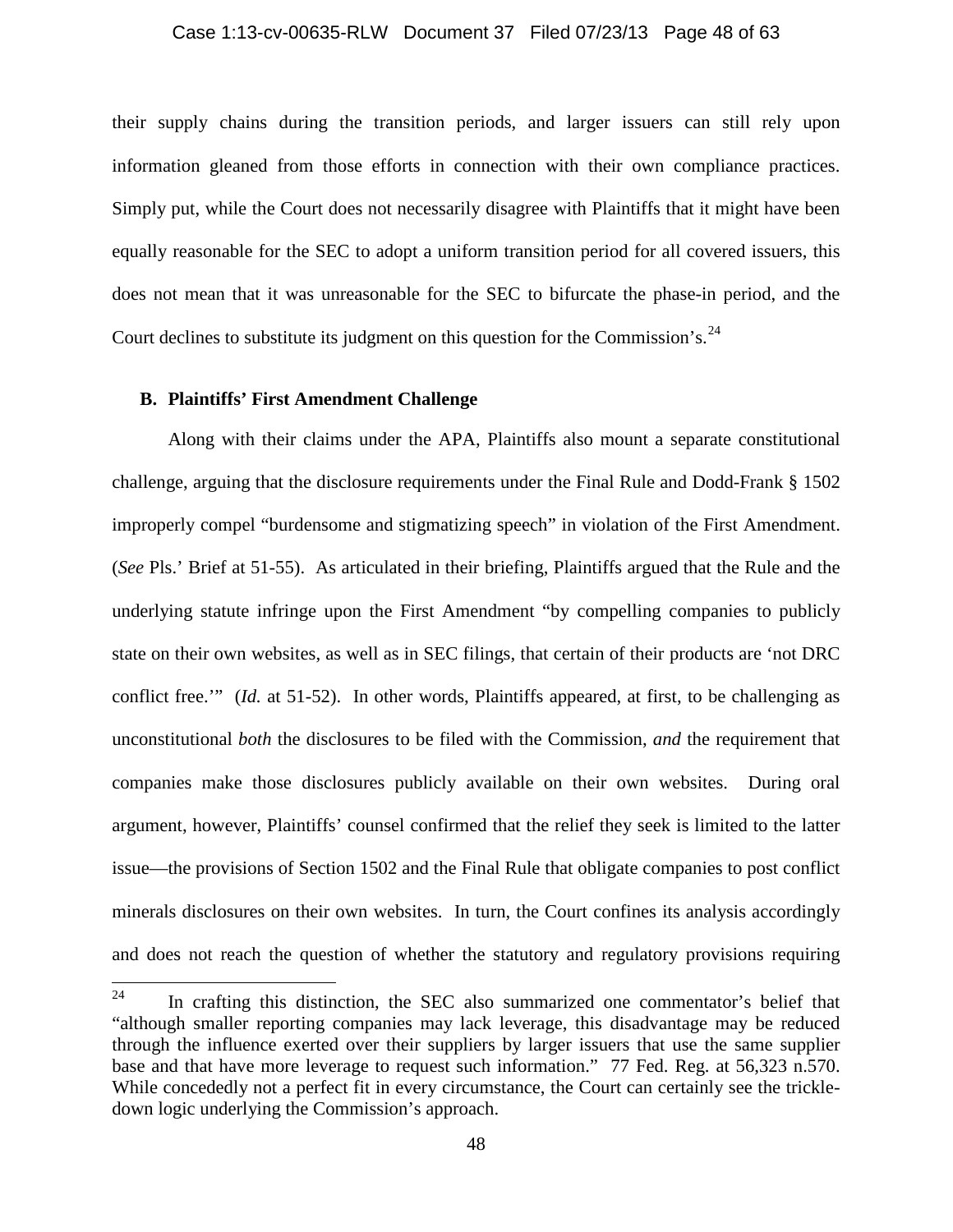disclosure of conflict minerals information to the SEC, and solely to the SEC—whether through a Form SD or a Conflict Minerals Report—run afoul of the First Amendment.

## **1. Notice of Plaintiffs' Constitutional Challenge to the United States**

Before the Court can turn to the merits of Plaintiffs' constitutional claim, a threshold procedural issue requires attention. Pursuant to Title 28 of the United States Code:

In any action, suit or proceeding in a court of the United States to which the United States or any agency, officer or employee thereof is not a party, wherein the constitutionality of any Act of Congress affecting the public interest is drawn in question, the court shall certify such fact to the Attorney General, and shall permit the United States to intervene . . . on the question of constitutionality.

28 U.S.C. § 2403(a). Federal Rule of Civil Procedure 5.1, in turn, implements the provisions of § 2403(a), requiring any party "drawing into question the constitutionality of a federal . . . statute," as Plaintiffs do here, to promptly "file a notice of constitutional question" with the Clerk of Court and to "serve the notice and paper on the Attorney General of the United States." FED. R. CIV. P. 5.1(a). Thereafter, the United States, through the Attorney General, is afforded sixty days to intervene in the action to defend the constitutionality of the challenged statute. *See id.* 5.1(c). "Th[is] certification requirement protects the public interest by ensuring that the Executive Branch can make its views on the constitutionality of federal statutes heard." *Okla. ex rel. Edmondson v. Pope*, 516 F.3d 1214, 1216 (10th Cir. 2008) (citing 7C CHARLES ALAN WRIGHT, ARTHUR R. MILLER & MARY KAY KANE, FEDERAL PRACTICE AND PROCEDURE § 1915 (2d ed. 1986)). While not addressed in either side's briefing, the Court independently raised this subject with the parties at the hearing.

As an initial matter, while the SEC is a defendant in this action and can legitimately be characterized as an "agency" of the United States for certain purposes, neither Plaintiffs nor the Commission contends that the SEC's presence in this lawsuit dispenses with these notice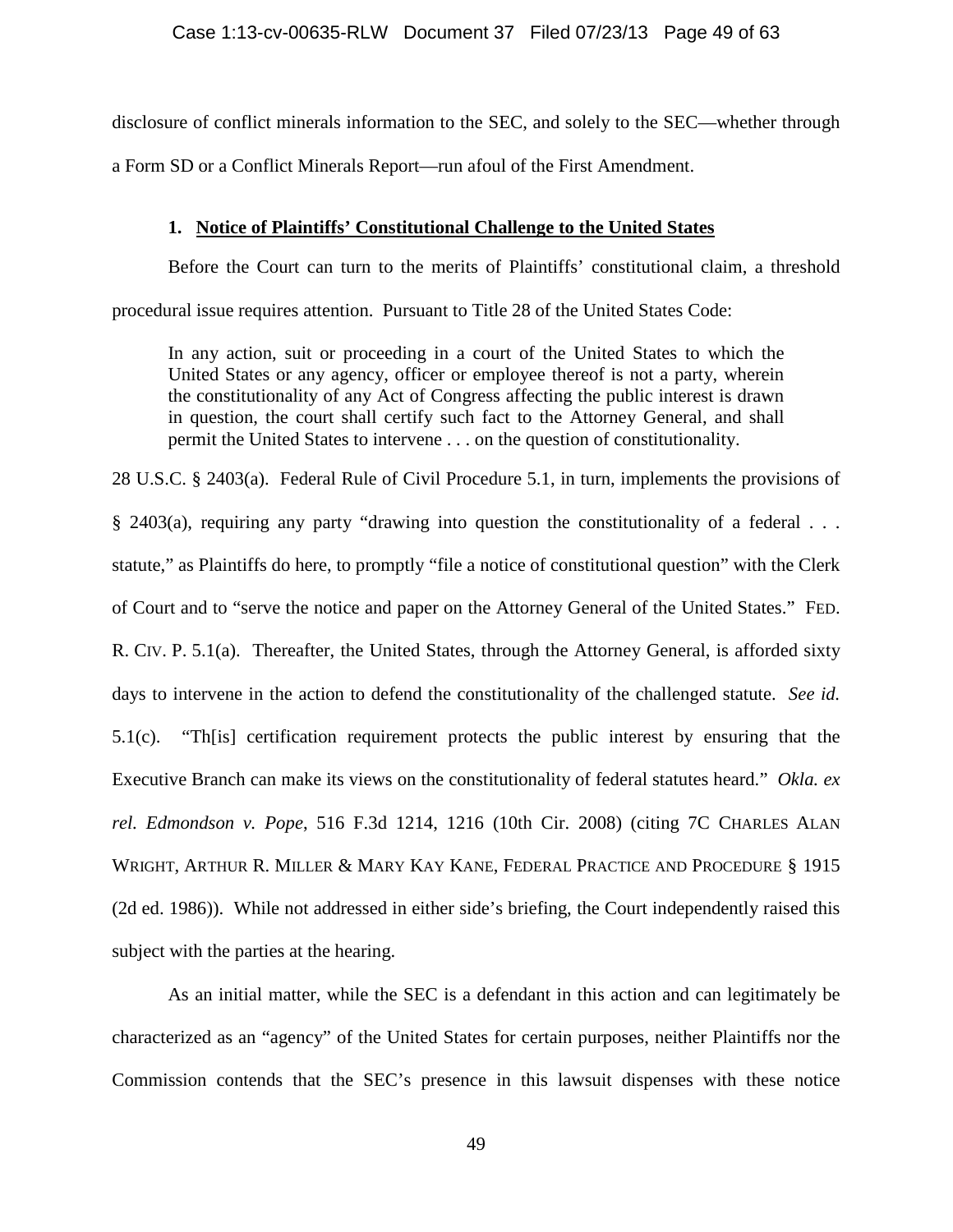#### Case 1:13-cv-00635-RLW Document 37 Filed 07/23/13 Page 50 of 63

requirements to the United States. And even if this were not true, the Court would be reluctant to so find, given that the SEC is an independent agency that is represented in this litigation by the Commission's own lawyers, and not by the U.S. Department of Justice. *See SEC v. Fed. Labor Relations Auth.*, 568 F.3d 990, 997-98 (D.C. Cir. 2009) (Kavanaugh, J., concurring) (explaining that the Attorney General does not have dispositive legal control over independent agencies). As a result, the Court holds that Plaintiffs were obligated to provide notice under 28 U.S.C. § 2403(a) and Federal Rule 5.1. *Cf. Free Enter. Fund v. Pub. Co. Accounting Oversight Bd.*, --- U.S. ---, 130 S. Ct. 3138, 3147-49 (2010) (noting the Attorney General's intervention to defend the constitutionality of the Sarbanes-Oxley Act of 2002, even though the Public Company Accounting Oversight Board, whose members were appointed by the SEC and were "Officers of the United States," was a defendant in the action and was represented by counsel). During the hearing, Plaintiffs suggested that they have satisfied these notice requirements by serving a copy of their Amended Petition for Review (filed with the Court of Appeals) on the United States Attorney General. While true, that petition did not expressly indicate that Plaintiffs were challenging the constitutionality of 15 U.S.C. § 78m(p) and therefore cannot satisfy the requirements of 28 U.S.C. § 2403(a) and Federal Rule 5.1. (*See* D.C. Circuit, No. 12-1422, Am. Pet. for Review (filed Oct. 22, 2012)).<sup>[25](#page-49-0)</sup> And while Plaintiffs later articulated the constitutional claim more distinctly in their Statement of Issues and in other filings, there is nothing on the Court of Appeals' docket (nor on this Court's docket) to indicate that any subsequent

<span id="page-49-0"></span><sup>&</sup>lt;sup>25</sup> Nor would this step have complied with Federal Rule of Appellate Procedure  $44(a)$ , which requires that a party challenging the constitutionality of a federal statute to "give written" notice to the circuit clerk immediately upon the filing of the record or as soon as the question is raised in the court of appeals," and that the clerk "then certify that fact to the Attorney General." FED. R. APP. P. 44(a); *see also Baker v. GTE North, Inc.*, 110 F.3d 28, 30 (7th Cir. 1997) ("This [requirement] means something more than just making an argument in the brief; otherwise Rule 44 would be superfluous.").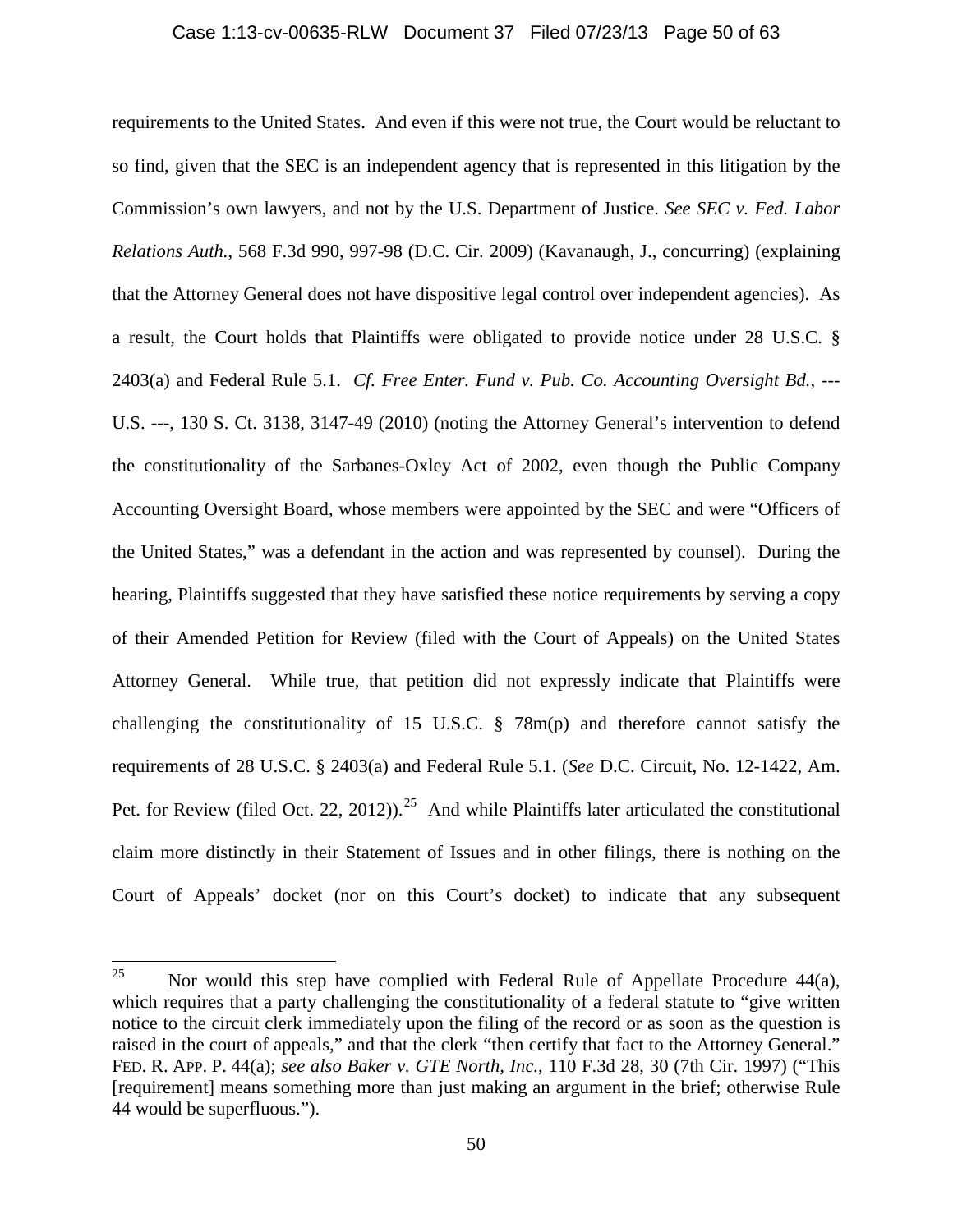## Case 1:13-cv-00635-RLW Document 37 Filed 07/23/13 Page 51 of 63

submissions were ever served upon the Attorney General. Nor does the Court find that the SEC's reported "consultation" with the Department of Justice during this litigation accomplished or dispensed with the mandatory notice to be served upon the Attorney General.

That being said, the failure to provide notice under 28 U.S.C. § 2403(a) and Federal Rule 5.1 does not deprive the Court of jurisdiction to hear the case. *See Tonya K. v. Bd. of Educ.*, 847 F.2d 1243, 1247 (7th Cir. 1988); *Ga. Ass'n of Retarded Citizens v. McDaniel*, 855 F.2d 805, 810 n.3 (11th Cir. 1988). And Federal Rule 5.1 does not specify when certification must be made to the Attorney General, other than "before a final judgment holding the statute unconstitutional." FED. R. CIV. P. 5.1(c). Thus, the Court "may reject a constitutional challenge to a statute at any time." FED. R. CIV. P. 5.1(c) advisory committee's note (2006); *see also* 1 JAMES WM. MOORE, ET AL., MOORE'S FEDERAL PRACTICE ¶ 5.1.06[2] (3d ed. 2013) (explaining that a court may enter "final judgment or an order rejecting the constitutional challenge to the statute" without awaiting the Attorney General's intervention determination under Federal Rule 5.1). Insofar as the Court rejects Plaintiffs' First Amendment challenge for the reasons that follow, the Court will certify a copy of this Opinion and the accompanying Order to the Attorney General, thereby satisfying the notice requirements of 28 U.S.C. § 2403(a) and Federal Rule 5.1. FED. R. CIV. P. 5.1(b), (c); *see also Ga. Ass'n*, 855 F.2d at 810 n.3; *Buchanan Cnty. v. Blankenship*, 545 F. Supp. 2d 553, 555 n.3 (W.D. Va. 2008); *Rhinebarger v. Orr*, 657 F. Supp. 1113, 1115 n.1 (S.D. Ind. 1987). The Court will entertain a motion for reconsideration filed by the United States if the Attorney General determines that intervention is still necessary.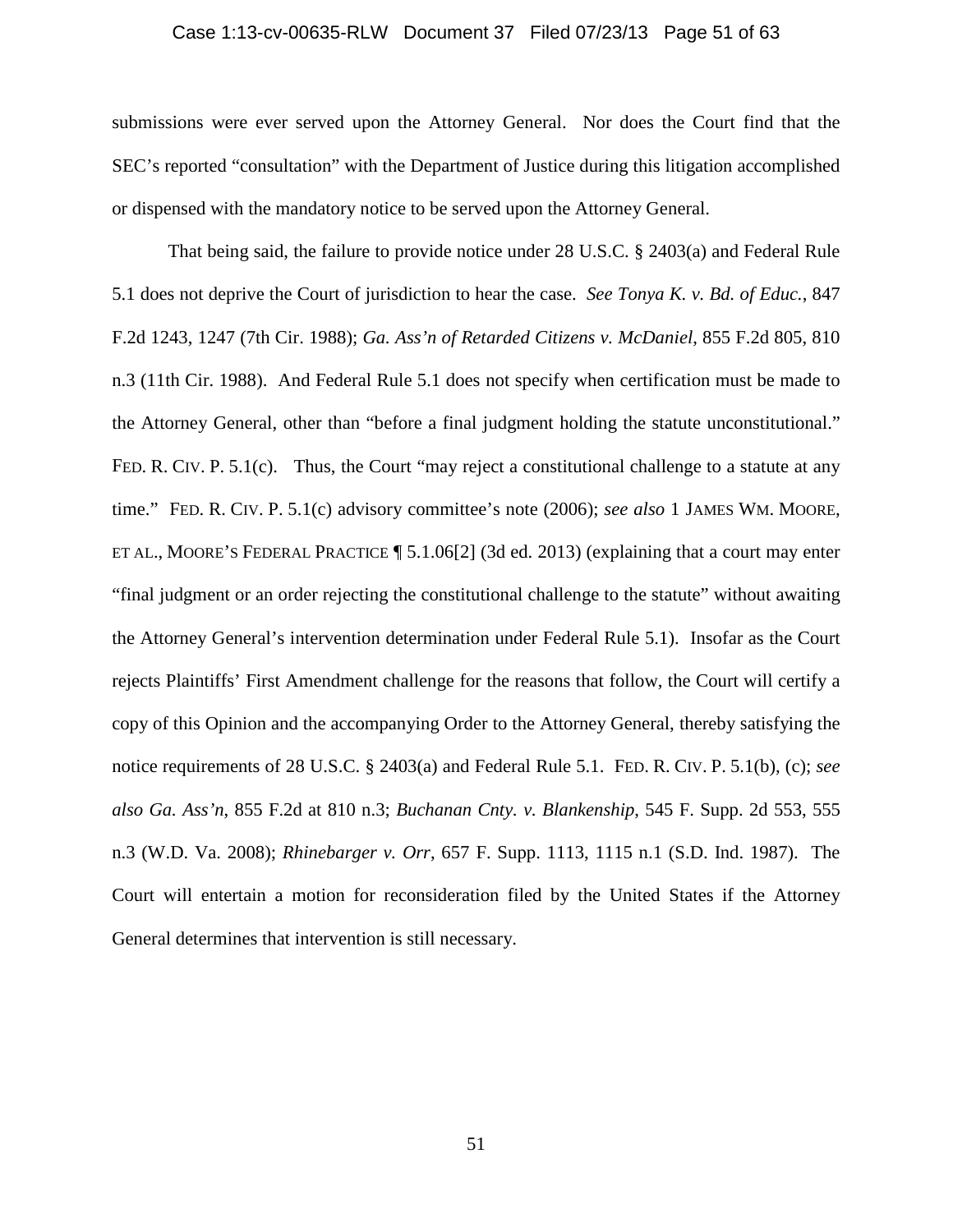## **2. Applicable Standard of Review**

At the outset, it is well settled that the "[t]he First Amendment protects against government infringement on 'the right to speak freely and the right to refrain from speaking at all.'" *United States v. Philip Morris USA, Inc.*, 566 F.3d 1095, 1142 (D.C. Cir. 2009) (per curiam) (quoting *Wooley v. Maynard*, 430 U.S. 705, 714 (1977)). In other words, the fact that the challenged disclosures *compel*, rather than *restrict*, speech is of no consequence to the Court's analysis; the First Amendment's safeguards adhere just the same. *See id.*; *see also Full Value Advisors, LLC v. SEC*, 633 F.3d 1101, 1108 (D.C. Cir. 2011). On this much, at least, the parties agree. But from there, as is often the case in the First Amendment arena, the parties quarrel over the appropriate standard of review governing the Court's analysis.

Before plunging into that issue, however, the Court pauses to clearly and specifically summarize the disclosure scheme created by Congress and the SEC through Dodd-Frank § 1502 and the Final Rule, respectively.

Under Section 1502, any covered issuer "shall make available to the public on [its] Internet website . . . the information disclosed by such person under subparagraph (A)." 15 U.S.C. §  $78m(p)(1)(E)$ . Subparagraph (A) of the statute, in turn, requires an issuer to "disclose" annually . . . whether conflict minerals that are necessary" to the functionality or production of its products "did originate in the [DRC] or an adjoining country." *Id.* § 78m(p)(1)(A). Further, "in cases in which such conflict minerals did originate in any such country," the issuer must also "submit to the Commission a report that includes":

- (i) a description of the measures taken by the person to exercise due diligence on the source and chain of custody of such minerals, which measures shall include an independent private sector audit of such report . . . ; and
- (ii) a description of the products manufactured or contracted to be manufactured that are not DRC conflict free . . . , the entity that conducted the independent private sector audit . . . , the facilities used to process the conflict minerals, the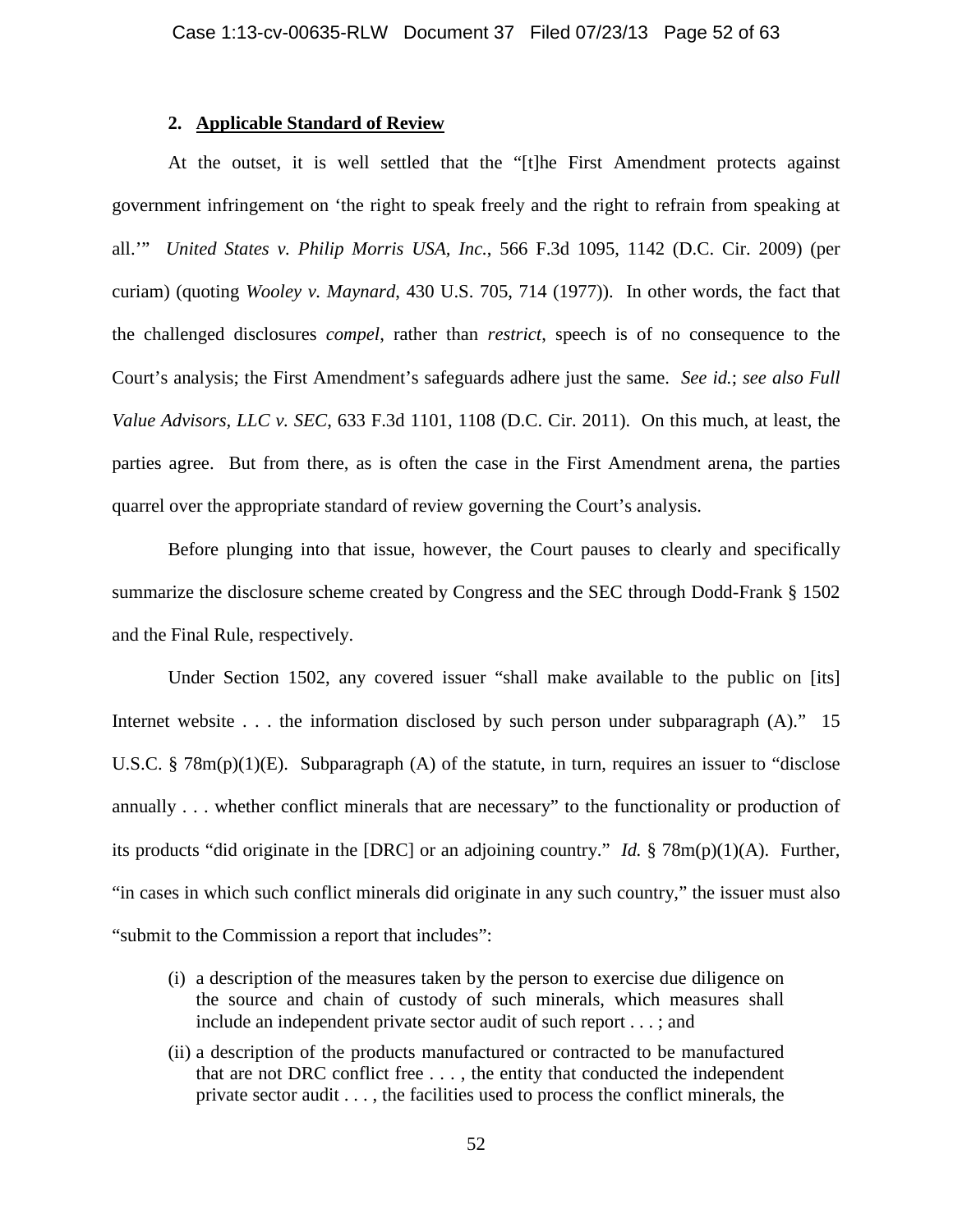country of origin of the conflict minerals, and the efforts to determine the mine or location of origin with the greatest possible specificity.

*Id.* § 78 $m(p)(1)(A)(i)$ –(ii). These are the disclosures Congress mandated by statute.

The Final Rule's provisions mirror these requirements. Depending on the results of its reasonable country of origin inquiry, an issuer must: (a) file a Form SD with the Commission, "briefly describ[ing] the reasonable country of origin inquiry it undertook in making its determination [as to the origin of its minerals] and the results of the inquiry it performed," and "must disclose this information on its publicly available Internet Web site"; and/or (b) "file a Conflict Minerals Report as an exhibit to its [Form SD] and provide that report on its publicly available Internet Web site." 77 Fed. Reg. at 56,362-56,363. The Conflict Minerals Report, if required, must include "[a] description of the measures the registrant has taken to exercise due diligence on the source and chain of custody of [its] conflict minerals," as well as a description of the issuer's products "that have not been found to be 'DRC conflict free,' . . . the facilities used to process the necessary conflict minerals in those products, the country of origin of the necessary conflict minerals in those products, and the efforts to determine the mine or location of origin with the greatest possible specificity." *Id.* at 56,363-56,364.

Simply stated, both the statute and the Rule require issuers to submit disclosures and reports to the Commission regarding their conflict minerals sourcing practices, and to thereafter disclose such reports—whether in the form of a Form SD or a Conflict Minerals Report—on their own public websites.

With this background in mind, the Court turns to the appropriate standard of review. To begin with, Plaintiffs' challenge to the provisions requiring issuers to publicly disclose information on their own websites—the thrust of their claim here—calls for a different constitutional analysis than would a challenge to those aspects of Section 1502 and the Final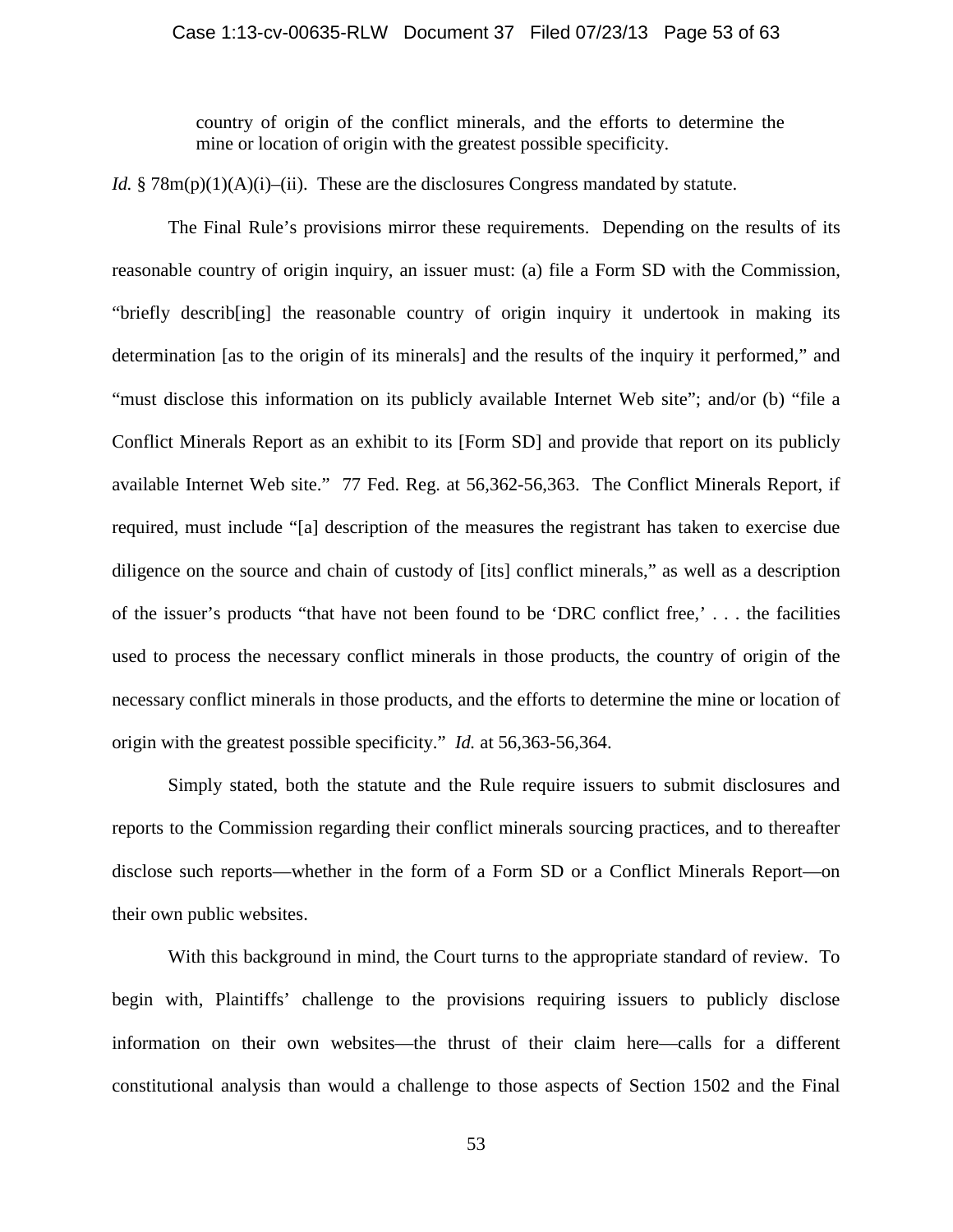## Case 1:13-cv-00635-RLW Document 37 Filed 07/23/13 Page 54 of 63

Rule that merely call for disclosures to the Commission. The disclosures that must be made to the SEC, standing alone, would be subject to a more relaxed level of scrutiny, particularly given that the disclosures are quite arguably made in the realm of securities regulation. *See, e.g.*, *Full Value Advisors*, 633 F.3d at 1108-09 (applying rational basis review to compelled disclosures "to the Commission alone"); *SEC v. Wall St. Publ'g Inst., Inc.*, 851 F.2d 365, 373 (D.C. Cir. 1988) ("[T]he exchange of information regarding securities is subject only to limited First Amendment scrutiny."); *see also Pharm. Care Mgmt. Ass'n v. Rowe*, 429 F.3d 294, 316 (1st Cir. 2005) (applying rational basis test to "routine disclosure of economically significant information designed to forward ordinary regulatory purposes"). But Plaintiffs' challenge is not so framed. Rather, they seek to invalidate those aspects of Section 1502 and the Final Rule that mandate public disclosure of this information on company websites. And in the Court's view, these disclosures trigger a more stringent constitutional analysis.

The SEC urges the Court to apply the "rational basis" standard derived from the Supreme Court's decision in *Zauderer v. Office of Disciplinary Counsel of Supreme Court of Ohio*, 471 U.S. 626 (1985). Under the *Zauderer* standard, "'purely factual and uncontroversial' disclosures are permissible if they are 'reasonably related to the State's interest in preventing deception of consumers,' provided the requirements are not 'unjustified or unduly burdensome.'" *R.J. Reynolds Tobacco Co. v. FDA*, 696 F.3d 1205, 1212 (D.C. Cir. 2012) (quoting *Zauderer*, 471 U.S. at 651). But Commission counsel conceded at oral argument that the disclosures are not aimed at preventing misleading or deceptive speech—a concession that, under this Circuit's precedent, removes this case from the *Zauderer* framework. *Id.* at 1214 (explaining that *Zauderer* is limited to cases in which "the government shows that, absent a warning, there is a self-evident—or at least 'potentially real'—danger that an advertisement will mislead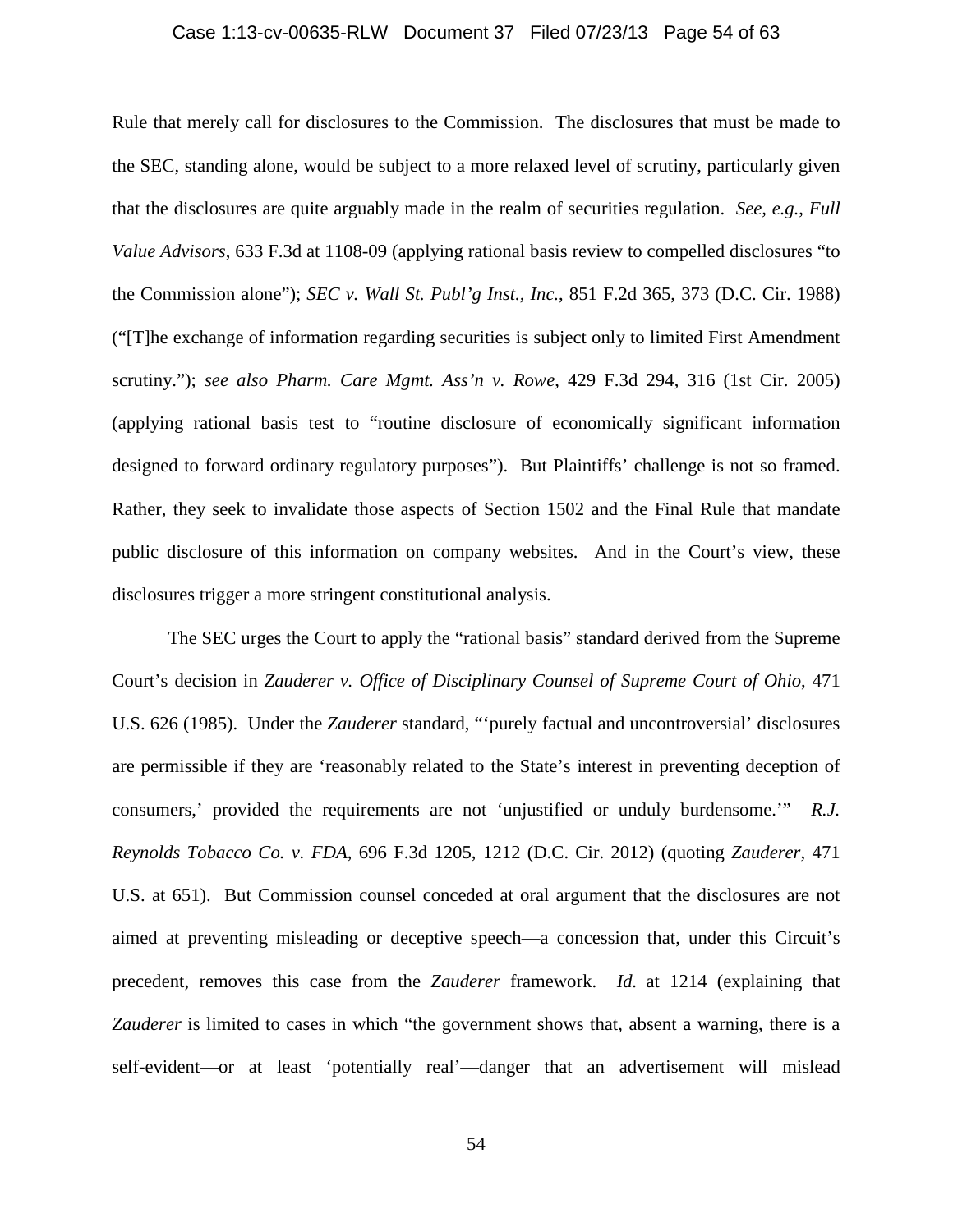## Case 1:13-cv-00635-RLW Document 37 Filed 07/23/13 Page 55 of 63

consumers"). Plaintiffs, on the other hand, argue that strict scrutiny governs, pursuant to which the disclosures must be "narrowly drawn" to serve a "compelling government interest." *See, e.g.*, *Brown v. Entm't Merchs. Ass'n*, --- U.S. ---, 131 S. Ct. 2729, 2738 (2011). Alternatively, Plaintiffs insist that the regulation must at least survive "intermediate scrutiny," whereby the government must establish that the disclosures "directly and materially advance[]" a "substantial" government interest. *See R.J. Reynolds*, 696 F.3d at 1212 (citing *Cent. Hudson Gas & Elec. Corp. v. Pub. Serv. Comm'n*, 447 U.S. 557, 566 (1980)); *see also Spirit Airlines, Inc. v. Dep't of Transp.*, 687 F.3d 403, 415 (D.C. Cir. 2012).

On balance, given the commercial nature of the disclosures at issue, the Court concludes that it must apply the *Central Hudson* "intermediate scrutiny" standard. While some circuits apply strict scrutiny once the case is found to fall outside of the *Zauderer* standard, [26](#page-54-0) our Circuit has rejected this dichotomous approach, holding instead that in evaluating the constitutionality of compelled commercial speech, any "burdens imposed . . . receive a lower level of scrutiny from courts." *RJ Reynolds*, 696 F.3d at 1217 (quoting *Philip Morris*, 566 F.3d at 1142-43). Thus, after finding *Zauderer* inapplicable, the D.C. Circuit in *RJ Reynolds* applied "the intermediate standard set forth in *Central Hudson*." *Id.* This Court is bound to do the same.<sup>[27](#page-54-1)</sup>

<span id="page-54-0"></span><sup>26</sup> *See Disc. Tobacco City & Lottery, Inc. v. United States*, 674 F.3d 509, 554 (6th Cir. 2012) ("If a commercial-speech disclosure requirement fits within the framework of *Zauderer*  and its progeny, then we apply a rational-basis standard. If it does not, then we . . . apply strict scrutiny.") (internal citations omitted); *Entm't Software Ass'n v. Blagojevich*, 469 F.3d 641, 651- 52 (7th Cir. 2006) (analyzing whether *Zauderer* test or strict scrutiny applied to compelled commercial speech).

<span id="page-54-1"></span> $27$  In pressing for strict scrutiny, Plaintiffs argue—albeit weakly and in relatively conclusory fashion—that the disclosures are not "commercial" in nature. Plaintiffs seem to dispute the commercial character of the disclosures because, in their view, the "statements [are] pregnant with political judgments and connotations regarding events in foreign countries." (Pls.' Brief at 52). This argument is unavailing. First, commercial speech is not limited to purely economic speech or "speech proposing a commercial transaction," *Cent. Hudson*, 447 U.S. at 561-62; rather, our Circuit has made clear that commercial speech also encompasses "material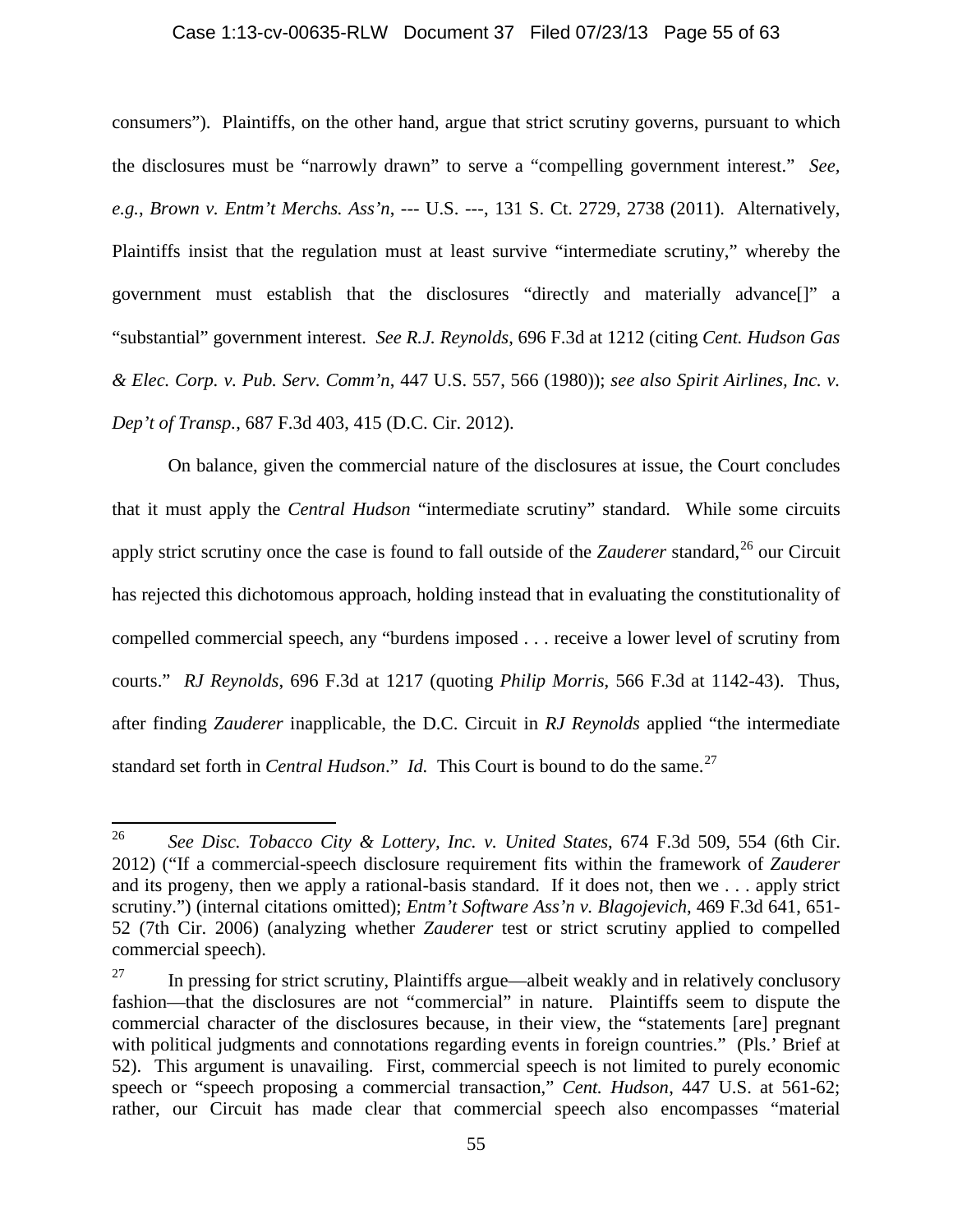## **3. Application of** *Central Hudson* **Intermediate Scrutiny**

Under *Central Hudson*'s test, a challenged regulation survives First Amendment scrutiny so long as: (1) the asserted "government interest is substantial," (2) the regulation "directly advances the government interest asserted," and (3) "the fit between the ends and the means chosen to accomplish those ends is not necessarily perfect, but reasonable." *Spirit Airlines*, 687 F.3d at 415 (quoting *Cent. Hudson*, 447 U.S. at 566 (1980), and *Pearson v. Shalala*, 164 F.3d 650, 656 (D.C. Cir. 1999)); *see also R.J. Reynolds*, 969 F.3d at 1212. Plaintiffs do not contest the first of these elements. They expressly recognize that "the government's interest in promoting peace and security in the DRC is substantial, even compelling." (*See* Pls.' Brief at 53). In so doing, Plaintiffs rightly articulate the underlying governmental interest as the promotion of peace and security in the DRC and its surrounding areas. *See* 77 Fed. Reg. at 56,275-56,276. Plaintiffs do, however, take issue with the remaining elements of *Central Hudson*, which the Court addresses in turn.

In challenging the second element, Plaintiffs argue that "the statute and rule fail to directly and materially advance" Congress's interest in promoting peace and security in the DRC. (Pls.' Brief at 53). According to Plaintiffs, "[i]t is difficult to think of a *less* direct way to benefit the DRC than imposing this disclosure requirement on U.S. public companies." (*Id.* at 54) (emphasis in original). To satisfy this prong, the government must show that the restriction

 $\overline{\phantom{a}}$ 

representations about the efficacy, safety, and quality of the advertiser's product, and other information asserted for the purpose of persuading the public to purchase the product." *Philip Morris*, 566 F.3d at 1143 (collecting cases). Moreover, simply because a disclosure "links a product to a current public debate," the disclosure is "not thereby entitled to the constitutional protection afforded noncommercial speech." *Spirit Airlines*, 687 F.3d at 412 (quoting *Bolger v. Youngs Drug Prods. Corp.*, 463 U.S. 60, 68 (1983)). Thus, in arguing that the disclosures cannot be deemed "commercial" simply by virtue of their relation to the "public debate" surrounding the DRC conflict, Plaintiffs simply miss the mark. Otherwise, the Court has no trouble concluding that the disclosures—which consist of information regarding a company's supply chain and sourcing practices for its products—comfortably fit within the realm of commercial speech.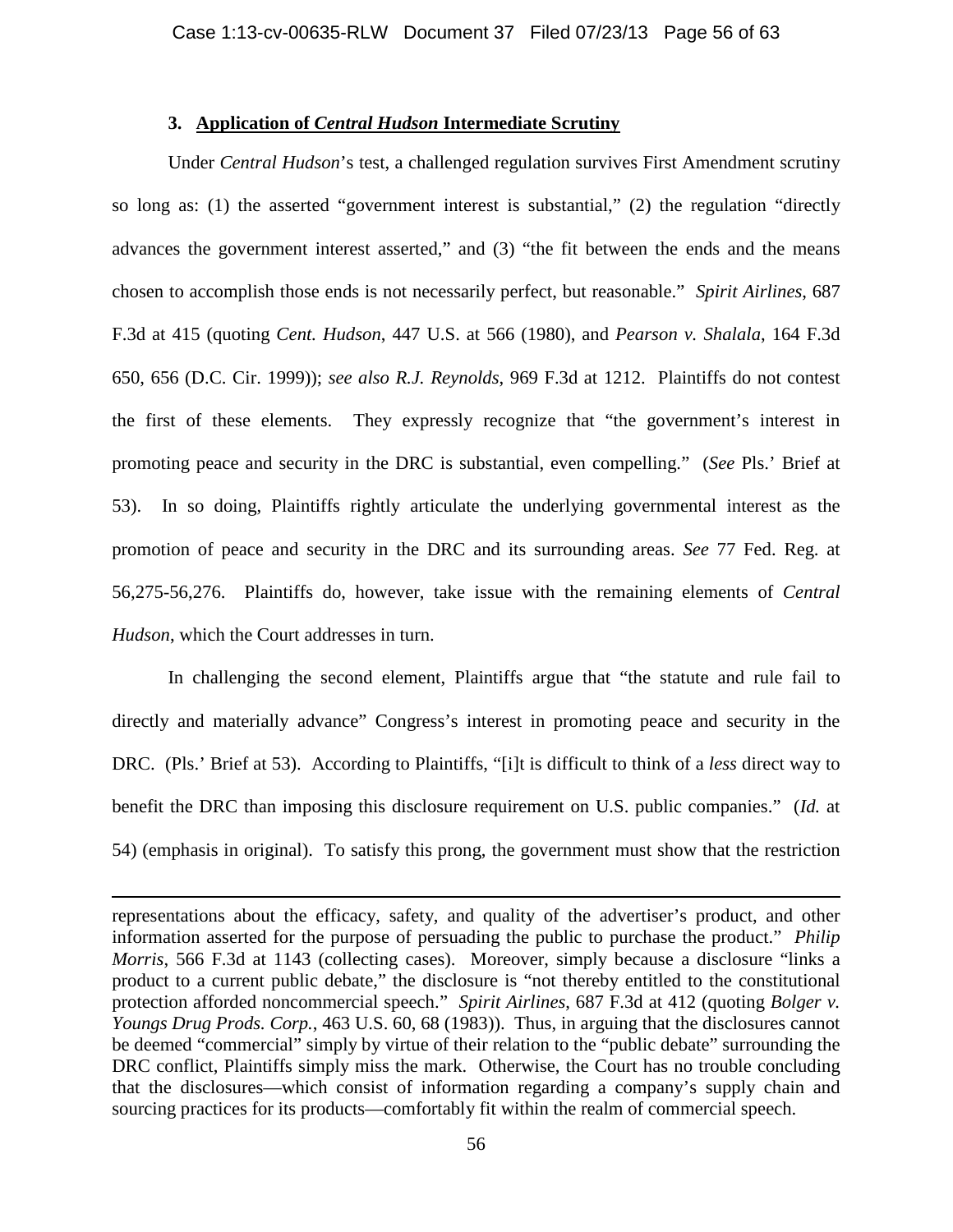## Case 1:13-cv-00635-RLW Document 37 Filed 07/23/13 Page 57 of 63

"directly and materially advances the asserted governmental interest." *Lorillard Tobacco Co. v. Reilly*, 533 U.S. 525, 555 (2001). As Plaintiffs correctly note, this burden "is not satisfied by mere speculation or conjecture; rather, a governmental body seeking to sustain a restriction on commercial speech must demonstrate that the harms it recites are real and that its restriction will in fact alleviate them to a material degree." *Rubin v. Coors Brewing Co.*, 514 U.S. 476, 487 (1995); *see also Edenfield v. Fane*, 507 U.S. 761, 770-71 (1993); *RJ Reynolds*, 969 F.3d at 1218- 19. The Supreme Court has also explained, however, that it does not require "empirical data . . . [to] come accompanied by a surfeit of background information . . . . We have permitted litigants to justify speech restrictions by reference to studies and anecdotes pertaining to different locales altogether, or even . . . based solely on history, consensus, and simple common sense." *Lorillard*, 533 U.S. at 555; *see also Fla. Bar v. Went For It, Inc.*, 515 U.S. 618, 628 (1995). Further, while "'Congress must base its conclusions upon substantial evidence' . . . that 'substantiality is to be measured' by a 'deferential' standard . . . 'lest [the courts] infringe on traditional legislative authority to make predictive judgments.'" *Nat'l Ass'n of Mfrs. v. Taylor*, 582 F.3d 1, 15 (D.C. Cir. 2009) (quoting *Turner Broad. Sys., Inc. v. FCC*, 520 U.S. 180, 195-96 (1997)).

Distilling all of these principles and applying them collectively, the Court finds that the conflict minerals disclosure scheme surpasses the second *Central Hudson* hurdle, by "directly and materially advanc[ing]" Congress's interest in promoting peace and security in and around the DRC. In arguing otherwise, Plaintiffs assail the disclosure scheme as lacking sufficient empirical support on Congress's part. But this argument is largely unavailing because it effectively ignores the foreign relations context in which Congress enacted Section 1502. As the Supreme Court recently made clear, "[i]n this context, conclusions must often be based on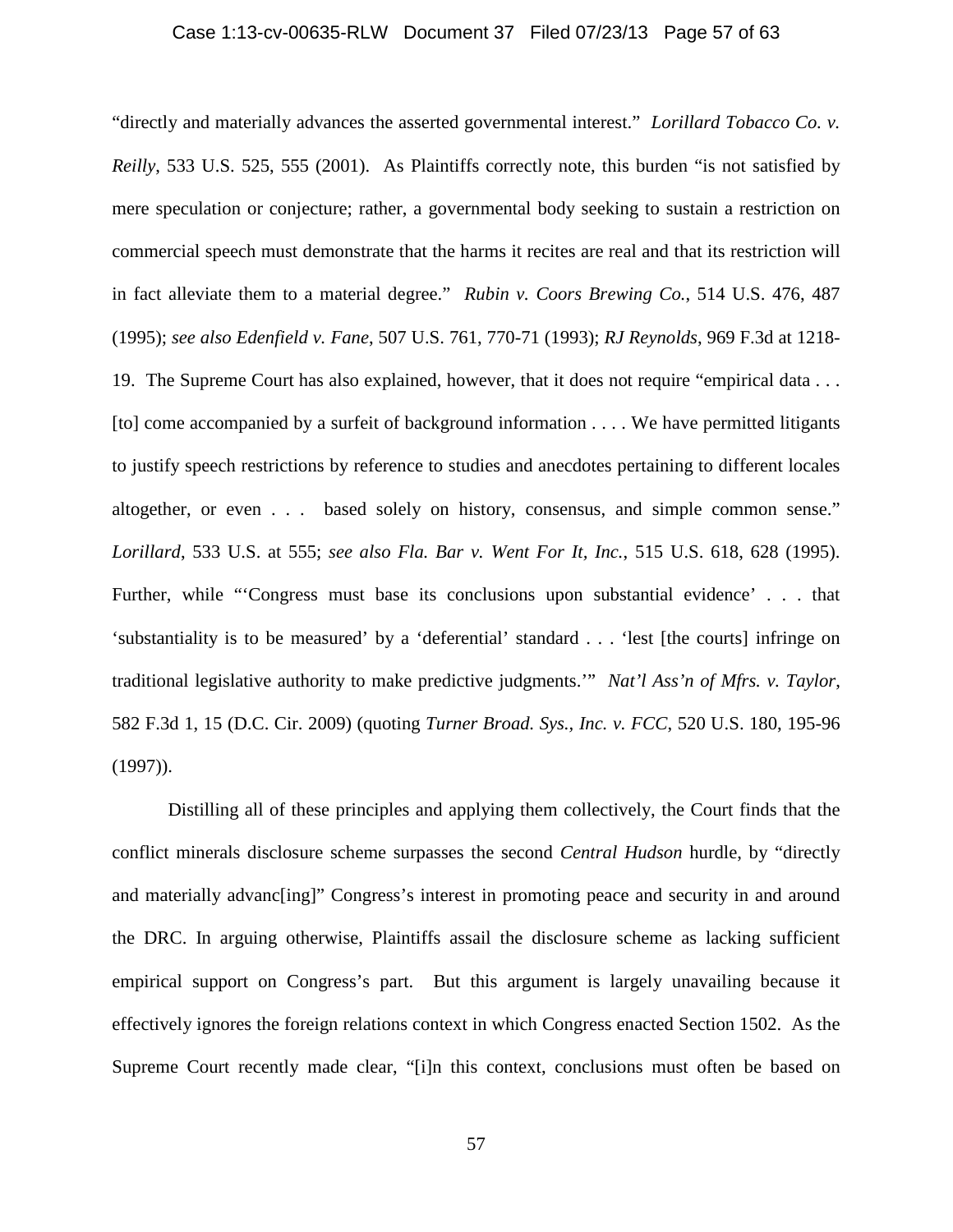## Case 1:13-cv-00635-RLW Document 37 Filed 07/23/13 Page 58 of 63

informed judgment rather than concrete evidence, and that reality affects what we may reasonably insist on from the Government." *Holder v. Humanitarian Law Project*, --- U.S. ---, 130 S. Ct. 2705, 2727-28 (2010). Put another way, "because of the changeable and explosive nature of contemporary international relations, . . . Congress . . . must of necessity paint with a brush broader than that it customarily wields in domestic areas." *Id.* (quoting *Zemel v. Rusk*, 381 U.S. 1, 17 (1965)). Further, while "concerns of national security and foreign relations do not warrant abdication of the judicial role," and while the Court does "not defer to the Government's reading of the First Amendment, even when such interests are at stake," the Court must nevertheless recognize that "when it comes to collecting evidence and drawing factual inferences in this area, 'the lack of competence on the part of courts is marked.'" *Id.* at 2727 (quoting *Rostker v. Goldberg*, 453 U.S. 57, 65 (1981)). Indeed, judicial review is particularly deferential in areas "at the intersection of national security, foreign policy, and administrative law." *Islamic Am. Relief Agency v. Gonzales*, 477 F.3d 728, 734 (D.C. Cir. 2007); *see also Citizens for Peace in Space v. City of Colo. Springs*, 477 F.3d 1212, 1221-22 (10th Cir. 2007) ("Courts have historically given special deference to other branches in matters relating to foreign affairs, international relations, and national security." $)^{28}$ 

<span id="page-57-0"></span><sup>&</sup>lt;sup>28</sup> In pressing their argument that Congress was required to produce more comprehensive empirical evidence, Plaintiffs rely heavily on our Circuit's reasoning in *RJ Reynolds.* Given the distinctions between *RJ Reynolds* and the case at bar, however, Plaintiffs simply place too much emphasis on its holding. Most significantly, this case concerns disclosures that implicate foreign policy interests that, for the reasons just explained, warrant much greater deference to Congress's informed and predictive judgments than did the graphic cigarette warnings at issue in *RJ Reynolds*. Further, the governmental interest invoked in *RJ Reynolds*—"reducing smoking rates," "discourag[ing] nonsmokers from initiating cigarette use," and "encourag[ing] current smokers to consider quitting," *see* 696 F.3d at 1218—was far more specific than Congress's objective here to "promote peace and security" in the DRC. Given this, it makes less sense to demand such particularized empirical evidence from Congress. Perhaps sensing this, Plaintiffs sought to recast the underlying interest in their reply brief as "ameliorat [ing] the violent conflict in the DRC," arguing, in turn, that Congress failed to rely upon sufficient evidence that the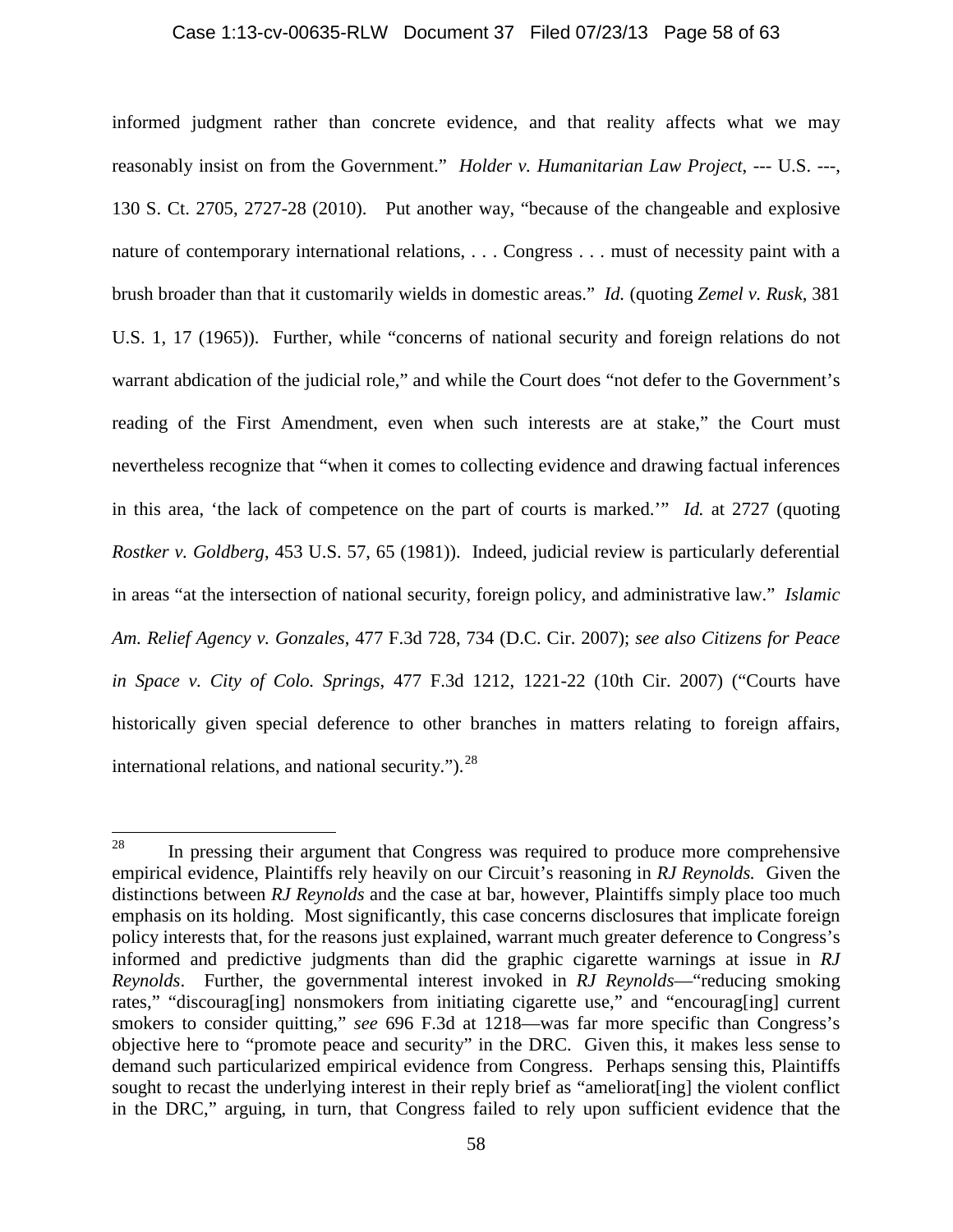## Case 1:13-cv-00635-RLW Document 37 Filed 07/23/13 Page 59 of 63

In enacting Section 1502, Congress found that "the exploitation and trade of conflict minerals originating in the [DRC] is helping to finance conflict characterized by extreme levels of violence in the eastern [DRC], particularly sexual- and gender-based violence, and contributing to an emergency humanitarian situation therein." Dodd-Frank § 1502(a), 124 Stat. 2213. Congress believed that it could not "begin to solve the problems of eastern Congo without addressing where the armed groups are receiving their funding, mainly from the mining of a number of key conflict minerals." 156 Cong. Rec. S3817 (May 17, 2010) (statement of Sen. Durbin). In turn, Congress found that requiring disclosure from companies using these minerals was "a reasonable step to shed some light on this literally life-and-death issue, and it encourages companies using these minerals to source them responsibly." *Id.* In so concluding, Congress relied upon the United Nations Group of Experts, which had "reported for years how parties to the conflict in eastern Congo continue to benefit and finance themselves by controlling mines or taxing trading routes for these minerals." 156 Cong. Rec. S3976 (May 19, 2010) (statement of Sen. Feingold); *see also* U.N. Security Council Resolution 1896, at ¶ 14 (Dec. 7, 2009); U.N. Security Council Resolution 1857, at ¶ 15 (Dec. 22, 2008). The State Department, as well, believed that the disclosure scheme would directly promote peace and security in the DRC. *See, e.g.*, Statement of Secretary of State Hillary Clinton (July 22, 2010), *available at* http://www.state.gov/secretary/rm/2010/07/145039.htm ("President Obama has now signed into law a measure that will require corporations to publicly disclose what they are doing to ensure that their products don't contain these minerals . . . . This is one of several steps we are taking to

 $\overline{\phantom{a}}$ 

disclosure scheme would directly achieve this more specific (and heightened) objective. (*See*  Pls.' Reply at 26-27). But Congress's objective was to "promote peace and security" in the DRC more generally, as Plaintiffs themselves initially acknowledged, (*see* Pls.' Brief at 52), and for the reasons explained herein, the Court finds sufficient support for Congress's predictive and informed judgment that the disclosure scheme would directly advance that goal.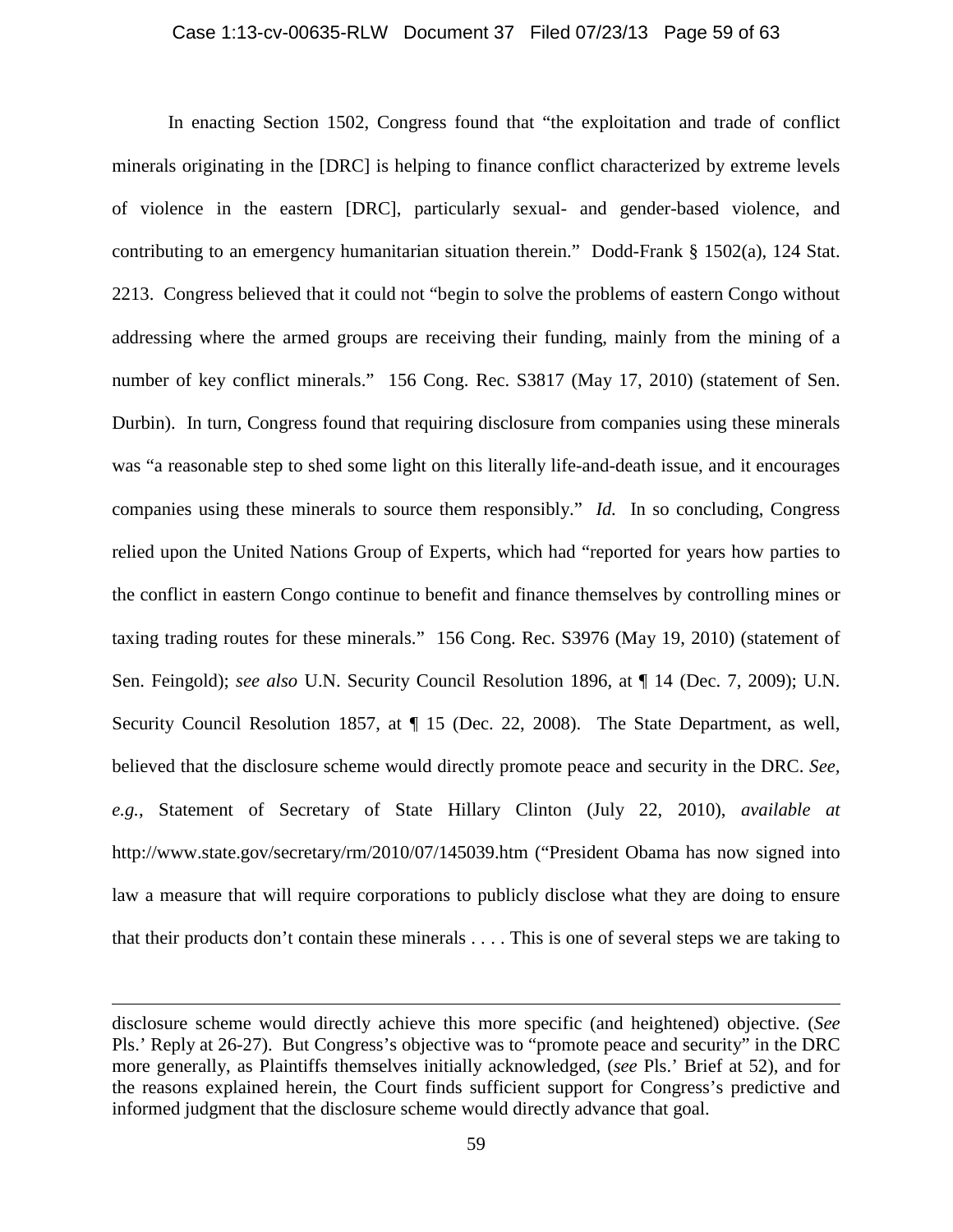#### Case 1:13-cv-00635-RLW Document 37 Filed 07/23/13 Page 60 of 63

stop this illicit and deadly trade."). It also bears emphasis that Congress was not working from a blank slate on this subject. Congress previously considered (but did not pass) the Congo Conflict Minerals Act of 2009, which would have required the same sort of disclosures at issue here. Further, Congress *did* pass the Democratic Republic of the Congo Relief, Security, and Democracy Promotion Act of 2006 several years earlier, reiterating the policy of the United States to "make all efforts to ensure . . . [the] responsible and transparent management of natural resources across the [DRC]." DRC Act § 108(a)(1), 109 Pub. Law No. 456, 120 Stat. 3386. At a minimum, this record establishes that, contrary to Plaintiffs' argument, Congress's passage of Section 1502 was not based on "mere speculation or conjecture," *see Edenfield*, 507 U.S. at 770, but derived from its "informed judgment," *Humanitarian Law Project*, 130 S. Ct. at 2728, and, to some degree, "history, consensus, and simple common sense," *Lorillard*, 533 U.S. at 555.[29](#page-59-0)

Turning to the third prong of *Central Hudson*, Plaintiffs contest that the disclosure scheme is a reasonable fit to accomplish Congress's objective in promoting peace and security in the DRC. They argue that "there are many less speech-restrictive (and more direct) ways the government could pursue its goal of benefitting the DRC." (Pls.' Brief at 54). On this point, it is well established that "'the least restrictive means' is not the standard; instead, the case law requires a reasonable 'fit between the legislature's ends and the means chosen to accomplish those ends.'" *Lorillard*, 533 U.S. at 566 (quoting *Fla. Bar*, 515 U.S. at 628); *see also Nat'l Cable & Telecomms. Ass'n v. FCC*, 555 F.3d 996, 1002 (D.C. Cir. 2009) ("The government does

<span id="page-59-0"></span><sup>&</sup>lt;sup>29</sup> The Court also observes that this was not a situation in which "Congress'[s] justification for a statute rested on 'economic' analysis that was susceptible to empirical evidence." *Taylor*, 582 F.3d at 16. Rather, Congress's passage of the disclosure scheme was based, at least in part, on "a value judgment based on the common sense of the people's representatives," and as our Circuit has held, the fact that its judgment "reflects unprovable assumptions about what is good for the people . . . is not a sufficient reason to find that statute unconstitutional." *Id.* (quoting *Paris Adult Theatre I v. Slaton*, 413 U.S. 49, 62 (1973)).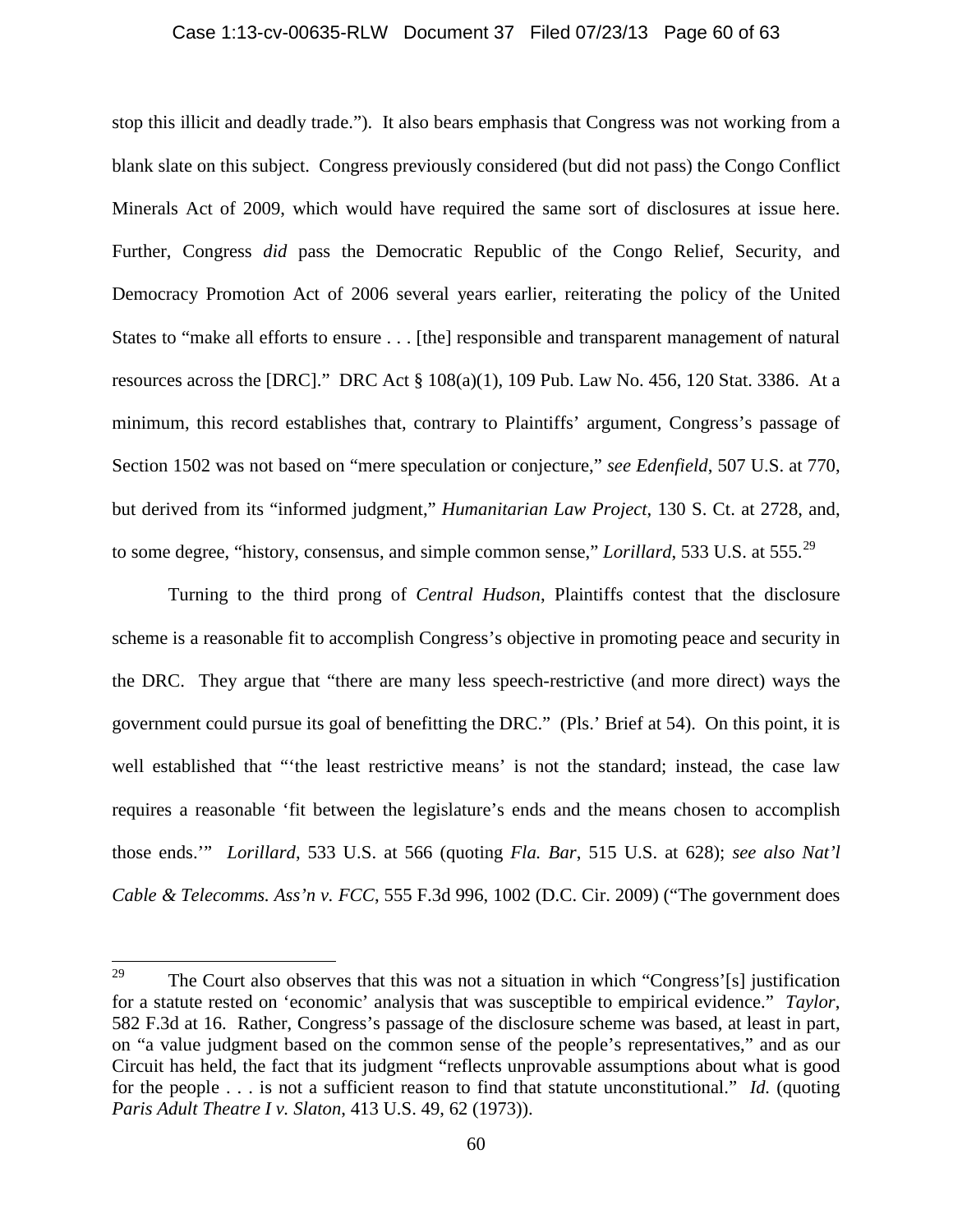## Case 1:13-cv-00635-RLW Document 37 Filed 07/23/13 Page 61 of 63

not have to show that it has adopted the least restrictive means for bringing about its regulatory objective."). Put another way, the government need not "demonstrate a perfect means-ends fit," nor must it "satisfy a court that is has chosen the best conceivable option." *Id.* Rather, "the only condition is that the regulation be proportionate to the interests sought to be advanced." *Id.*; *see also Pearson*, 164 F.3d at 657 (describing the question as whether there is a "reasonable fit between the government's goals and the means chosen to advance those goals"). Framed appropriately, the Court holds that the disclosure scheme meets this requirement.

In many ways, the thrust of Plaintiffs' challenge to the disclosure scheme takes root in this final element of the *Central Hudson* test. That is, by focusing on those aspects of Section 1502 and of the Final Rule that require disclosures to be published on company websites, Plaintiffs are essentially challenging the *means* Congress has chosen to achieve its objectives. To this end, Plaintiffs insist that the disclosure scheme infringes upon the First Amendment "by compelling companies to publicly state on their own websites . . . that certain of their products are 'not DRC conflict free.'" (Pls.' Brief at 52). But in so arguing, Plaintiffs distort the nature and extent of the disclosure requirements at issue. To be clear, all that Section 1502 and the Final Rule require is that companies publish copies of their Form SD's and/or Conflict Minerals Reports—i.e., verbatim copies of disclosures already prepared for and filed with the Commission—on their websites. *See* 15 U.S.C. § 78m(p)(1)(E); 77 Fed. Reg. at 56,362-56,363. Neither Section 1502 nor the Final Rule requires companies to separately or conspicuously publish on their website a list of products that have not been found to be "DRC conflict free," as Plaintiffs intimate, nor must companies physically label their products as such on the packaging itself. 77 Fed. Reg*.* at 56,323. Rather, companies can comply with these disclosure requirements simply by making their conflict minerals disclosures available on the same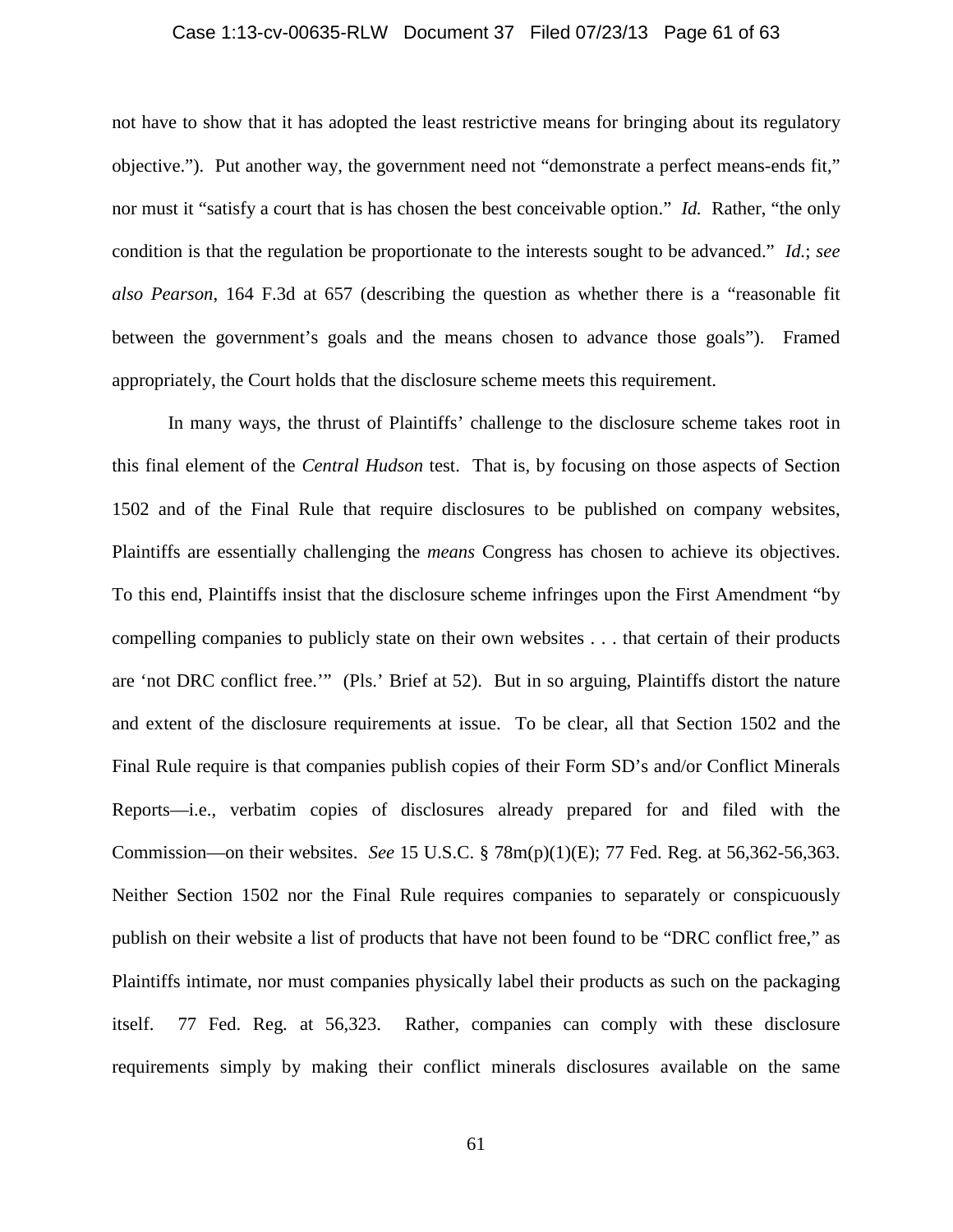#### Case 1:13-cv-00635-RLW Document 37 Filed 07/23/13 Page 62 of 63

webpage that houses other required SEC filings, such as annual reports, proxy statements, and other investor-related information. This approach qualifies as a "reasonable fit" under the *Central Hudson* standard.<sup>[30](#page-61-0)</sup>

Plaintiffs take particular issue with the label that Section 1502 and the Final Rule impose—the fact that, in some cases, companies must characterize their products as "not having been found to be 'DRC conflict free.'" In Plaintiffs' view, "[t]he compelled disclosure is intended to serve as a 'scarlet letter.'" (Pls.' Brief at 52). But considering the manner in which Congress and the Commission implemented this requirement, the nature of the product-specific disclosures, in particular, is reasonable and proportionate. For one, this description must be made, if at all, in the body of a Conflict Minerals Report, not through some standalone, conspicuous disclosure, as discussed above. Even then, issuers remain free to include whatever additional clarification or explanation they deem necessary. 77 Fed. Reg. at 56,322. For example, companies can include the statutory definition of "DRC conflict free," to highlight its specific meaning under the Final Rule, and they can add any relevant information concerning their sourcing practices and supply chains they believe places the disclosure in accurate context.

Moreover, in response to some of the very same "scarlet letter" and "unfair stigma" concerns Plaintiffs raise here, the Commission revised the required language during the rulemaking process; rather than describing products as "not 'DRC conflict free,'" as originally proposed, the Final Rule requires issuers to describe such products as having "not been found to

<span id="page-61-0"></span><sup>30</sup> Relatedly, Plaintiffs' contention that "the government could pursue political or diplomatic means" to promote peace and security in the DRC does nothing to undermine the reasonableness of the disclosure scheme Congress saw fit to implement. (*See* Pls.' Brief at 54). While undoubtedly true that diplomatic efforts may also advance Congress's goals—and, indeed, the Court notes that the State Department is actively engaged in the DRC conflict already—it does not follow that the disclosure scheme is an unreasonable fit as part of the United States' comprehensive approach.